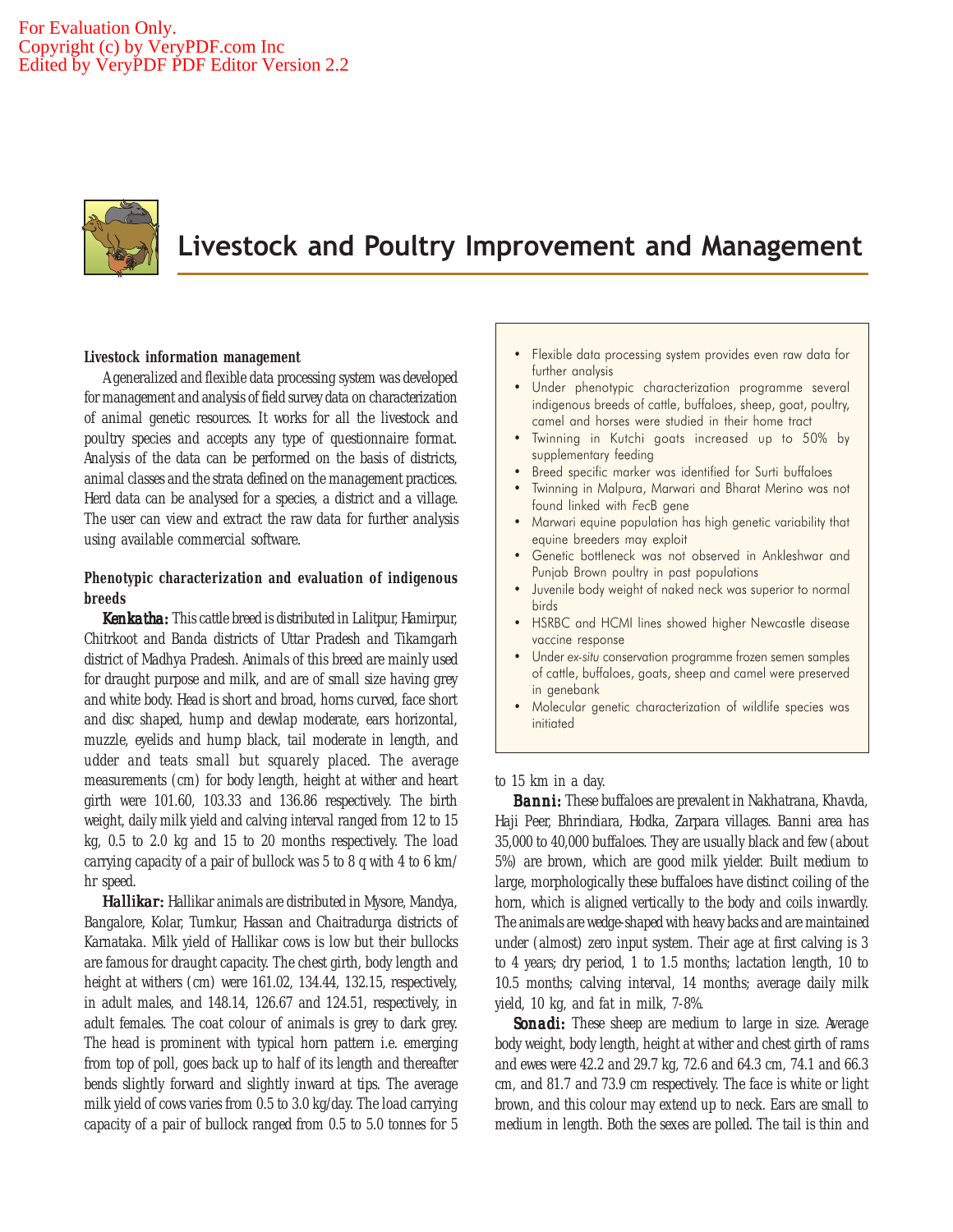

of medium length. Body is covered with white, open and coarse fleece.

*Nali:* The Nali sheep is found in Ganganagar, Churu and Jhunjhunu districts of Rajasthan, and southern parts of Hisar



Sonadi sheep



Sirohi goats are reared for milk and meat purpose



Kutchi goats

district of Haryana. The animals are medium in size. The average body weight, length, height at wither, chest girth were 38.85 kg, 68.95cm, 69.16 cm and 80.03 cm, respectively, in males, and 31.38 kg, 64.17 cm, 64.39cm and 75.95 cm in females. The face is light brown and the skin is pink. Both sexes are polled, ears are medium and tubular, tail is short to medium and thin, fleece is white, coarse and dense, and wool is of reasonably good carpet quality. Age at first breeding in males ranged between 12–18 months with a breeding life of 5–6 years. In ewes, age at first lambing ranged between 18–24 months. The lambing rate was about 80% and lambing interval 12–18 months. An ewe produced 4–8 lambs in its lifetime. The Nali sheep are maintained for mutton and wool production. Average greasy wool production was about 1.5–2.0 kg per annum in 2–3 clips.

*Sirohi: Sirohi:* Sirohi goats are found in the Sirohi, Ajmer, Chitorgarh, Rajsmand and Udaipur districts of Rajasthan and the adjacent districts of Gujarat state. The animals are reared for milk and meat purpose. Three types of colour variants, viz. brown spots, brown spots but with white patch on the face and uniform light brown, were observed. The estimated average means of body height, body length, chest girth (cm) and body weights (kg) were 77.62, 77.14, 77.62 and 43.05, respectively, in adult males, and 75.52, 75.81, 76.37 and 38.35 in adult females. Polled animals are present in Devgarh area of Rajasmand district. The flock size varies from 10 to 100. Animals are kept on pasture grazing; stall fed animals are rarely seen. Females show maturity at about 12 to 18 months of age. The breeding seasons are March–April and September–October. Kidding is once in a year. Twining is only in well fed goats (10–20%). Milk yield varies from 0.5 to 2.0 kg.

*Kutchi: Kutchi:* These goats are found in the villages of Banaskantha, Patan and Kutch districts of Gujarat state. Kutchi goats are of medium size and are uniformly black with shinny light grey skin. Nose is slightly Roman. Muzzle, eyelids and hoofs are black. Eye pupil is brown. Horns are small (2 cm) to long (30 cm), corkscrew type, greyish black and curved upward. Ears are pendulous, small (4 cm) to long (24 cm) and black. Ears with white spots or white base are also seen. Forehead is convex with curly tuft hair particularly in male. The average body weight of male and female goats were 44.57 and 35.58 kg, respectively. They mature at 12 months of age. Twinning is 20%, however, with supplementary feeding it increases up to 50%.

*Marwari:* Marwari horses constitute an elite group of indigenous horses, which are known for their sturdiness, swiftness, elegance and beauty. The phenptypic characters of Marwari breed were established. True-to-breed Marwari horses (114) comprising 98 mares and 16 stallions from 7 different locations were evaluated.

*Ankamali: Ankamali:* This pig derives its name from the Ankamali block in the Ernakulum district of Kerala. These pigs are also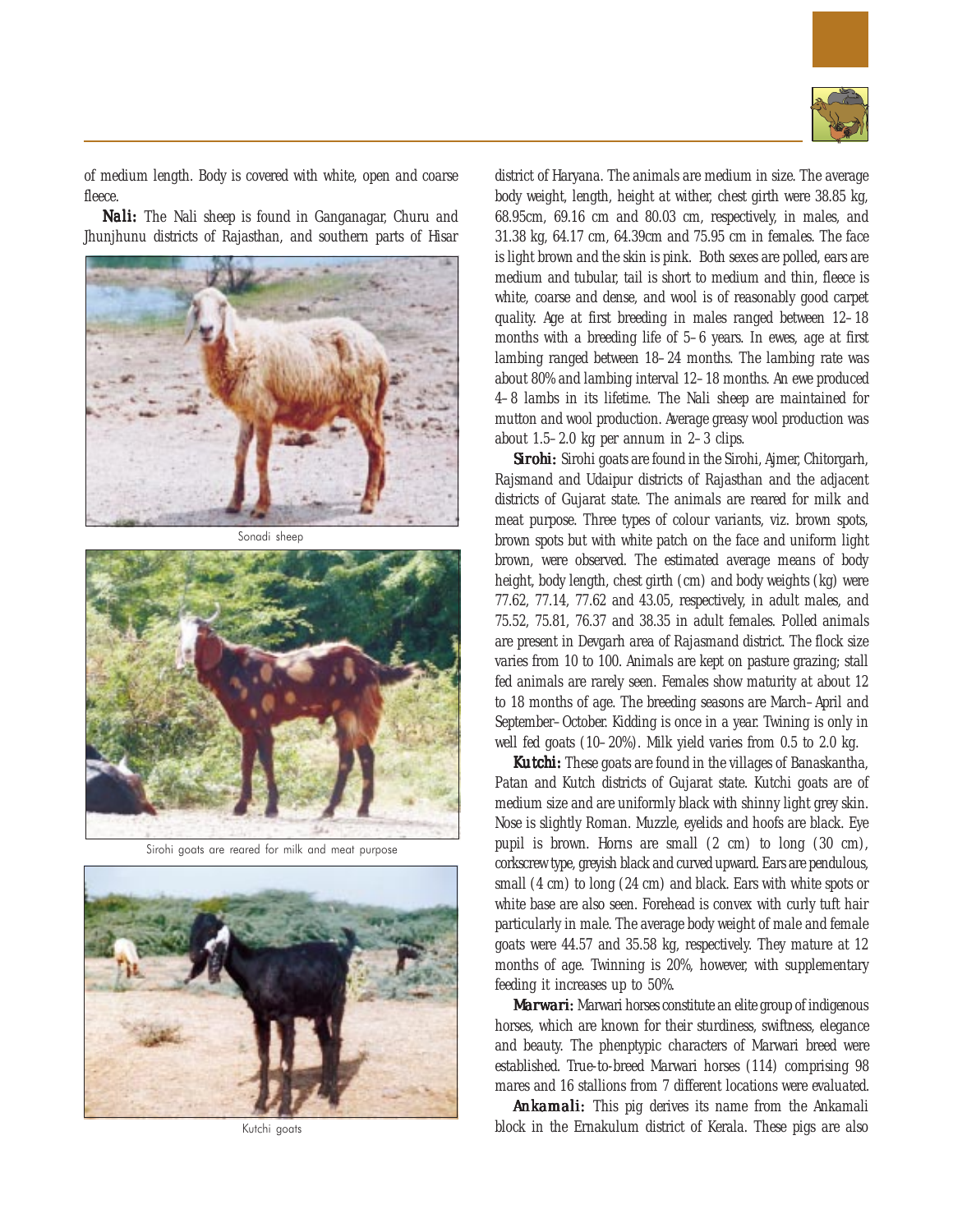



Ankamali pigs are suitable for backyard pig farming

found in Karnataka, Tamil Nadu, parts of Maharashtra and Andhra Pradesh. They are raised in backyard on kitchen waste and other agricultural and industrial byproducts. They are black often with white patches. They possess a long face, tapering towards the nostrils and bulging can be clearly seen at the joints of the jaw. Their body is medium sized and compact with pot belly as compared to exotic pigs. The hair on the neck and part of the back are thick, long and bristle but those on the sides and the flank are thinner and shorter. Head and shoulder are heavier as compared to hindquarters, back is slightly arched and rump is dropping. Tail is thin and long. Females possess 6–12 teats. Males are generally heavier than the females. The average litter size at birth is 8.0 and litter size at weaning is 5.0. The average age of slaughter is 9 months. Normally pigs over 40 kg are sold for slaughter. The dressing percentage is 68.

## **Molecular genetic characterization of indigenous breeds**

*Cattle and buffalo:* At the IVRI Izatnagar, molecular characterization of cattle and buffalo breeds was undertaken.

- Polymerase chain reaction restriction fragment length polymorphism (PCR-RFLP) studies in cattle breeds (Jersey, Sahiwal, Hariana and Tharparkar), crossbred cattle (Holstein Friesian  $\times$  Hariana) and buffalo breeds (Murrah, Bhadawari and Mehsana) with *Hae* III and *Rsa* I, revealed that the MHC class I gene is highly polymorphic in studied cattle and buffalo populations.
- Alleles (17) selected on the basis of PCR-RFLP and single stranded conformational polymorphism (SSCP) were cloned and sequenced for the characterization of MHC class I gene in 3 buffalo breeds (Murrah, Mehsana and Bhadawari) and indigenous (Sahiwal) and crossbred (Holstein Friesian  $\times$ Hariana) cattle.
- Crossbred cattle calves with certain genotypes showed better cell-mediated immune responses suggesting thereby that the

# Tho-Tho cattle

This cattle breed is distributed in nearly all the districts of Nagaland state. The breed is also known as Ameshi, Sheapi, Chokru, Tseso etc. They are reared primarily for meat and dung production and occasionally for milk by all the major tribes of Nagaland. The animals have social importance to Naga tribes particularly for dowry and other tribal rituals. Freerange system without any supplementary feeding is followed. However, farmers offer common salt to their animals once in a week. During non-cultivating season (December to March), animals are left free for grazing and do not return to their homestead. During cultivating season (April to November), animals are grazed during day time and are brought back for night. Natural breeding is practised. The animals are very hardy and believed to be disease resistant. However, sporadic cases of FMD, tick infestation and gastro-intestinal nematodiasis are reported. In adult animals body length, height and heart girth ranged from 99 to 109 cm, 114 to 117 cm, and 139 to 147 cm, respectively. The milk production is 0.5 to 1.0 litre/ day, lactation length 3 to 4 months, age at first calving 3 to 4 years, service period 60 days, calving interval around 1 year, life span 15–16 years, and lifetime production is 8–10 calves.



calves of these genotypes might respond well to the natural infection with *Brucella* organisms.

- A fragment of insulin like growth factor binding protein 3 (IGFBP3) gene was of 654 bp size in Surti buffaloes, as compared to 655 bp in Murrah and Bhadawari breeds, which may be used as breed specific marker of Surti breed.
- A 280 bp amplified product of insulin like growth factor 1 (IGF1) gene was found to be polymorphic in goats and monomorphic in buffaloes by PCR-RFLP, SSCP and sequencing techniques.
- The cDNAs of integrin beta 2 (ITGB2) gene of buffalo were cloned and sequenced.
- RAPD-PCR analysis of buffalo DNA, based on 20 primer sequences revealed that 11 to 35% polymorphism obtained in buffalo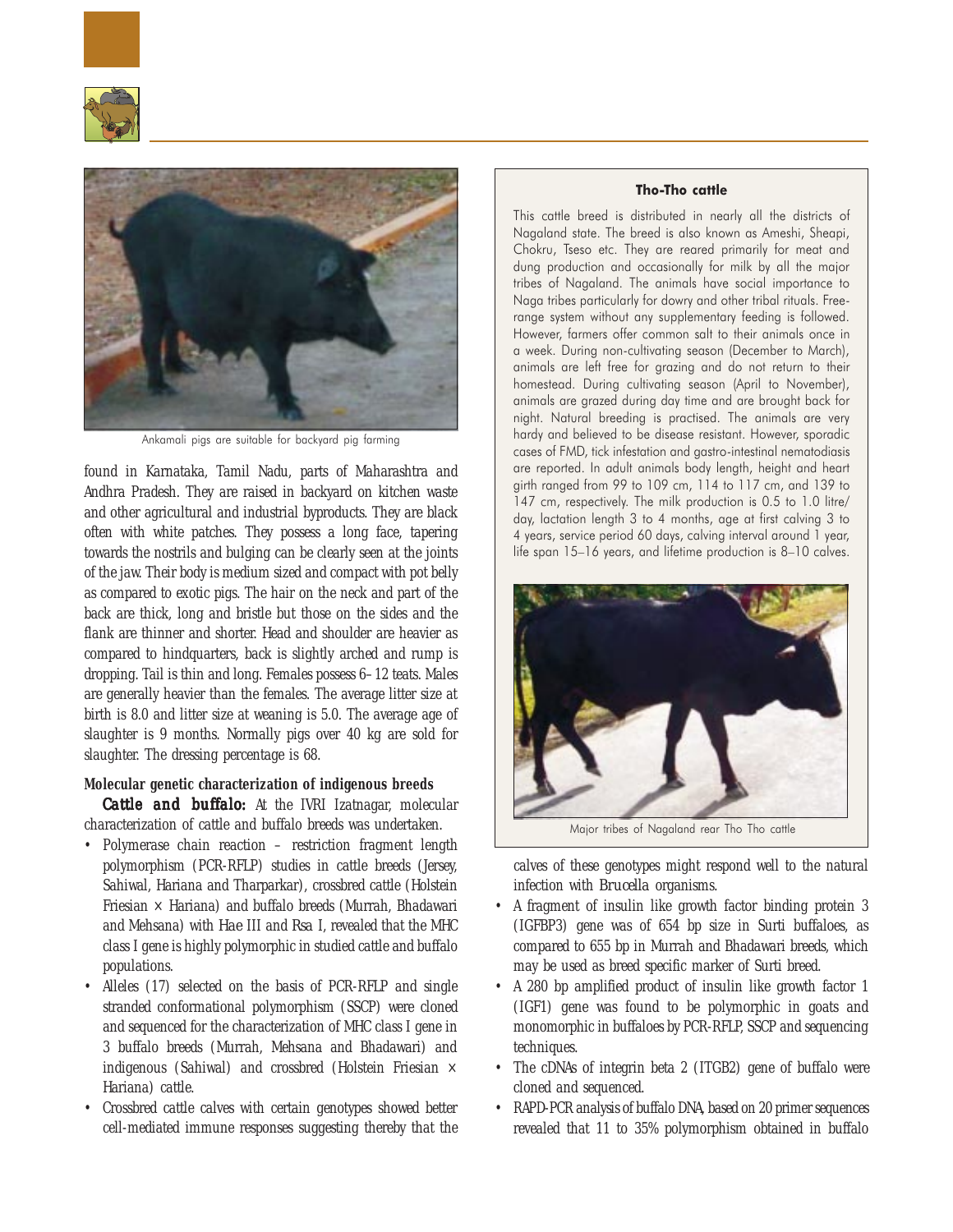

genome was able to segregate the high and low service period animals with 39% dissimilarity by cluster analysis. However, sub-groups of animals with high and low age at first calving could not be segregated by RAPD-PCR analysis. Some SSR sequences were able to show 44% dissimilarity in DNA band patterns of high and low milk producing buffaloes.

*Yak:* The molecular genetics work was initiated, and the random amplified polymorphic DNA (RAPD) assay, using 10 random decamer oligonucleotide primers, was conducted to study the genetic similarities and divergence among five types (Common, Bisonian, Bareback, White forehead and Hairy forehead) of Indian yaks.

**Sonadi:** Microsatellite analysis of Sonadi sheep with 15 FAO (USA) proposed ovine specific microsatellites exhibited wide range of genetic variability depicted by allele number varying from 3 to 9, observed heterozygosity from 0.181 to 0.956, expected heterozygosity from 0.275 to 0.851, and polymorphism information content (PIC) from 0.252 to 0.809. In addition various average genetic variability measures, viz. allele diversity (5.8), observed heterozygosity (0.567), and gene diversity (0.667) showed high genetic variability in Sonadi sheep.

*Marwari:* The microsatellite based molecular genetic profile of Marwari sheep displayed a high level of genetic variation. The observed alleles, effective alleles, observed heterozygosity, expected heterozygosity and polymorphism information content (PIC) values were estimated.

Kenguri, Bellary, Bandur and Hassan sheep: Genetic characterization of these sheep breeds by using the microsatellite markers revealed that the effective number of alleles was lesser than the observed number of alleles. The mean observed heterozygosity was significantly lower compared to expected heterozygosity. The average PIC values were  $0.70\pm0.03$ ,  $0.66\pm0.03$ ,  $0.63\pm0.04$  and  $0.66\pm0.04$  in these populations.

**Biotecnological studies on FecB gene:** The *FecB* mutation was analyzed in Garole  $\times$  Malpura (GM) cross (144), out of which 14 were homozygous (*Fec*B<sup>BB</sup>), 89 heterozygous (*Fec*B<sup>B+</sup>) and 41 non-carriers (*Fec*B++). Malpura, Marwari and Bharat Merino were found non-carriers for *Fec*B mutation. Twinning in Malpura (42), Marwari (20) and Bharat Merino (20) was not found linked with *Fec*B gene.

*Barbari:* The number of alleles observed varied from 2 to 10 with an overall mean of  $5.542 \pm 2.167$ . The average expected gene diversity within the population ranged from 0.171 to 0.814 with an overall mean of 0.584±0.191. Eleven loci showed significant heterozygote deficiency in the Barbari goat population.

Jamunapari: Genetic analysis at 23 microsatellite loci revealed substantial genetic variation. Average polymorphism and expected gene diversity in the population were  $1.066 \pm 0.510$  and  $0.528 \pm 0.237$ , respectively. Population showed fairly high level of inbreeding

#### Mewari camel

The Mewari breed is one of the important indigenous breeds of camel, commonly found in South Rajasthan and adjoining Malwa area of Madhya Pradesh. This breed is not being maintained at any farm of the central/state government. A survey was, therefore, conducted and the breed was characterized in the breeding tract itself. The major breeding tract of the breed encompasses Udaipur, Chittorgarh, Rajsamand districts in Rajasthan and adjoining Neemuch and Mandsour districts of Madhya Pradesh. The breed can also be seen in Bhilwara, Banswara, Dungarpur districts and Hadoti region of Rajasthan, which can be considered as a minor breeding tract of the breed. The tract consists of hills of the Aravali in Mewar area. The population of Mewari breed is about 0.025 millions (based on 1997 livestock census, Government of Rajasthan) in the major breeding tract.

Mewari camels are stouter and slightly shorter than Bikaneri. They have strong hindquarters, heavy legs, hard and thick foot pads. They are well adapted to travel and carry loads across hills. The body hair are coarse, which protect them from the bites of wild honeybees and insects. The body colour varies from light brown to dark brown but some animals are almost white, such variation in body colour is generally not seen in other breeds of camel. The head is heavy, set on a thick neck. Unlike the Bikaneri camel, the Mewari camel has no 'stop', but its muzzle is loose. Ears are thick and short, set well apart, tail is long and thick. In females the milk vein is prominent and the udder is well developed.

## $(f = 0.189 \pm 0.049)$  and global heterozygote deficit.

**Attapady:** Genotypic characterization of Attappady goats revealed high level of genetic variability depicted by wide range of Levene's and Nei's expected heterozygosity values, PIC estimates and mean number of alleles. Observed heterozygosity average (0.546), mean expected heterozygosity (Levene's 0.616, Nei's 0.609) implied a higher genetic variability within breed.

*Bhutia:* These horses are bred and reared for riding as well as pack purposes all along the Tibetan border and the sub-Himalayan tract from Punjab to Darjeeling. The genetic characterization using 25 microsatellite markers showed that the mean observed and effective numbers of alleles at all loci were 5.64 and 4.62 respectively. The mean observed and expected heterozygosity at these loci was  $0.56 \pm 0.07$  and  $0.79 \pm 0.05$  respectively.

*Marwari: Marwari:* Molecular characterisation of these horses was attempted using 26 polymorphic microsatellite markers, known in exotic breeds of horses. Of these, 3 markers were monomorphic in Marwari horses. DNA polymorphism studies revealed high level of heterozygosity and low level of heterozygosity deficit in Marwari horse population, which reflect high genetic variability in Marwari equine population that can be exploited by horse breeders for planning breeding strategies for its conservation. The present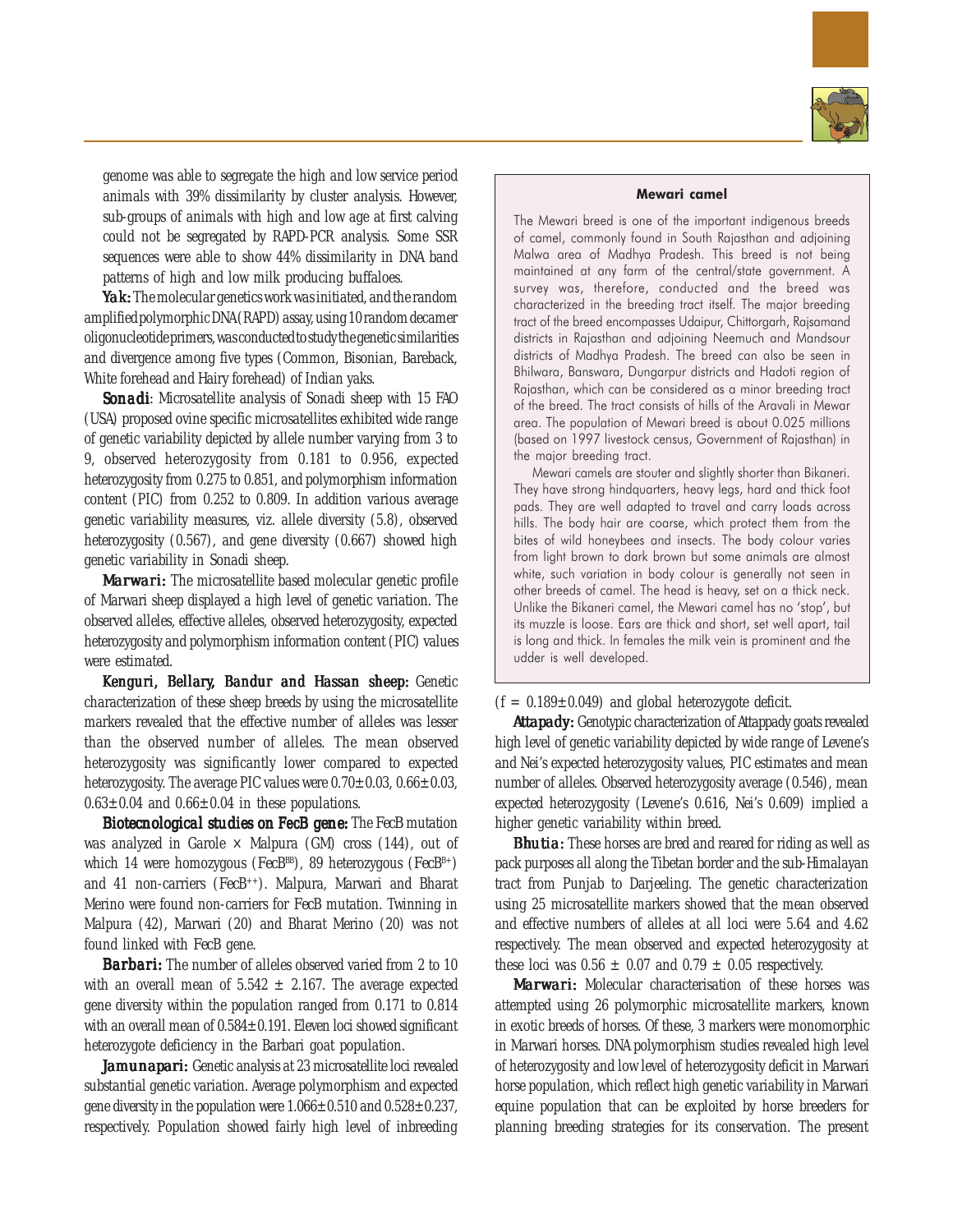

Marwari equine population did not reveal any recent bottleneck, which is very informative and important for equine breeders. To conserve the germplasm of Marwari, technique for cryopreservation of semen of Marwari stallions was standardized.

*Bikaneri, Jaisalmeri and Kachcchi camel: Jaisalmeri and Kachcchi camel:* DNA samples from Bikaneri, Jaisalmeri and Kachchhi camel breeds were analysed for allelic status at 8 microsatellite licu. The annealing temperature and PCR amplification was optimized for 18 primer pairs. Microsatellite loci, viz. VOLP 32, LCA 37, LCA 23 LCA 77 and CVRL 08, were found monomorphic in indigenous camel breeds. The primer CVRL 07 amplified polymorphic band in 3 Indian breeds. The allele size ranged from 272 to 305 bp. The observed and expected heterozygosities in the Bikaneri, Jaisalmeri and Kachchhi breed were 0.792, 0.4, 0.727 and 0.545, 0.64, 0.731 respectively. The PIC ranged from 0.518 to 0.686. At CVRL 05 locus 4 alleles each were amplified in the size range of 174 to 155 bp in Bikaneri and Jaisalmeri camel and 3 in Kachchhi camels. The observed and expected heterozygosity in Bikaner, Jaisalmeri and Kachchhi breeds was 0.55, 0.57, 0.615 and 0.670, 0.536, 0.522 respectively. The PIC ranged from 0.404 to 0.611.

*Molecular cloning, characterization and promoter cloning, and promoter analysis of the camel milk protein gene(s):* The a-lactalbumin gene promoter fragment was amplified using camel genomic DNA as template. Polymerase chain reaction gave a clean band of about 880 bp. The PCR product was characterized. Results of Hae III digestion differed from that of the Arabian alpha lactalbumin promoter sequence. The gel pattern of *Hae* III digestion showed 4 bands. The Arabian alpha lactalbumin promoter sequence contains only two restriction site for *Hae* III but our Indian camel population showed 3 restriction sites for the same promoter. Therefore, it can be said that the promoter sequence of Indian camel population has an additional *Hae* III restriction site at about 450 bp. Hence it can be said that the amplified sequence is of a-lactalbumin gene promoter but with polymorphism for *Hae* III.

*Ankleshwar: Ankleshwar:* The number of alleles observed across the microsatellite loci studied, varied from 4 to 11 with an overall mean of 6.44 in Ankleshwar poultry. PIC indicated the high polymorphism across the loci with an overall mean of 0.623. The average expected gene diversity ranged from 0.304 to 0.843 with an overall mean of 0.670. Genetic bottleneck was absent in the past population of Ankleshwar poultry.

**Punjab Brown:** Microsatellite loci, evenly distributed throughout the poultry genome, were used for generating the data for inferring population genetic parameters. The average number of alleles are 8.05 and average effective number of alleles 4.34. The average expected and observed heterozygosity are 0.74 and 0.61 respectively; and population is in Hardy-Weinberg Proportions in approximately

## Genetic diversity in Indian goats

Indian goats make up 20% of the world's goat population. Indian subcontinent contains 20 well-characterized goat breeds, which vary in their genetic potential for the production of milk, meat and fibre, disease resistance, heat tolerance, and fecundity. The molecular characterization of Indian goats from different geographic regions was done by using mtDNA sequence data from the HVRI region, and diversity and differentiation analysis by microsatellite marker. The first analysis of Indian goat mtDNA diversity in 10 breeds revealed significant genetic structure among them. Two novel additional lineages, D and E, were observed, showing that considerable additional diversity exists within Indian domestic goats. All the examined domestic goat lineages fall in single monophyletic group that was distinct from available wild goat sequences. The lineages contributing to domestic goats were, therefore, derived from unknown population that may now be rare or extinct. Further investigations of wild goats and archaeological specimens are therefore needed to investigate these ancestors. Genotypic data from 17 microsatellites were used to assess genetic diversity and relationship among 8 Indian goat breeds. The highest observed heterozygosities were observed in Jakhrana goats. The phylogenetic tree and the plot for principal component analysis grouped the Indian goats according to their geographic origin and distances between populations were significantly different from each other.



Considerable additional diversity exists within Indian domestic goats

50% of the loci studied. The mode shift test revealed that the population has not experienced any genetic bottleneck in the last few generations.

*Genetic selection and breeding for better performance selection and breeding in specialized naked neck male and female broiler neck male female broiler population:* Two naked neck pure broiler strains having naked neck gene (NNWP and NNCP) have undergone specialized selection programmes over a period of 10 generations. The fertility percentage was 82.2% and hatchability on FES (fertile egg set) was 77.5 in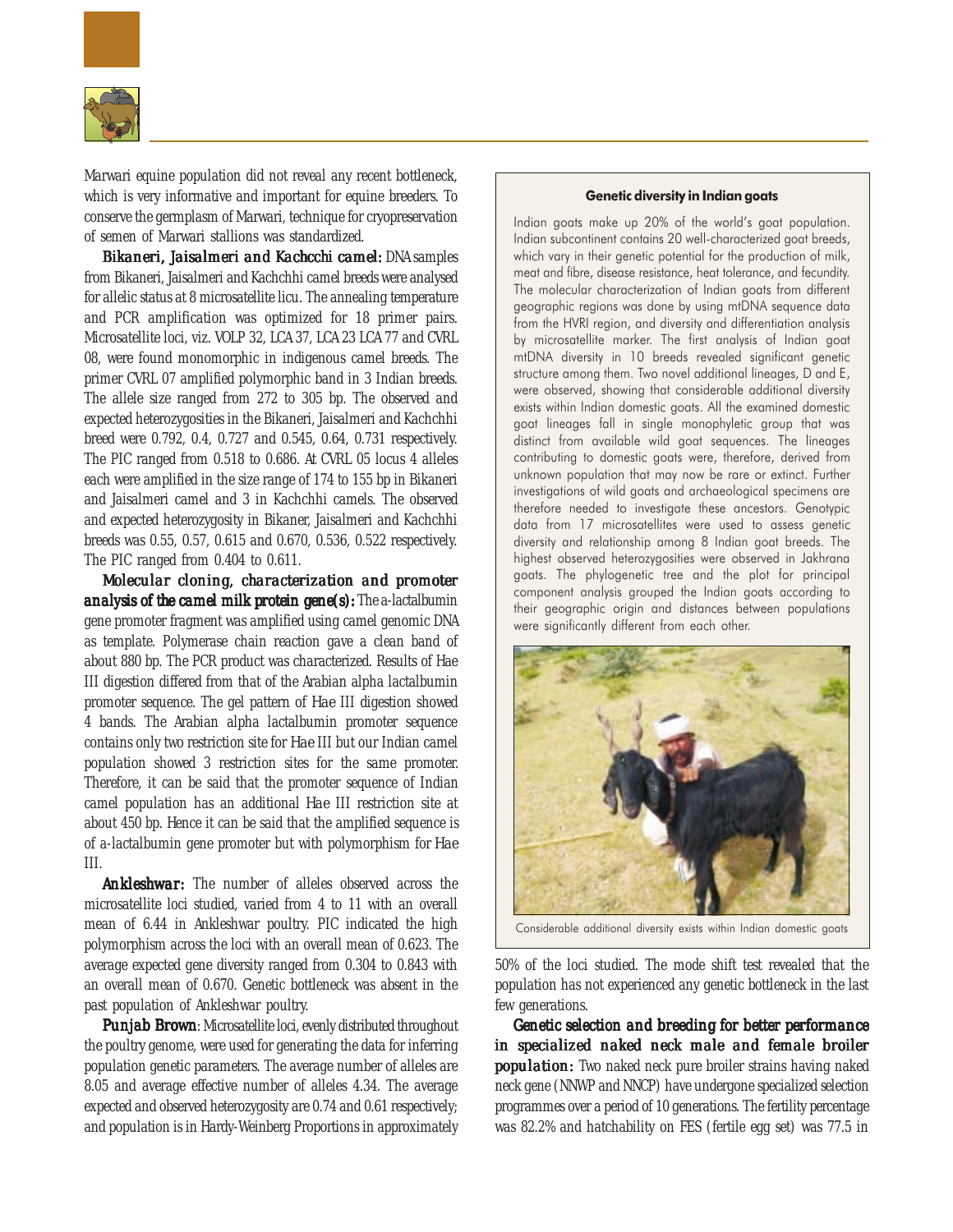

NNWP. Corresponding values in NNCP were 81.9 and 76.8. The selection criterion in NNWP and NNCP was primarily based on the high 5-week body weight in last 2 generations. The selection criterion in earlier generations was mainly high 6-week body weight. The superiority of juvenile body weights of naked neck over normal broilers at different ages was observed in this generation in both the populations. The combined naked neck birds (homozygous + heterozygous) showed superiority over normal progeny in both lines for dressing percentage and cut-up-parts. The naked neck birds of both the strains, further exhibited superiority for less feathers and abdominal fat at 6 weeks of age.

*Genetic characterization and improvement of colour characterization improvement broiler lines: broiler lines:* At the PDP, Hyderabad, PB-1 and PB-2 synthetic pureline broiler populations have been maintained for production of a multi-colour commercial broiler for intensive farming. In the S-14 generation of male line, age at sexual maturity, egg weight at 32 and 40 weeks and egg production up to 40 weeks of age were 154.6 days, 54.8 g, 59.8 g and 63.3 eggs, respectively. The corresponding values for the same traits in the S-14 generation of female line were 151 days, 52.5 g, 58.0 g and 65.4 eggs, respectively. The next generation of both the lines were reproduced. Selection differential for 5-week body weight was 165.7 and 109.7 g with an intensity of selection of 1.16 and 1.31  $\sigma$ , respectively, in the male and female lines. The fertility and hatchability on total and fertile eggs set were 72.7, 62.8 and 86.4%, respectively. The primary trait (5-week body weight) in S-15 generation was improved by 26.6 g over previous generation in male line while it remained unchanged in female line. For assessing the genetic gain in these lines, a control line was maintained.

*Naked neck* (*Na*) and dwarf gene (*dw*) lines for use in *tropical poultry production:* Two distinct populations carrying naked neck and dwarf genes in broiler background were maintained for use as a resource population in tropical broiler breeding programmes. In NG-03 generation of naked neck line, the average fertility and hatchability on total and fertile eggs set were 83, 61 and 74%, respectively. The average 6-week body weight was 917 g with selection differential of 175.2 g and intensity of selection of 1.15  $\sigma$ . The age at maturity, egg weight at 28, 32 and 40-week, and 40-week egg production were 171.8 days, 54.4 g, 57.5 g, 62.3 g and 51.8 eggs, respectively. In DG-03 generation of dwarf line, the corresponding values were 162.3 d, 49 g, 51.3 g, 55.8 g and 57.1 eggs, respectively. The average 6-week body weight was 601 g with a selection differential of 85.2 g, and intensity of selection was 0.78 σ.

*Genetic selection for immune response in naked neck* **population:** In broiler pure lines, direct or indirect selection of resistant strains, general immunocompetance and marker assisted selection, are being considered as promising breeding strategies

#### Genetic characterization of wildlife

Work on molecular genetic characterization of wildlife species was initiated at the IVRI, Izatnagar. Partial mitochondrial 12S rRNA genes of peacock (Pavo cristatus), Indian wolf (Canis lupus lupus), hog deer (Axis porcinus) and Himalayan musk deer (Moschus chrysogaster) have been cloned and sequenced. The wolf 12S rRNA sequence exhibited 100% homology with that of dog. The peacock and poultry (Gallus domesticus) sequences were not similar, indicating potential use of PCR – RFLP to differentiate these species.

against a number of infectious diseases each with different initiations.

Initial results of the study on the antibody response to Newcastle disease (ND) vaccine at 14, 28 and 42 days of post vaccination, showed that among fixed effects, hatch and genotype were significant at 14, 28 and 42 days of age for vaccine response. No significant difference between sex was observed.

# **Transgenesis and reconstitution of poultry species**

*Using* ex-vivo *embryo culture system*: The chick has been used as a model system since the beginning of development biology and the ability to make the transgenic modifications/ reconstitution of the endangered poultry species, would be a useful tool for these studies. Understanding basic development of the chick has relevance to both medical and poultry science research. Following hatching observations were recorded in embryo culture system of chicken:

- (i) Orientation of embryo during 20–21 days of incubation majority of embryos were positioned on left (49.48) followed by dorsal surface uppermost (23.71), right side (21.65), ventral surface upper most (3.09), and vertical (2.06).
- (ii) Membrane penetration almost 82.47% embryos penetrated the membrane, 12.37% embryos failed to penetrate the membrane and 5.15% were in dropped condition.
- (iii) Out of total embryos hatched, 65.97% had regular breathing, 22.68% irregular/infrequent breathing, 7.21% had shallow breathing and 4.13% had rapid breathing. No breathing, vocalizing, deep, and gasping were absent during 20 to 21 days of incubation.
- (iv) Chorioallantoic membrane was found becoming detached in 43.29%, followed by well-attached-to-shell (31.95%), poorly attached (20.61%), and slight hemorrhage at shell (4.12%); and high-up-shell and pulse visible conditions were not observed.
- (v) Maximum number of embryos (70.10%) in EC-system showed none visible urates followed by a little (15.46%), some (10.30%) and a lot (4.12%).
- (vi) Embryos exhibited no yolk sac in 41.23%, followed by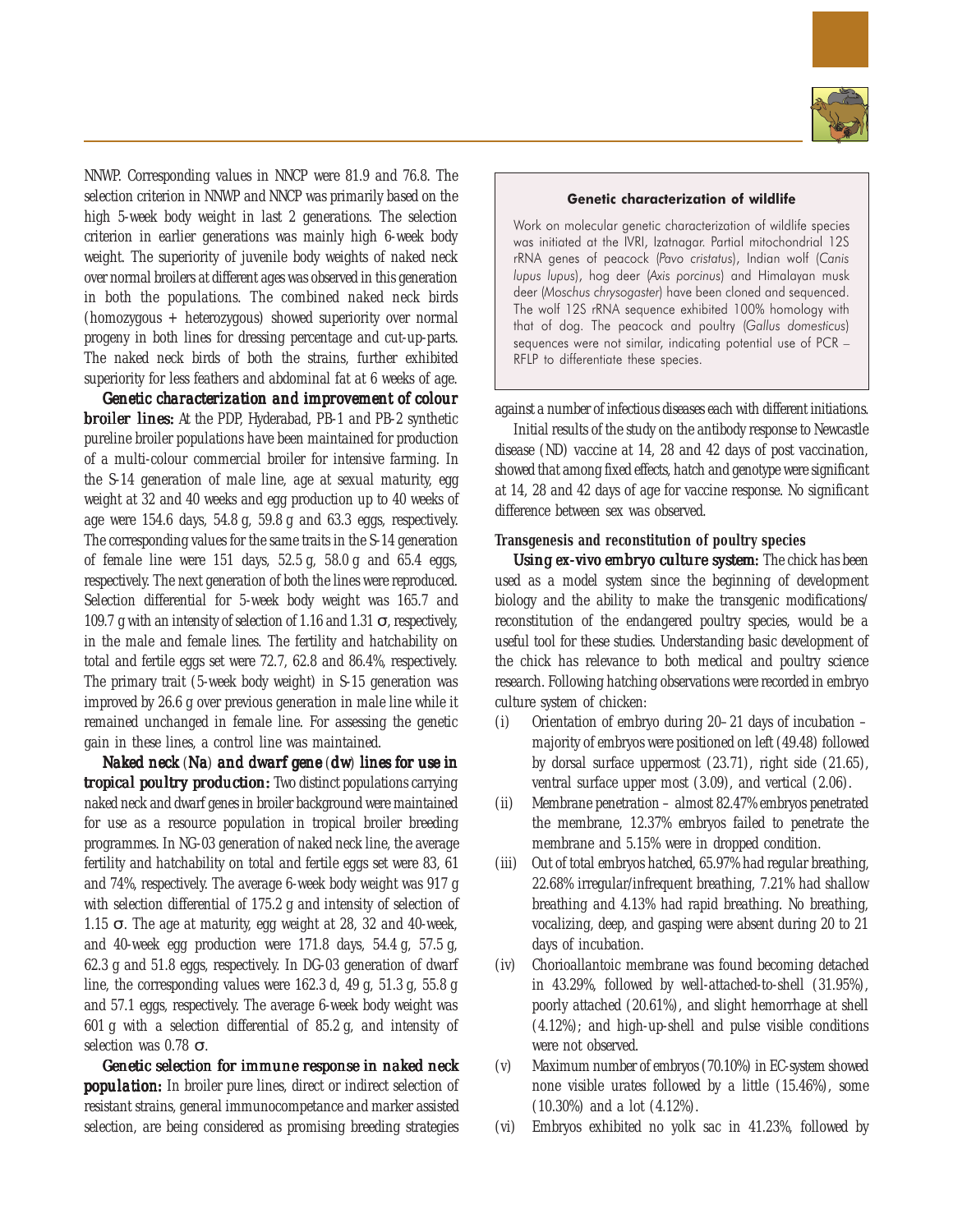

34.02% of about 1 cm2 visible, about 2 cm2 visible 12.37%, more than 2 cm<sup>2</sup> visible 10.30%, connecting yolk sac 2.06%, and zero percentage to either side of embryos.

- (vii) Climax activity (45.36%), followed by some activity (40.20%), activity of legs (5.15%), head activity (3.09%), and 2.06% each of rapid burst, body and no activity.
- (viii) Right feet or legs were visible in 49.48% followed by visibility of left feet or legs (21.64%), neither feet/legs visible (19.58%), feet/leg between head and shell (8.24%) and both feet/leg visible (1.03%).
- (ix) Dry allantoic fluid was revealed in 49.48% followed by moist (28.86%), wet (10.30%), very wet (4.12%), milky (1.03%), clear (2.06%) and yellow allantoic fluid (4.12%).
- (x) In embryo culture system maximum number of embryos showed horizontal position of beak (45.36%) followed by beak down and not visible (19.58%), beak up (15.45%), feet over beak (7.21%), beak under thigh (6.18%), beak towards shell (4.12%), beak under yolk (1.03%), and body head down (1.03%).
- (xi) Comparative embryonic development at various stages of incubation in *ex-vivo* embryo culture and normally incubated eggs, revealed that only embryo culture system can provide the opportunity to see the development of same embryo continuously each and everyday, during complete incubation period.

In quails semi-quantitative RT-PCR method revealed that myostatin gene expression was at lower levels from E2 to E6 stage of broiler embryo. At E7 stage, highest expression was observed in breast muscles, whereas, liver and brain showed lower expression. Heart did not show myostatin mRNA expression at E7 stage. At day 9, all the organs showed myostatin expression but higher levels of expression were observed in leg and breast muscles and intestine. From E12 to E18 stage the expression of myostatin lowered in all the tissues. One of the siRNA synthesized by *in vitro* transcription was used for transfection in primary CEF. The negative control without siRNAs were also kept. The transfected cells showed marked morphological differences like rounding, aggregation and vacuoles formation from that of control cells from 18 hr onwards.

In G3 generation of immunodivergent lines of layer, HA titre differed between lines whereas the serum lysozyme and IgG levels did not. The genetic diversity between divergent lines was estimated as 0.04±0.02 by RAPD-PCR technique.

The overall mean for SRBC response  $(log_{2}$  titre), CMI (% thickness), serum lysozyme (g/ml) and IgG (mg/ml) levels were studied in immunodivergent broiler lines. The heritability estimates of respective traits were  $0.10 \pm 0.05$ ,  $0.44 \pm 0.17$ ,  $0.06 \pm 0.04$  and 0.09±0.05. The candidate genes, viz. BL-ßII, IFN-γ, IL-2 promoters, IL-2 R γ chain genes and TGF-ß3 were analysed. PCR-RFLP of IFN-γ with *Tsp* I enzyme showed genotypes AB and BB. *MnlI* PCR-RFLP of IL-2 promoter showed genotypes AA, AB and BB. IFN-γ gene promoter (669 bp) was cloned in pGEMT vector. Amino acid sequences of IL-2 exons of SDL were also analysed. Kinetic and differential expression of iNOS, MIP-1ß, IL-2 and IFN-γ genes by RT-PCR and real time PCR were studied in HCMI and LCMI lines. Vaccine response to ND vaccine and MTT assay showed higher values for HCMI compared to LCMI lines. Among different divergent immune response lines, average Newcastle disease (ND) vaccine responses were higher in HSRBC and HCMI lines.

Random genomic differences between Red jungle fowl (RJF) and *desi* fowl were detected using RAPD, MASA and microsatellite markers. In general RJF showed less genetic similarity with other chicken breeds. A 448 bp fragment from 12S rRNA gene was amplified in RJF using universal primers and sequenced. It showed 99% homology with chicken sequences whereas 91% with other avian species including Green jungle fowl.

A resource population was developed for MHC characterization in guinea fowl. A 234 bp fragment and one 277 bp fragment was amplified using 2 separate sets of chicken specific primers. From AJ 2.1 clone, a 700 bp fragment having exon 2, intron 2 and exon 3 of BL ßII gene was eluted and biotin labeled is to be used as probe.

# *Ex-situ* **conservation**

Frozen semen doses of cattle (Kangayam, Punganur, Hariana, Amritmahal, Tharparkar, Dangi, Sahiwal, Gir), buffalo (Bhadawari, Tarai, Surti, Murrah), goat (Chegu, Black Bengal), sheep (Garole) and camel (Jaisalmeri) are being maintained in genebank for posterity.

## **Network Project on Animal Genetic Resources**

*Khillar:* The Khillar cattle are distributed in Satara, Sangali and Solapur districts of Maharashtra, and 48.9% farmers reared Khillar cattle. Average number of cattle was 2.85 per household. Most of farmers fed unchaffed green (98%) and dry (96%) fodder. Farmers (42%) used groundnut-cake, cottonseed-cake, and readymade feeds available in market.

*Gangatiri:* The Gangatiri cattle are distributed in Varanasi, Chandauli, Ghazipur and Ballia districts of Uttar Pradesh and Bhabhua (Kaimoor), Buxar, Arrah and Chhapra districts of Bihar. Majority of the livestock owners (34.1%) have large land holding (>7.5 acres) followed by marginal (30.5%) and landless (19.5%). Only 16.4% of the cattle owners grow fodder. The general practice is to house the animals during night (86.81%) and allow them to graze during day.

*Surti:* In Kheda, Vadodra and Bharuch districts Surti buffaloes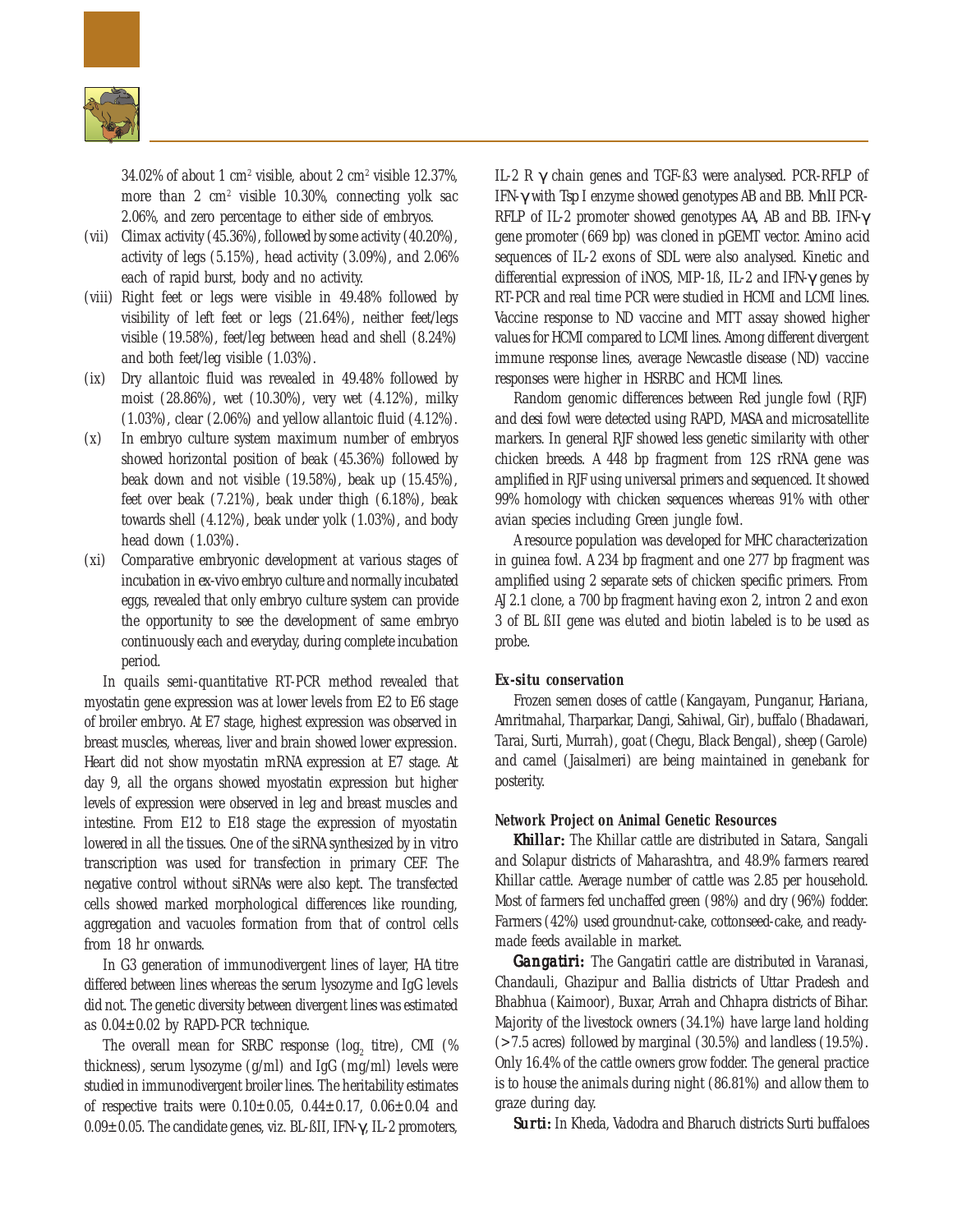



Gangatiri cattle



Bonpala sheep

were 20.6, 30 and 56.1% of total livestock population, respectively. Majority of the buffalo owners (82 to 97%) were landless or small land holders having up to 5 acres of land. The Bharuch district has more tribal population. More than 95% of females and 70 to 80% of males are engaged in dairy business. The animal sheds are generally *kutcha* and open-walled. Breeding through AI is more common in Kheda and Vadodra districts.

*Bonpala:* Banpala sheep population estimate of nearly 1,671 was far less compared to the census figure of 5,530 sheep (Livestock census, Sikkim, 2004-05). The flocks remain healthy even without any vaccination or deworming, probably due to isolation and agro-climatic conditions. Common ailments include diarrhoea and minor wounds. The ewe can sustain only one lamb because of low milk production. They are sheared twice a year. The ban on



Chhotanagpuri sheep



Coimbatore sheep

forest grazing is forcing the sheep-owners to adopt the alternative sources of livelihood. It may cause a serious threat to Bonpala sheep and also to the yak and Siri cattle of Sikkim.

*Chhotanagpuri:* These sheep are maintained primarily for mutton and the wool, which is coarse, open and hairy. They are maintained on extensive grazing without any supplementary feeding. Chhotanagpuri sheep are of small size. with black, brown or white coat colour. Males are horned and females are polled. The body is covered with coarse and open fleece. Head, belly and legs are devoid of wool. Lambing rate is about 120–140%. Wool production ranges from 400 to 600 g/adult/annum. Most animals suffered with coccidiosis, amphistomiasis, trichuris and bursate. The incidence of amphistoms was least in Ranchi district and highest in West-Singhbhum.

*Coimbtore:* These sheep are reared mainly by Kurumba gounder, a shepherd community. Most flocks are migratory and some are stationary. The animals are maintained on grazing without any supplementation. Sheep are penned in harvested fields. They are medium size with black or brown head and white body. In many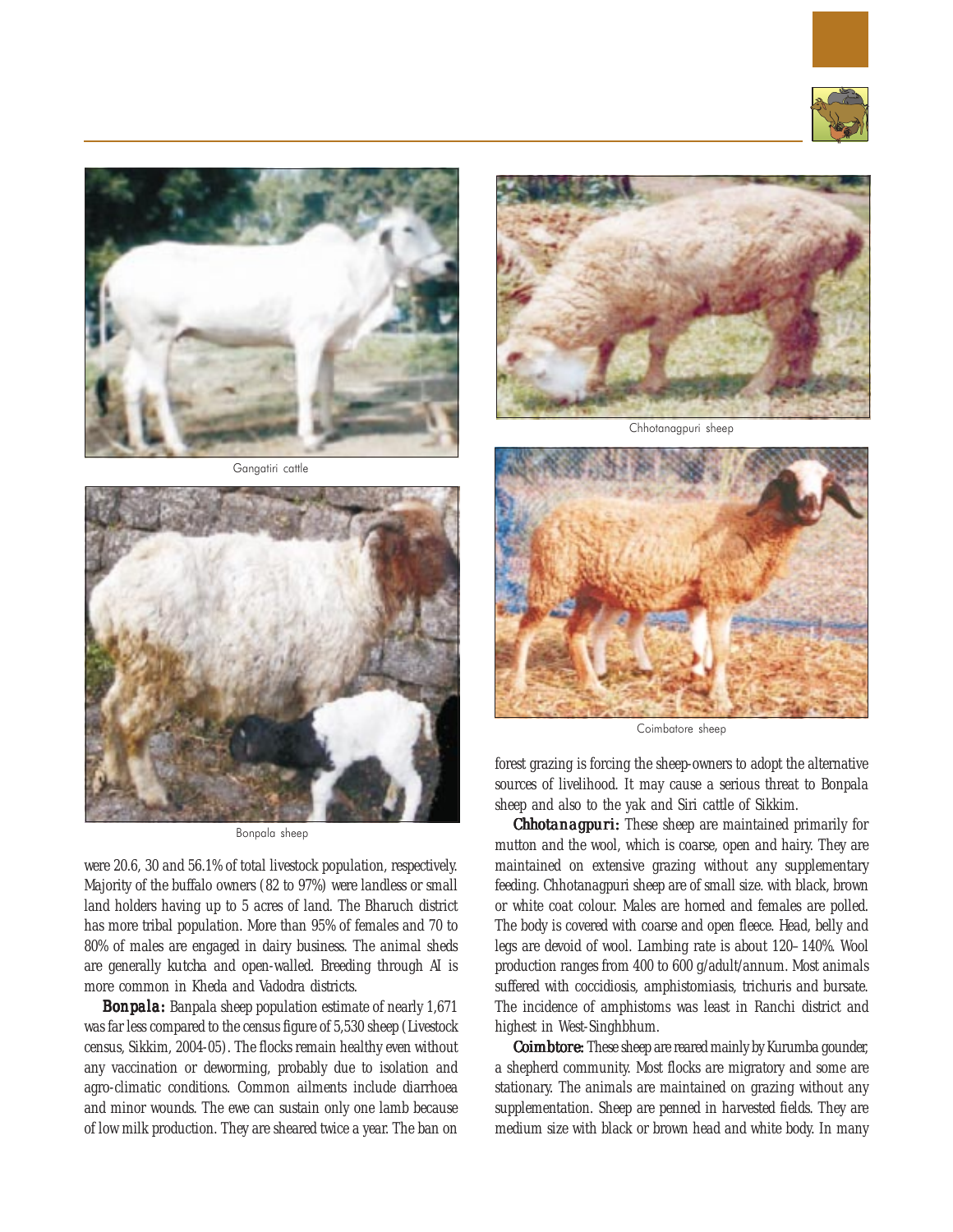



Rampur Busbair sheep

animals the colour extends up to the shoulder. Some animals with black or brown spots in the head were also recorded. Ears are medium size and horizontally oriented. Rams are both horned and polled while ewes are hornless. The fleece is generally white, coarse and open. Most flocks practise selective breeding. The breed is primarily maintained for mutton and there is little income from wool.

*Mandya: Mandya:* These sheep have roman nose, hanging wattles, light brown head and neck, dwarf and stocky body, well projected shoulder and chest cavity with well sprung up thoracic ribs, and uniform top-line. Evenly placed short and stumpy legs and wide apart hipbones indicated a square type meaty conformation of the breed. Sheep are mainly kept on grazing, however, a few farmers keep the animals on stall-feeding. Some of the farmers practise sheep tethering in their cropland, shifting from place to place and bringing back to their homestead in the evening.

*Rampur Bushair: Bushair: Bushair:* The breeding tract of Rampur Bushair sheep falls under varied climate from cold desert Himalaya to low lying Shivalik hills. These are primarily reared for wool and mutton purposes, and are also used as pack animals. Animals are predominantly brown followed by brown/white and white. The majority of animals are horned. The horns are curved. Average flock size ranged between 20–1,000 in migratory flocks and 2–20 in stationary flocks. Migration may take place from the permanent or temporary abode in the valley to the alpine pastures during summer only and to the foothills and plains in the winter. The flocks are primarily grazed on alpine pasture during summer, and on the harvested fields, forest areas, uncultivated fallow and barren lands during winter. Tree leaves and pods of fodder trees constitute an important feed resource during winter and early spring. The wool is coarse/carpet type. The lamb wool is fine and is used to manufacture tweeds of which, especially brown fetches higher price.

*Ganjam:* The Gola community rears Ganjam goats. The goats are reared in range system and stay in jungles throughout



Ganjam goat



Mehsana goat

the year. They solely depend on natural vegetation and no supplementary feed is given. Flock size ranges between 700– 1,000. The male kids (9–12 months-old) and aged females are sold at regular intervals. Kids up to 3 months are allowed to suckle the mother. Animals are black and brown however, admixture of white, brown and black are also seen. The major source of income is from sale of male kids (9–12 months), milk and ghee and the manuring of the farmers' fields.

*Mehsana: Mehsana:* This goat breed is found in Banaskantha, Patan and Mehsana districts, its adjoining areas, and is mainly reared by *Rabaries* and *Vaghris* communities for milk and meat. Mehsana goats constituted 35.2% of total goat population in these districts. The male and female ratio is  $1:17$ . Mehsana goats are mostly maintained on zero input under extensive production system. The farmers adopted both open (49.0%) and closed (11.7%) types of housing, and practise goat breeding in summer (May–July) only.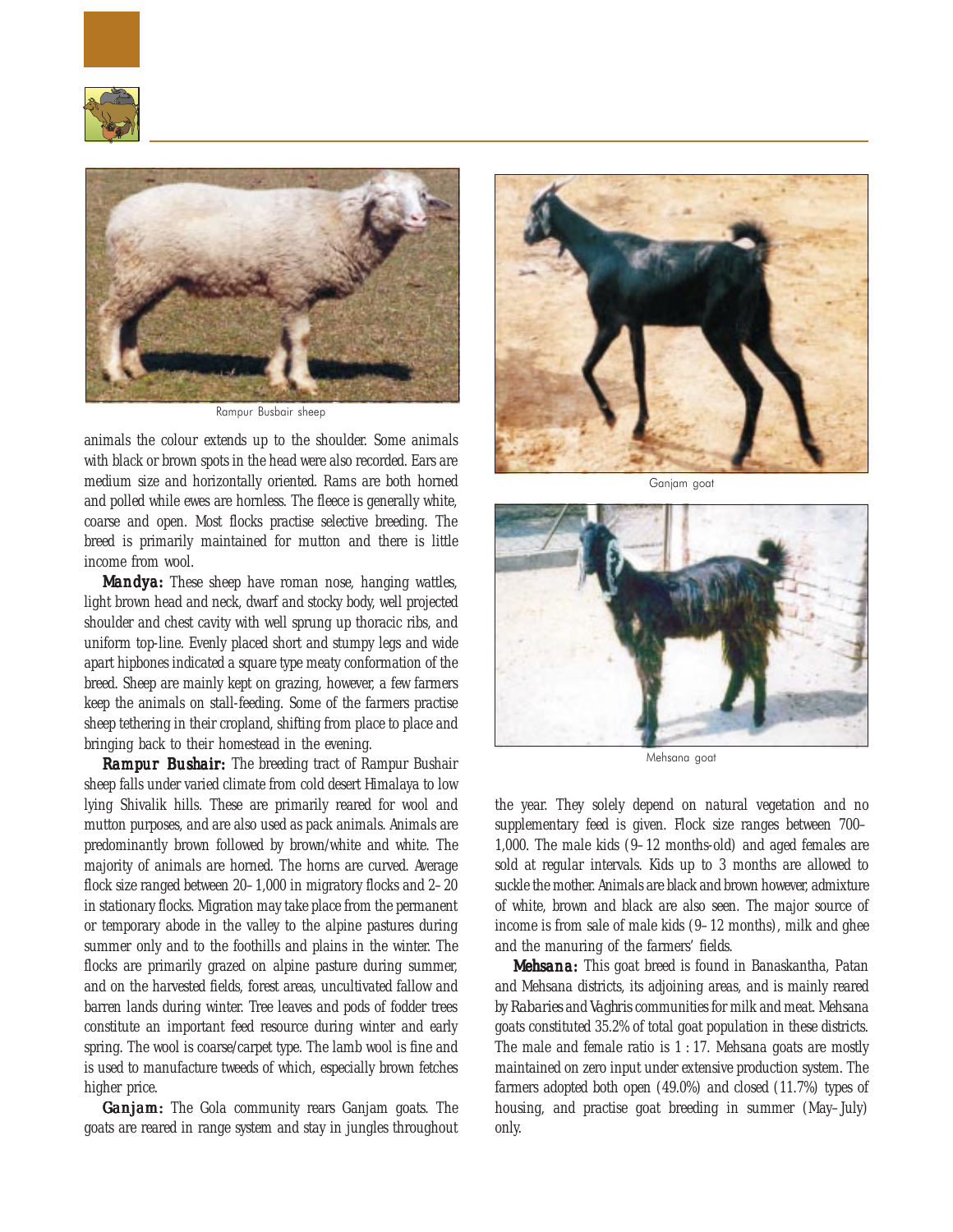











Nagori cattle **Rathi cattle Rathi cattle Rathi cattle** Kangayam cattle Randharpuri buffalo

# *Genetic characterization*

*Ponwar cattle:* Analysis of DNA with a battery of microsatellite markers revealed polymorphism at all microsatellite loci. Observed and effective number of alleles varied from 3 to 10 and 1.8 to 6.2, respectively. Mean number of observed and effective alleles was 5.9±1.7 and 3.4±1.2, respectively. Observed and expected heterozygosity ranged from 0.194 to 0.8, and from 0.45 to 0.85 with the mean of  $0.497 \pm 0.176$  and  $0.682 \pm 0.113$ , respectively. The results reflect substantial genetic variability in Ponwar cattle.

*Kherigarh cattle:* All microsatellite loci were polymorphic. Observed and effective number of alleles varied. Mean number of observed and effective alleles was  $6.2 \pm 1.7$  and  $3.7 \pm 1.2$ , respectively. Observed and expected heterozygosity ranged from 0.260 to 0.808, and from  $0.49$  to  $0.86$  with the mean of  $0.574 \pm 0.131$  and  $0.717\pm0.090$ , respectively. The average observed hetrozygosity was lesser than the expected. The average expected gene diversity (Nei 1973) within the population ranged from 0.489 to 0.845 with an overall mean of 0.709±0.090. Bottleneck test indicated that the population had not undergone bottleneck at least in the recent past.

# **In-situ** *conservation*

*Tharparkar cattle: cattle:* Elite Tharparkar cattle (73) were selected in Jaisalmer district. Bull calves (24) of more than 1 year of age were registered. The selection criteria were true-to-the breed characteristics, good health and dam's yield.



Tharparkar cattle

*Toda buffalo:* Their calves (20) were purchased and maintained at the University farm. The young bulls were given training on semen collection.

*Magra:* The selected ewes were reared under feeding and management practices. Elite ram-lambs (54) were selected on the basis of yearling body weight, dam's wool yield, wool yield of the individual, general health status and overall performance.

**Spiti horse:** Elite female animals (58) were selected from different villages. Out of the total male progeny born, 6 were selected and registered.

# **Ex-situ** *conservation*

Male calves and bulls of Nagori, Rathi, Kangyam cattle and Pandharpuri buffaloes were purchased. They were vaccinated against common diseases and trained for semen donation.

- Farm and year of calving, affect age at first calving, highest milk yield 300 days, peak yield etc. in Frieswal cattle
- Under field progeny testing programme the decreasing trend in age of calving of Frieswal daughters born from first to fourth set of bulls was observed
- Wet average, herd average and 300 day milk yield in Nili Ravi buffalo showed improvement
- Higher twinning was observed in Marwari sheep
- Jamunapari goat had 39.9% multiple birth with 1.42% kidding rate Barbari goats showed marked increase in body weight at 12 months, milk yield at 90 days and kidding rate
- Pigs having lean meat with 60-70% less fat compared to Large White Yorkshire breed, were produced
- Egg production up to 40 weeks of age was highest in CARI-Sonali
- Age at sexual maturity declined in desirable direction in poultry
- Body weight of broiler at 5 weeks of age increased over previous generations
- Shank length and antibody titre showed improvement in Vanraja bird
- Improved varieties of fowls were evaluated in different localities

## **Cattle**

*Frieswal:* The total population of Frieswal females at 43 Military Farms of the country was 17,099 (860 adult cows, 5,850 young stock and 1,389 calves).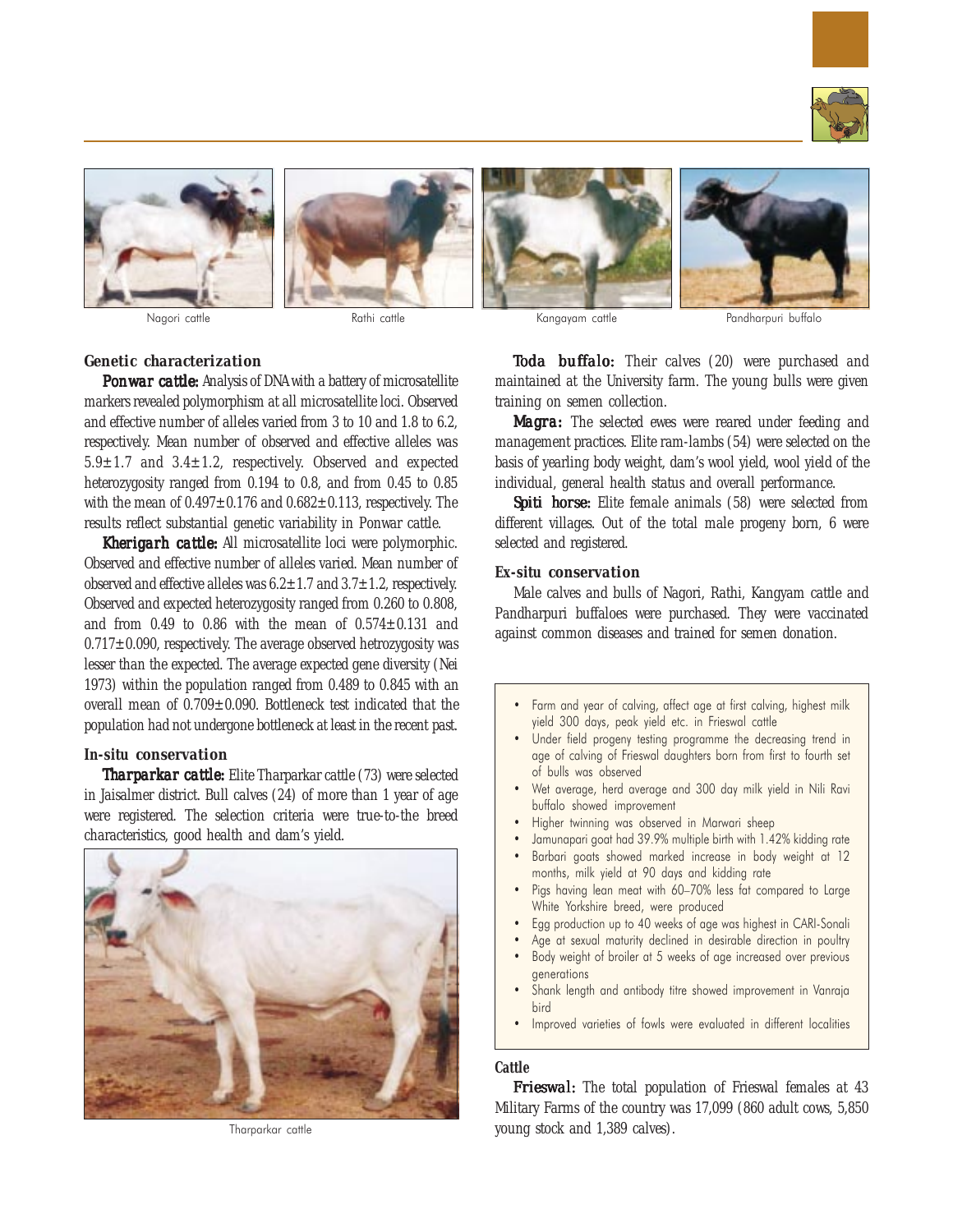

The overall mean of milk yield 300 days was 3,038.7 kg. The effects of farm, parity, season and year of calving and age at first calving (AFC) were significant on milk yield in 300 days (MY300 days). Frieswal cows at Mhow produced (3,884.3 kg) the highest MY300. The average MY300 in first lactation was 2,622.1 kg. The cows attained the highest MY300 in sixth lactation (3,177.4 kg). Peak yield (PY) averaged 14.82 kg, and farm, parity, season and year of calving and AFC affected it significantly. Average lactation length (LL) was 319.1 days, and farm, parity and season and year of calving and AFC affected it significantly. The overall mean of AFC was 990.0 days, and farm, season and year of birth affected it significantly. The simple average of weight at first calving (WFC) was 375.7 kg, and farms, season and year of birth, and AFC affected it significantly.

# *Indigenous breeds*

*Hariana: Hariana: Hariana:*The female herd strength was 1,176. The breeding population contained 808 female and 12 breeding bulls with the overall conception rate of 61%. The per cent cows in milk, wet average per day per cow and herd average per day were 39.10%, 4.24 kg and 1.73 kg, respectively. Young bulls put to training took on an average  $35.88 \pm 1.78$  days to be ready for draught purposes. The mean fatigue score for empty cart ranged between 2.20 and 2.90 after 2 hr work and 2.75 and 3.15 after 3 hr work. In cart with 8 q load, the corresponding values were 3.10 and 3.60 and 3.90 and 4.35, respectively. Average carting ability (as per C.K. Thomas method) was 18.34.

*Ongole:* The female herd strength was 1,360. The breeding population comprised 914 females and 5 breeding bulls The conception rate was the highest (66.81%) at associated herd, Lam, followed by at GP Unit, Lam (56.90%), and was the lowest at associated herd, Chintaldevi (33.60%). The per cent cows in milk, wet average per day per cow and herd average per day were 35.66%, 3.18 kg and 1.13 kg, respectively. The age at first calving averaged 50.08 months. The average lactation milk yield and peak yield was 402.6 and 2.59 kg. The overall average of service period and lactation length were 254.4 and 181.5 days, respectively. Their superiority over the herd average ranged between 18.71 and 29.41 kg (3.47 to 5.45%). Draught studies were undertaken on 10 animals by using single harness plough with digital dynamometer. Draught power varied from 0.68 to 0.86 hp among the bulls.

# *Field progeny testing*

The genetic improvement through field progeny testing of Frieswal cattle is being carried out at three units.

PAU unit: So far 81 bulls have been used in 4 different batches. During this year semen from fifth set of 22 crossbred bulls was used, and 5,530 inseminations were carried out. The conception rate was 40.5% and 2,063 pregnancies were confirmed. Daughters (624) from first 4 sets have completed their first lactation (305 days) with average yield of 2,697.8 (2,254 to 3,001 kg), 2,827 (2,397 to 3,265 kg), 2,829 (1,710 to 3,406 kg) and 2,905 (2,111 to 3,509 kg) kg, respectively, indicating considerable variation in the breeding values of the bulls used in these sets.



Frieswal cow—Milk yield of a cow at Mhow was recorded as 3.884.3 kg in 300 days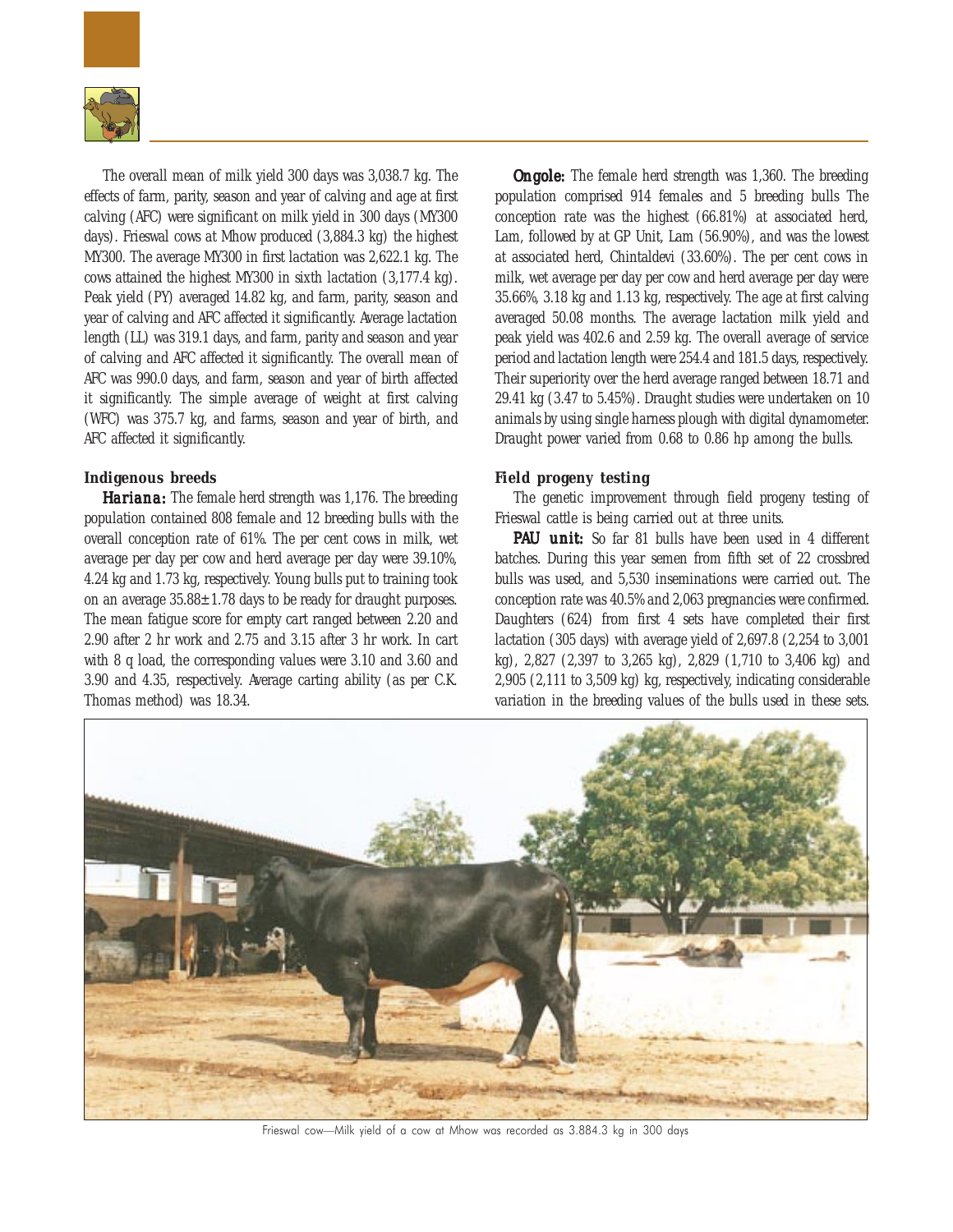

The average fat percentage of daughters of first, second, third and fourth set of bulls was 3.7, 3.8, 3.9 and 3.9 respectively. The average age at first calving of daughters born from four sets of bulls was 1,192, 1,145, 1,117 and 981 days respectively.

KAU unit: The overall conception rate in 5 batchs was 32%, and 401 female calves have been born. Daughters (759) from first 4 sets of bulls have completed their first lactation (305 days) record and the average yield observed was 2,079, 2,903, 2,074 and 2,226 kg respectively, indicating the superiority of the progeny over the other animals in the field born from other sources. The average age at first calving of daughters born from first, second, third and fourth set of bulls was 1,110, 1,024, 1,280 and 1,031.3 days respectively. The average fat percentage in the second, fifth and eighth month of lactation was of 3.8, 3.9 and 4.0%.

**BAIF unit** During the year 4,751 inseminations were performed, 3,806 inseminations were followed for pregnancy diagnosis and 1,631 pregnancies were confirmed. The average conception rate of this batch was 42.85%. Out of 20 sires under test, 4 sires recorded conception rate above 45%, and of 10 ranged from 41 to 45%. The average age at first calving was 32.29 months with average lactation yield of 2,748 kg.

# *Buffalo*

The Murrah is the most important milch buffalo breed with its home tract in central parts of Haryana. At the CIRB, Hisar, a herd of Murrah buffaloes is being maintained for progeny testing programme and to make available progeny tested superior bulls for buffalo farmers of the country. The wet average of Murrah herd at the institute was 6.30 kg while herd average was 4.65 kg.



## *Network Project on Buffalo Improvement*

Under this project, the ninth set of breeding bulls – originating from nominated matings with elite females – is being tested currently. In addition, field progeny testing has also been initiated to increase accuracy of selection. The top ranking bull in the institute herd in the second set showed sire index of 1,987.4 kg. Doses of frozen semen from progeny tested bulls are available at various centres under the project, and total stock of frozen semen from Murrah bulls at the institute is over 285,000.

Progeny testing programme for Nili Ravi breed is being undertaken at Sub Campus of the institute at Nabha. The wet average, herd average and 300 day milk yields were 6.86, 4.65 and 1,848 kg, respectively, with improvement of 17.1, 35.6 and 26.0% as compared to values in 1992–93. Similarly, age at first calving and calving interval also showed significant improvements – over 10% each.

Elite herds of Jaffarabadi, Surti, Bhadawari, Pandharpuri, Godavari and Swamp buffaloes have also been established at the respective centres under Network Project. Average 305 days or less lactation yield in Jaffarabadi buffaloes was recorded as 2,069, while in Pandharpuri 1,687 kg, Surti 1,633 kg, Godavari 2,540 kg, Bhadawari 1,029 kg and in swamp buffaloes 496 kg.

# **Sheep**

# *Sheep for fine wool*

*Carpet wool:* The Magra breed is considered to be the best indigenous carpet wool producing sheep. Their body weight at birth, 3, 6, 9 and 12 month were 3.10, 16.95, 22.68, 26.32 and 28.37 kg, respectively. The tupping, lambing on available and



Hariana cow and bull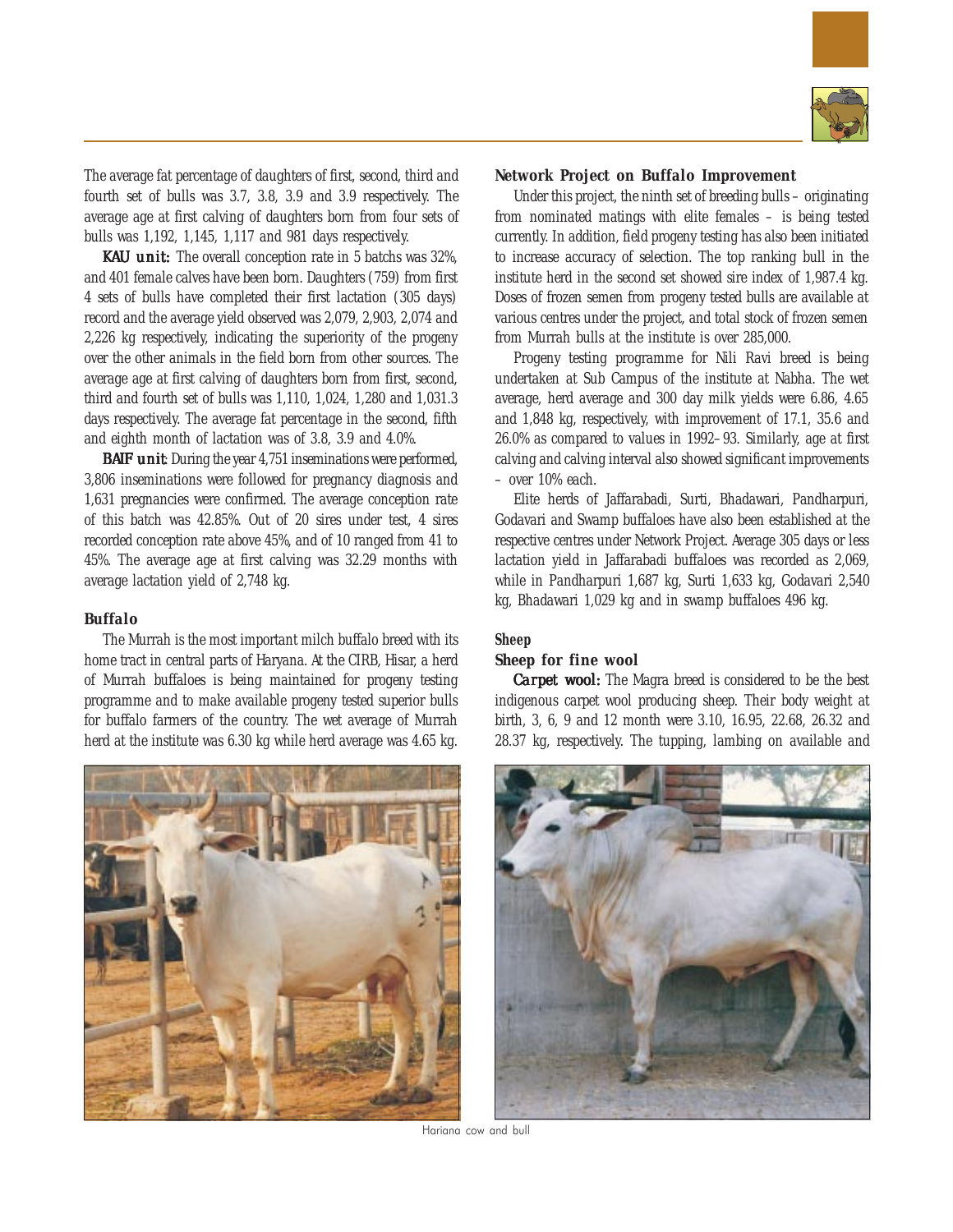

tupped basis were 97.6, 69.5 and 71.2%. Fibre diametre, hetro fibres, medullation percentage, staple length and crimp showed an increase.

At the Arid Region Campus Bikaner, Marwari sheep – a breed, which is preferred by migratory farmers for its hardiness – showed weight at birth, 3, 6, 9 and 12 month as 3.24, 16.30, 22.00, 26.46 and 28.19 kg, respectively.

*Dual purpose sheep:* Genetic improvement in Bharat Merino were aimed to develop it as a dual purpose (mutton and wool) sheep. At Avikanagar, body weights at birth, 3, 6, and 12 months of age were 3.11, 14.79, 22.62 and 27.23 kg respectively. The overall survivability was 90.12%. Culling was 13.92%. The tupping and lambing percentage on the basis of ewes available were 91.18 and 80.64. Tupping% was 88. Overall mortality was 7.06%. The average fibre diameter was  $23.24 \mu$ , medullation was lesser than 1%, and the average staple length was 8.1 cm in the annual clip. At North temperate Research Station, Garsa, Himachal Pradesh, the body weighs at 3, 6, 9 and 12 months of age were 12.15,19.62, 21.53 and 25.09 kg respectively.

## **Goat**

*Genetic improvement in goats in field and farm conditions: conditions:* Genetic improvement of Jamunapari goat is being carried out through selective breeding in the nucleus flock. Use of bucks selected on the basis of index value (combining 9-month

body weight and 90 day's milk yield of dam) indicated improvement in both milk yield and body weight. The mean body weights at birth, 3, 6, 9 and 12 months of age were  $3.37 \pm 0.03$ ,  $11.59 \pm 0.10$ ,  $16.49 \pm 0.22$ ,  $22.42 \pm 0.29$  and  $28.44 \pm 0.33$  kg, respectively. The improvement in body weight at 9 and 12 months of age were 38.22 and 39.96% more over the years. The kids under feedlot weighed 21.84±0.43, 32.67±0.53 and 38.88±0.44 kg at 6, 9 and 12 months of age, respectively. Improvement in 90 and 140 days milk yield was recorded as 88.85 and 82.0%, respectively, over the years. This breed is prolific as apparent from 39.9% multiple births with 1.42 kidding rate. The heritability estimates for body weight at birth, 3, 6, 9 and 12 months of age were  $0.37 \pm 0.09$ ,  $0.24 \pm 0.08$ ,  $0.18 \pm 0.07$ ,  $0.23 \pm 0.08$  and  $0.26 \pm 0.08$ , respectively. Genetic and phenotypic correlations among adjacent body weights were high.

Similar approach for improvement of Barbari breed yielded encouraging results. Body weight at 12 months has recorded about 18.46% increase in growth rate over the years. The milk yield at 90 days showed about 63.96% increase over the years. The kidding rate was about 1.61 indicating highest population growths in Barbari goats. Study conducted on Jakhrana goats, a milch breed of Rajasthan revealed 37.21% multiple birth. Body weights of adult male and female were 43.84 and 68.72 kg, respectively. And 140 days milk production was recorded as 81.72 kg.

A field study, undertaken in the home tract of Zalawadi goats

#### Jamunapari goats

The home tract of Jamunapari goats, the Chakarnagar area (Chambal ravine) of Uttar Pradesh, is known for its natural biodiversity. Improvement programme is being carried out by the CIRG in 2 adopted villages. The observation regarding population dynamics, growth parameter, milk yield, kidding pattern, disease occurrence have been recorded. The socio-economic and parasitic characterization of field condition indicated that goat rearing was an integral part of the livelihood of locals. Body weight, milk yield, and reproductive performance were recorded. The milk production in 90 days of lactation was 105.05 kg and body weight at 9 month of age was 25.40±0.36 kg, which indicated increasing trend over the years.



Jamunapari goat at field conditions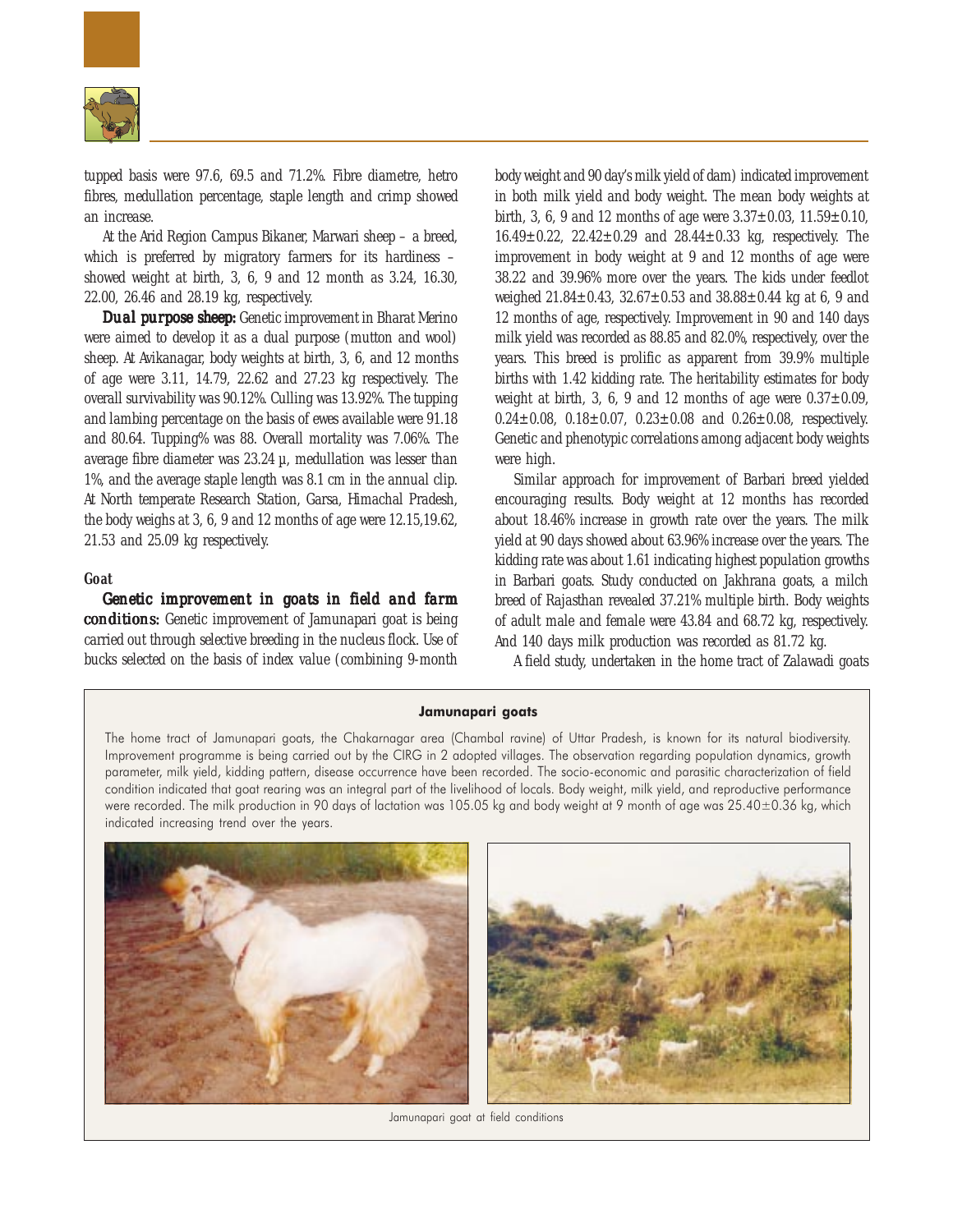



Jamunapari goat

in Surendra Nagar district of Gujarat, indicated that goats were mostly reared by *Robanes* and *Bharwal* (nomadic tribes) communities locally called *Maldhary* under extensive system of management. Zalawadi is a large size, black colour goat with spiral horn. The average flock size ranged from 13 to 71. The peak milk yield was observed as 2.25 kg and lactation length ranged from 5 to 7 months. Ratio of buck to adult doe was 1:80. This breed is prolific. Farmers were suggested to select bucks considering breed phenotypes, height, weight and dam's milk yield, and does on the basis of breed phenotype, milk yield, udder size and teat length and height.

#### **Rabbit**

At the NTRS, Garsa, the German Angora rabbits were being improved. The average annual wool yield of general and breeding flocks was 817.27 and 928.92 g, respectively. The respective performance for GA progeny flock is 483.5 g. Females had shown a general tendency to yield higher wool as compared to their respective male counterparts. The average annual wool yield of adult general flocks of BA, RA and A1-cross are 495.83, 454.39 and 423.39 g, respectively. At the SRRC, Mannavanur, body weight at 12 weeks was 1.741 and 1.776 kg in WG and SC, respectively.

# **Pig**

Besides developing infrastructural base for the NRC on Pigs, a base line survey was carried out to document the existing status of pig production in the 8 states of North East including Sikkim.

All India Coordinated Research Project on Pigs: Crossbred pigs were produced at centres of the AICRP on Pigs, with increasing level of exotic inheritance up to 87.5%. At the Assam Agricultural University, Khanapara, and IVRI campus, Izatnagar, production of crossbreds (indigenous  $\times$  landrace) was continued, and at Jabalpur, Tirupati, Katupakkam, Mannuthy and Goa centres

crossbreds between indigenous and Large White Yorkshire were produced. At the Mannuthy centre, Kerala Duroc breed was used as the terminal sire over the crossbred between indigenous and Large White Yorkshire (75%) so as to produce lean meat with 60– 70% less fat compared to LWY breed. All the centres resorted to *inter-se* mating either with 75% or with 87.5% genetic groups to study the stability level.

# **Camel**

The overall calving was 92.86%, with Bikaneri 91.67%, Jaisalmeri 90% and Kachchhi 100%. The conception rate was 85.11% which is better than the previous five years performance. The continuous selection, change in mating system and procurement of good males in time from the breeding tract brought this improvement. The lowest age at first conception was observed in Kachchhi (1,728.88±151.07 days) followed by Bikaneri (1,764.57±70.25 days) and Jaisalmeri  $(1,897.07 \pm 110.33$  days). A large SE in Jaisalmeri and Kachchhi suggests the scope for improvement. The age at first calving was 2,184.48±83.22 days. The average of first gestation period was 393.64 days and that of subsequent gestations 385.88 days.

# **Poultry**

# *Poultry for egg*

In layers, significant genetic responses for 40 weeks of egg production was observed as  $0.99 \pm 0.18$  and  $0.75 \pm 0.19$  eggs per generation in IWH and IWI strains, respectively. Among crossbreds, the egg production up to 40 weeks of age was highest (108.72 eggs) in CARI-Sonali followed by 104.5 eggs in CARI-Priya and 80.73 eggs in CARI-Debendra. The mean egg weight at 40th week of age ranged from 51.9 to 55.1 g in different lines. The fertility in RIR stocks ranged from 88.1 to 91.9%, and hatchability ranged from 64.8 to 73.5%. Genetic responses of  $1.02 \pm 0.19$  eggs and 63.9±10.8 g of egg mass per generation at 40th week were highly significant.

# *Poultry for meat*

In broiler, overall average body weights at 3 and 5 weeks in colour synthetic male line (CSML) were  $567.86 \pm 1.64$  and  $1,054.65\pm3.40$  g, respectively. The estimates of heritability for 3and 5-week body weight were  $0.19 \pm 0.04$  and  $0.24 \pm 0.05$ , respectively, in CSML. The genetic and phenotypic response for 5-week body weight in CSML and synthetic male line (SML) were  $24.64 \pm 4.66$ and  $36.81 \pm 6.56$  g per generation, respectively. Fertility percentages were 78.3 and 81.0 in colour synthetic female line (CSFL) and synthetic dam line (SDL), respectively. The corresponding percentages of hatchability (FES) were 89.0 and 83.1. The overall average of body weight at 3 and 5 weeks in CSFL were 538.50±1.48 and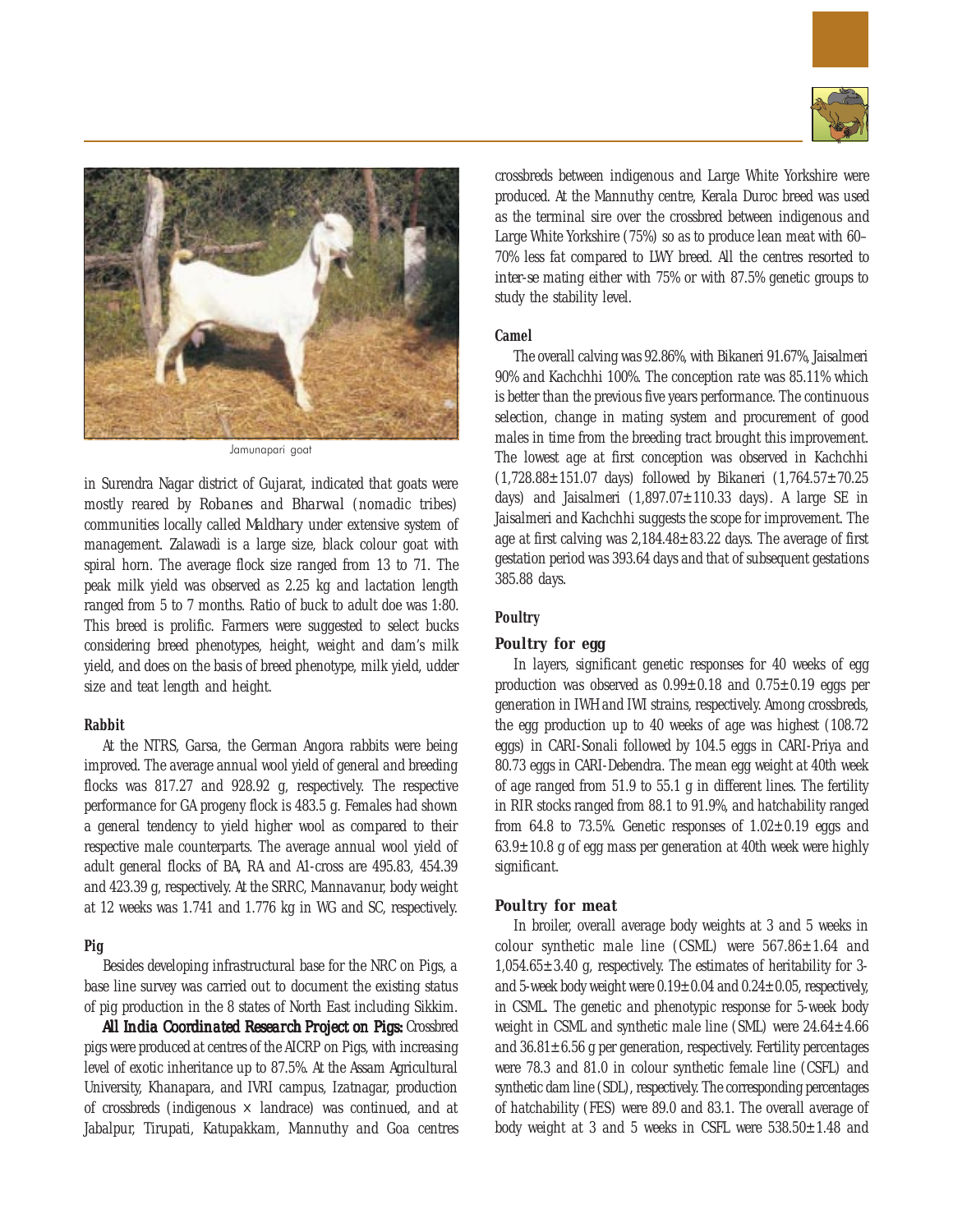



A pair of colour broiler line

 $1,040.48\pm3.05$  g, respectively. The corresponding means in SDL were  $482.57 \pm 3.89$  and  $1,072.39 \pm 5.07$  g, respectively. The estimates of heritability for 3-and 5-week body weights were 0.16±0.03 and  $0.21 \pm 0.03$  for CSFL, and  $0.18 \pm 0.04$  and  $0.26 \pm 0.05$  for SDL. Genetic and phenotypic responses for 5-week body weight in CSFL line were  $27.87 \pm 3.01$  and  $40.05 \pm 5.58$  g/generation, respectively. Fertility percentage in IC3, IR3 and CARIBRO-Tropicana were 76.2, 89.1 and 68.7, respectively. The mean body weights at 3 and 5 weeks of age in CARIBRO-Tropicana, IC3 and IR3 were 449.10 $\pm$ 3.44 and 873.46 $\pm$ 6.39 g, 293.65 $\pm$ 4.10 and 614.35 $\pm$ 6.32 g, and  $367.76 \pm 4.14$  and  $709.27 \pm 8.03$  g, respectively.

# **All India Coordinated Research Project on Poultry Breeding**

# *Poultry for eggs*

Under the AICRP on Poultry Breeding, 6 layer strains of White Leghorn were subjected to selective breeding through intrapopulation selection for egg production up to 64 weeks of age, superimposed with independent culling level for egg weight at 28



# Management of costal agro–eco system affected by super cyclone in Orissa

The Regional Centre of CARI has been allotted an NATP research project under the costal agro ecosystem for rehabilitatation of the super cyclone affected families by introducing poultry as a source of income generation. The high yielding birds developed at the CARI were distributed among 2,300 farm families and ducks among 400 families.

The dual-purpose bird CARI-Devendra developed by crossing between synthetic colour broiler as male and RIR as female line were distributed in the costal super cyclone affected families in 13 villages. Similarly Gram Priya and Vanaraja chicks were also distributed. The centre with full technical support monitors the performance of these crosses. Most of the affected families earned Rs 1,000–2,000 either by sale of eggs or as meat bird or chicks.

- The rapid growth of this bird helped the poor schedule cast families in the rehabilitation and regeneration of their lost livestock.
- The growth performance and production of these crosses are far better than the native birds available in these areas.
- The work and achievement of the NATP project is very encouraging as the adapted farmers are able to regenerate their own stock using these high yielding birds with the help of native hens for regular income generation.

weeks of age and layer house viability. At the KAU, Mannuthy, the part period egg production of IWN and IWP strains  $(S_{21}$  generation) up to 40 and 64 weeks of age increased over previous generation. The 40-week egg weight in both the strains improved marginally over preceding generation. The fertility and hatchability in IWN improved in the present generation. At the AAU, Anand, the egg production up to 64 and 72 weeks and egg mass production up to 72 weeks of age in IWN and IWP strains, showed improvement. The fertility and hatchability in IWH, IWI and control population  $(S_{27})$  generation) at the CARI, Izatnagar, improved over the preceding generation. The egg production up to 40 weeks of age increased in IWH (by 4 eggs) and IWI (by 11 eggs) over previous generation.



Vanaraja male line parents Vanaraja female line parents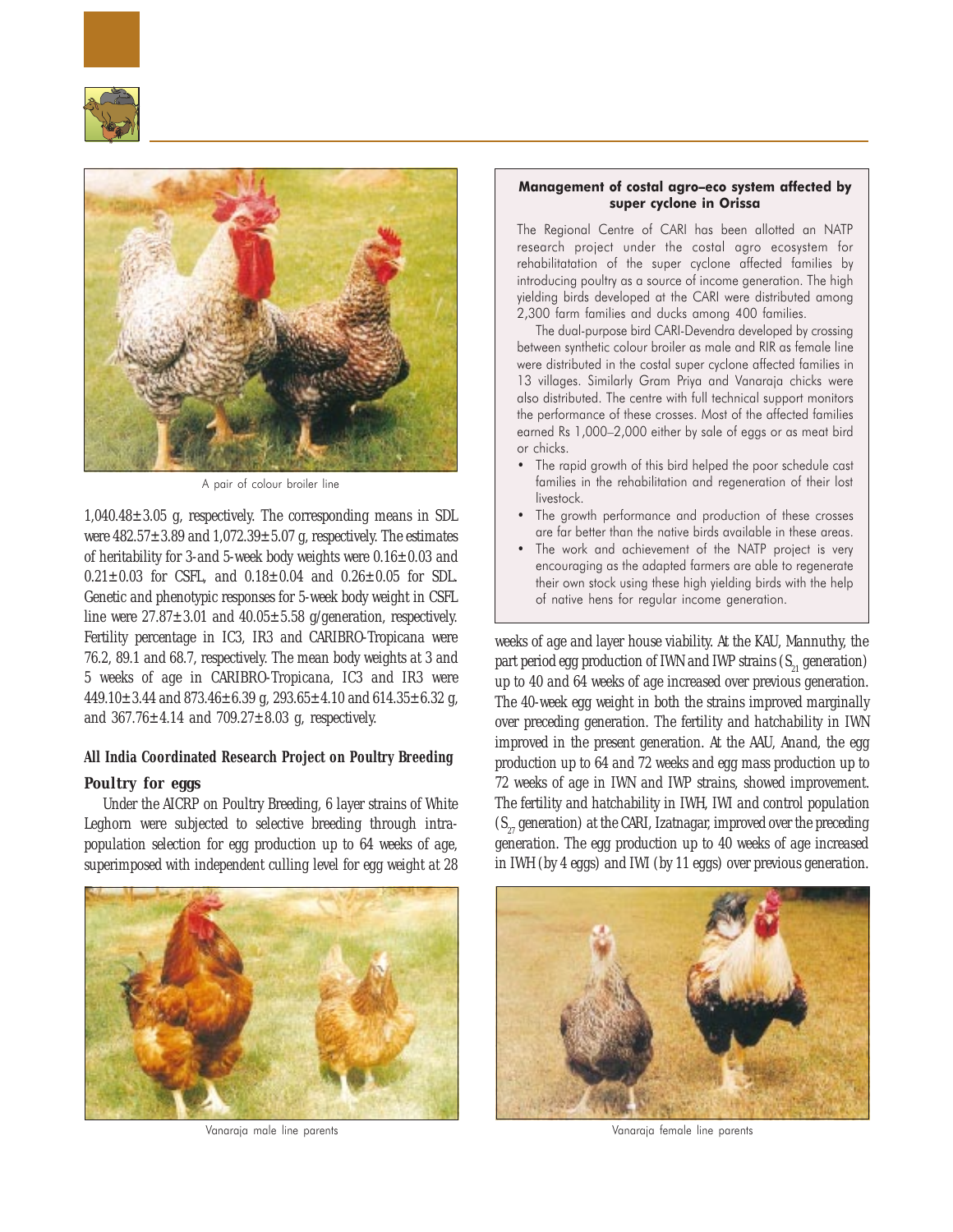

## SUCCESS STORY

# Household poultry farming in Manipur

A newspaper hawker, Shri Shyam Kumar Singh of Shamushang village, Imphal West District maintained a small Vanaraja unit. Initially, he started with 20 birds (5 males and 15 females). The unit was improved to retain 90– 100 adult hens with 20-25 cockerels. His annual income was Rs 18,000 from his primary profession of newspaper sales. His family has his mother, two children and wife. He made low cost shelter and feed for Vanaraja birds. In 2004, he disposed 15 cockerels and earned Rs 3,035. He



Vanaraja rearing in Manipur —a joy for whole family

regenerated 273 straight run chicks, and the males weighed 2.44 kg and the females 1.76 kg, at 17 weeks of age. The process of multiplication and disposal of birds continued and he earned Rs 9,427. He is being seen as an achiever of rural poultry farming in the region.

The age at sexual maturity declined in desirable direction on genetic scale to the tune of 0.58 and 0.37 days in IWH and IWI strains, respectively. The egg production up to 40 weeks of age in HI strain cross (104.5 eggs) increased over the preceding generation at this centre. The fertility and hatchability in IWD  $(S_{25})$  and IWF  $(S_{24})$  lines at the ANGRAU, Hyderabad, improved over previous generation. The egg production up to 40 weeks of age in IWD (115 eggs) and in IWF (117 eggs) improved over the last generation. The phenotypic response (for 5 generations) for egg production up to 64 weeks of age (primary trait) in IWD was 5.83 and in IWF 4.91. The genetic response (for 5 generations) of this trait in IWD was 2.40, and in IWF 1.48.

## Random Sample Poultry Performance Test

The IBL-80 of the PAU, performed best with 6-week-body weight of 1,540 g and of 7-week body weight 1,972 g; corresponding feed conversion efficiencies of 2.19 and 2.26, respectively, and dressing percentage 74.7%, at Random Sample Poultry Performance Test, Gurgaon.

Pureline White Leghorn populations, viz. IWH, IWI and IWK, are being maintained and selected at the PD on Poultry, Hyderabad, for part period egg production to 64 weeks of age following Osborne Index with independent culling level selection for egg weight at 28 weeks of age. The IWK and IWI lines produced 3.3 and 7.3 more eggs to 40 weeks of age over previous generation. The egg weight at 40 weeks of age for IWH and IWK lines increased by 0.7 and 1.0 g over the preceding generation, respectively. The HI (IWH  $\times$  IWI) cross was superior to IH (IWI  $\times$  IWH) cross and laid 270 eggs up to 72 weeks of age.

# *Poultry for meat*

This component of AICRP on Poultry Breeding included colour synthetic broiler lines (CSML) and CSFL and corresponding control at CARI, Izatnagar; SDL at OUAT, Bhubaneshwar; PB-2 at PAU, Ludhiana, and UAS, Bangalore. Mass selection for 5-week body weight with due weightage for conformation traits in the male line and 5-week body weight, egg production and hatchability in the female lines have been continued to achieve the set target in the meat stocks. The mean body weight at 5 weeks of age in PB-2 and control lines in  $S_{10}$  generation at the UAS, Bangalore, was 1,003 g and 853 g, respectively. Feed conversion ratio up to 5 weeks of age was 2.01 in PB-2 and 2.04 in control line. The body weight at 5 weeks of age increased by 66 g over preceding generation. The average body weight at 5 weeks of age in PB-2 and control lines in the present generation was 824 and 703 g, respectively, at the PAU, Ludhiana centre. The corresponding feed



Gramapriya chicken scavanging in rural backyard **A pair of Dahlem-Red line** A pair of Dahlem-Red line

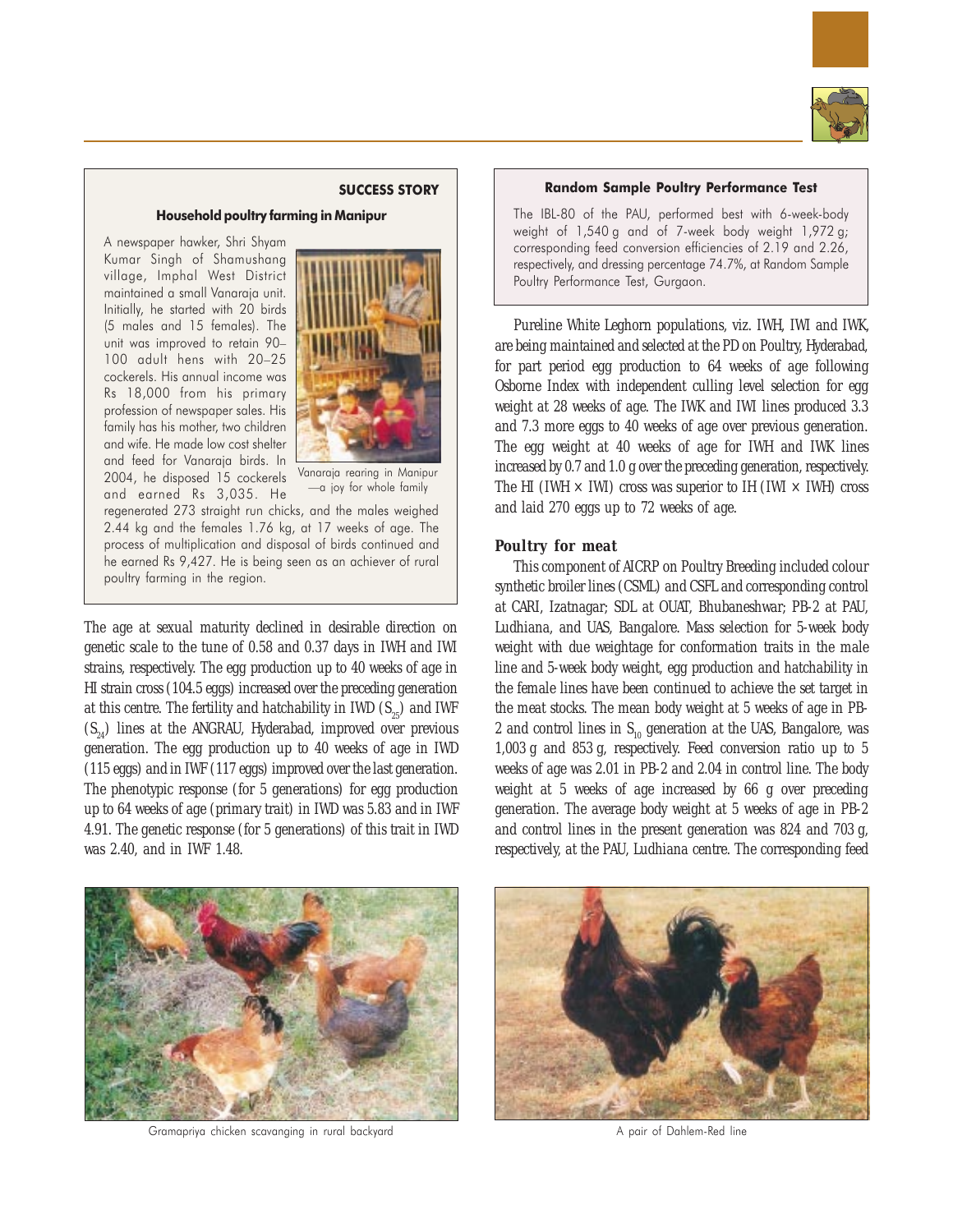

# Free-range household poultry farming in NEH region

The activity of free-range poultry farming with low input costs was initiated in Manipur, Mizoram, Nagaland and Arunachal Pradesh under NATP, and its impact over 5 years was evaluated. PD on Poultry supplied fertile eggs and day-old chicks of Vanaraja germplasm to the centres located in these states.

In Manipur, the adult females weighed 2,190 and 2,800 g at 20 and 40 weeks of age, respectively. They matured between 164 and 178 days of age, and on an average produced 2.8 eggs/week. A sample study conducted in Manipur over 64 beneficiaries in 18 locations showed that 440 surplus adults were sold for meat purposes and earned Rs 76,010 @ Rs173/bird. Also, the beneficiaries multiplied chicks on their own. Similarly, in Nagaland 337 families reared and multiplied Vanaraja birds for domestic purpose. A perceptible increase in egg and poultry meat consumption was noticed after the introduction of family poultry farming in the pockets of Nagaland. In Arunachal Pradesh, the adult females matured between 172 and 187 days of age and produced 3.3 eggs/ week/bird. Surplus males and females were disposed to earn supplementary income of Rs 86,662 @ Rs 224/bird. Similar trend was also witnessed in Mizoram.

efficiency was 2.18 and 2.56 in PB-2 and control lines, respectively.

The genetic and phenotypic responses for 5-week body weight were positive and significant for SDL population at the OUAT centre. The feed conversion ratio up to 5 weeks of age was 1.94 in this population (SDL) in  $S_{10}$  generation. The body weight at 5 weeks of age in CSML  $(1,054.65)$  and CSFL  $(1,040 \text{ g})$  in the present generation was improved by 16.7 g and 20.5 g, respectively. The genetic and phenotypic responses for 5-week body weight (for last 4 generations) were 24.6 and 36.8 g in CSML and 27.9 and 40.1 g in CSFL lines, respectively, in  $C_4$  generation at the CARI, Izatnagar centre. The development of purebred dwarf dam line was undertaken at the JNKVV, Jabalpur. The dwarfing gene line



Krishibro—multicolour broiler chicks

was subjected to mass selection for 6-week body weight. Also, egg production and hatchability were considered for improvement in this population. A colour dwarf line was also maintained at this centre. An improvement of 22 g was observed in 6-week body weight in the white dwarf line during the  $\textsf{G}_{_{6}}$  generation. An improvement of 1.9 and 1.0 eggs in white and colour dwarf lines, respectively, was observed over previous generation.

#### **Rural poultry production**

*Development of lines for production of germplasm* **suitable for rural and tribal areas:** A colour line was used at the PD on Poultry, to develop male line for production of Vanaraja*,* a dual-purpose germplasm for rural poultry production. Selection was practiced for shank length and antibody titre, the desired traits. In  $S_6$  generation, age at sexual maturity, body weight at 20 and 40 weeks of age, egg weight at 28, 32 and 40 weeks and egg production up to 40 weeks of age were 172.5 days, 2,134 g, 2,734 g, 49.8 g, 52.6 g, 54.3 g and 43 eggs, respectively.

A multi-colour plumage population is being improved as female line of Vanaraja. In  $S_4$  generation of female line, the age at sexual maturity, body weight at 20 and 40 weeks of age, egg weight at 32 and 40 weeks and egg production up to 40 weeks of age were 153.9 days, 2,306 g, 2,543 g, 52.3 g, 53 g and 61.1 eggs, respectively. During juvenile stage, due weightage was given for antibody titre, shank length and plumage colour. During  $S_5$ generation, body weight at 4 and 6 weeks of age were 382 and 727 g, respectively. Shank length and antibody titre showed an improvement of  $0.5$  mm and  $0.16$  (log<sub>2</sub> value), respectively, over the preceding generation, which was desirable to ensure better survivability in the harsh environment of rural areas. The average intensity of selection for shank length and antibody titre was 0.26 and 0.73  $\sigma$ . The heritability was low to moderate for body weight at 4 and 6 weeks of age and low for shank length and antibody titre.

*Tinted egg layer for backyard poultry farming: Dahlem* Red line was utilized as female line for production of Gramapriya*,* which is a layer variety developed by the PD on Poultry, for backyard poultry production. It has completed 3 generations of selection for part period egg mass. In  $\text{S}_\text{3}$  generation, age at sexual maturity, body weight at 20 and 40 weeks of age, egg weight at 28, 32 and 40 weeks of age and egg number up to 40 weeks of age were 178 d, 1,176 g, 1,855 g, 51.3 g, 53.9 g, 56.1 g and 79.6 eggs, respectively.

*Rural poultry germplasm evaluated at Agartala: At the* ICAR Research Complex for NEH Region, Agartala, testing of various germplasm developed for augmenting rural poultry production in the region under AICRP on Poultry Breeding, was continued. Krishna J, developed at the JNKVV, Jabalpur, and Gramapriya, developed at PD on Poultry, Hyderabad, were evaluated.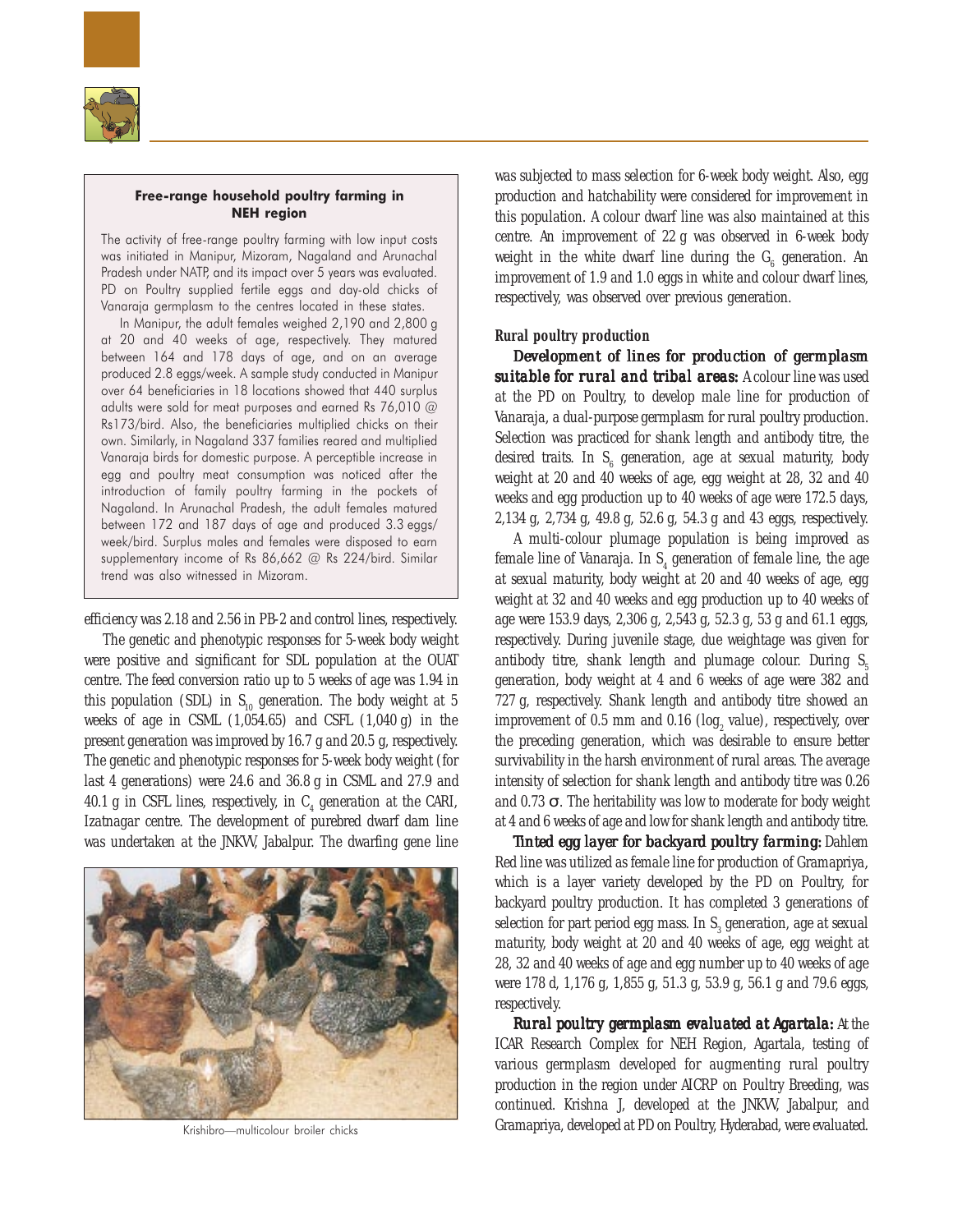

Fertile eggs of Gramapriya and Krishna J were hatched and reared at the Institute farm up to 12 weeks of age. The body weight of Krishna J at Institute's farm was higher than that at under farmers' field. Body weight of Gramapriya was higher compared to Krishna J under both the management systems.

**Backyard poultry:** In indigenous fowl, the highest fertility (81.0%) was observed for Aseel Kagar but hatchability (FES) was highest for CARI-Red (82.4%) among the purebreds. McNally, logistic curvilinear and Adams-Bell model were the best fit to describe egg production of Frizzle (F),  $F \times CR$  and  $CR \times F$ , respectively. For egg production curves of Kadakanath (Kn), Kn  $\times$ CR and  $CR \times Kn$ , the curvilinear logistic, monomolecular minus linear term, and logistic minus linear term, respectively, were best fit models with  $\mathbb{R}^2$  values of 91.6, 98.4 and 97.4%. The improved varieties of indigenous fowls developed for backyard poultry production were evaluated in different localities.

In general, the mission to promote free-range poultry farming at low input costs and an awareness of its utility for the household purpose was realized in these 4 NEH States. The families had access to eggs and chicken meat for consumption and for earning supplementary income through disposal of poultry produce.

# *Guinea fowl*

In guinea fowl, average body weights at 12 weeks of age were 861.25±5.32 g, 839.65±6.72 g and 826.25±3.19 g in Lavender, Pearl and White guinea fowl varieties, respectively.

# *Quail*

A new white plumaged phenotype of quail was developed for commercial exploitation. Homozygous (wh/wh) has white plumage with dark eye while heterozygous bears two-colour pattern known as Tuxedo.

# **Foot-and-mouth disease**

Field specimens (683) from different outbreaks in the country were examined and subjected to serotype confirmation by sandwich-ELISA using the direct materials. No virus could be detected in 317 sample, and from rest type O, A, and Asia 1 were detected. Outbreaks due to type O virus were recorded in 14 states, and types A and Asia 1 in 5 states. All the three serotypes were prevalent in Madhya Pradesh, West Bengal and Gujarat. Samples were processed for revival in cell culture (BHK-21) system and in 21 samples virus could be recovered comprising type O, Asia 1 and type A. The field isolates of type O and Asia 1 are antigenically related to the in-use vaccine strains in serological tests indicating that the vaccine strains are good enough to cover the circulating field isolates. However, in type A the field situation demands change of

- Immune response was assessed in sheep for early diagnosis of haemonchosis
- Suitable drug delivery system has to be developed to protect the allelochemicals of herb Lawsonia inermis
- Babesia equi-specific ELISA was developed
- Abortus bang ring test was found reliable to test brucellosis in mithun
- Matrix gene of Indian isolate of avian influenza virus (H9N2) was sequenced
- Several herbal medicines were tested
- Sensitive diagnostic techniques and effective vaccines were developed for IBD, rabies, turkey-pox, Ranikhet disease etc.
- In FMD type A the field situation demands a change in vaccine strains
- Complete nucleotide sequence of several Asia 1 field isolates were determined
- Indigenous staining technique for leptospira was developed

vaccine strains. Work in this direction indicates that IND 81/00 (reference strain of genotype VII) could be a candidate.

Molecular epidemiological analysis of type O virus indicates the hide- and-seek nature of Pan-Asia strains in the disease outbreaks. The type A field isolates had a deletion at VP3<sup>59</sup> and formed a separate cluster in the genotype VII. This novel genetic cluster was observed as early as November 2002 from the state of Assam (IND 24/03) and within 1 year it spread into 5 other states including Gujarat at the western and Karnataka at the Southern parts of India. In type Asia 1, the newly emerged viruses that were responsible for disease outbreaks in different states last year were involved in all the outbreaks of this year also, indicating the dominance of divergent group of virus. The complete nucleotide sequence of several type Asia 1 field isolates was determined. The tree topology of the individual genes was similar to that of the complete coding region or primary polyprotein cleavage products in isolation when used for an equivalent analysis. The identification of residues, positive selection of some of which are antigenically critical, made a beginning in the understanding of antigenic features of this serotype. The virus repository of the Project Directorate on FMD has 1,193 (O, Asia 1, A, C) field isolates.A multiplex-PCR (mPCR) for serotyping of FMD clinical samples developed earlier was further evaluated on clinical samples, and now it can be used as a backup test for ELISA for FMDV serotyping. Work was initiated to evaluate the potentiality of the expressed proteins in comparison to the whole virus particle in sandwich-ELISA. The expressed VP1 protein of type O was specific.

#### **Animal disease monitoring and surveillance**

Computer interface based diagnostic kits were developed for diagnosis of brucellosis and IBR antibody as per the standards of IAEA.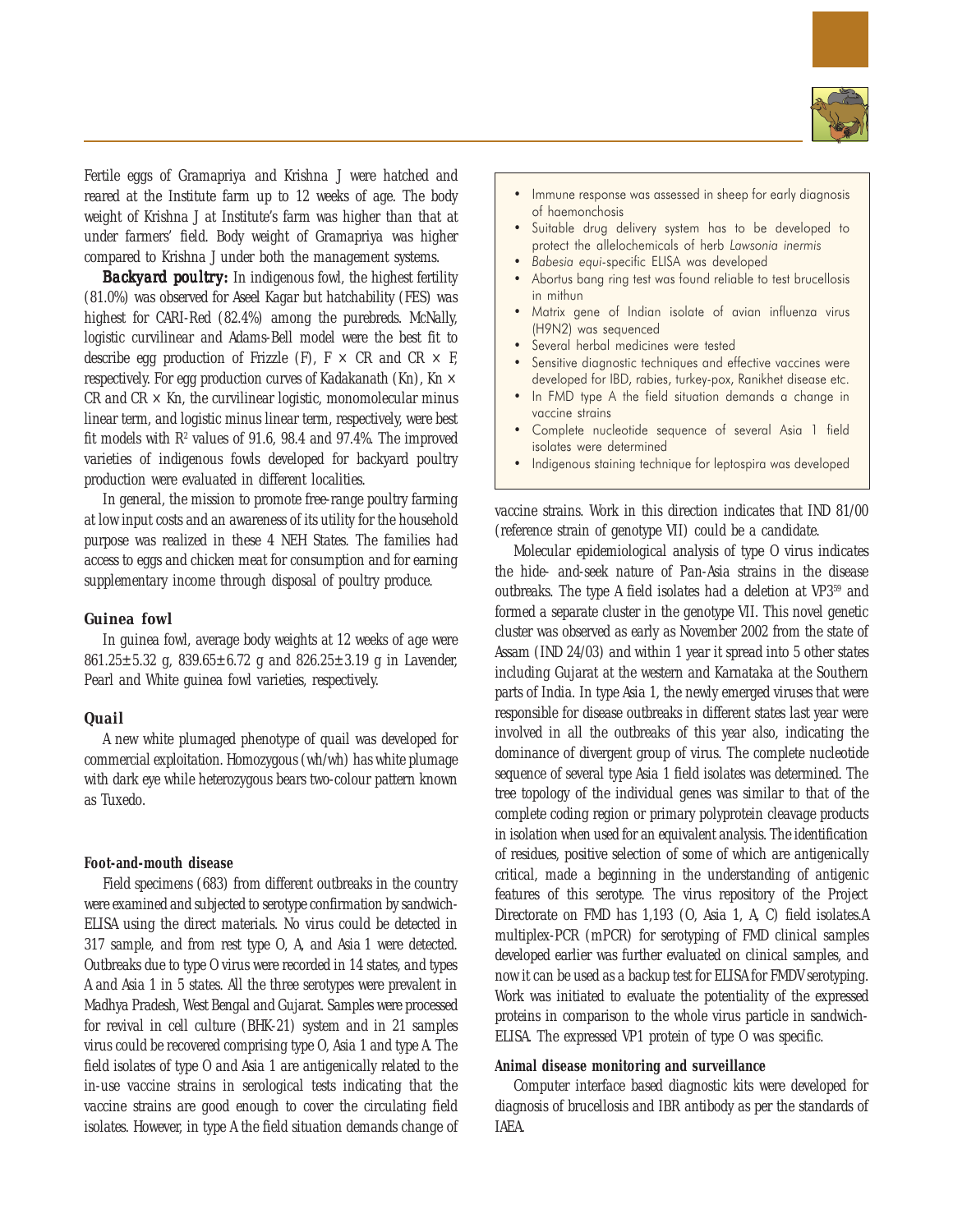

## National Animal Disease Referral Expert System

National disease database for the past 15 years and meteorological and agro-ecological data from all the agroclimatic zones of the country were compiled, as a part of National weather based animal disease forecasting. And forecasting for 14 animal diseases was made with 75 to 98% accuracy.

The outputs from NADRES would provide the following:

- GIS based animal health information system
- The livestock disease forecasting system
- Demarcation of country into eco-pathozones based on specific livestock diseases
- Livestock disease economics

National sero-epidemiological surveys for brucellosis and infectious bovine rhinotracheitis, showed an overall incidence of 18 and 51% respectively. Sero-epidemiological surveys in bluetongue and PPR were conducted based on stratified sampling framework, and their incidence showed an increasing trend. The sero-prevalence of bluetongue is to the extent of 51% and that of PPR 15.3%, and a further screening is under progress.

Isolates (599) of different serovars of leptospira are being maintained. *Leptospira* from an apparently normal elephant was isolated and its typing is in progress. At the ADMAS an indigenous staining technique was developed for leptospires, which is very useful even at field level. The prototype kit is being validated at field laboratories.

## SUCCESS STORY

#### Effect of vitamin E supplementation

Dairy animals generally develop mastitis immediately after parturition because of reduced immuno-competence. Supplementation of vitamin E reduceed the incidence of both clinical as well as sub clinical mastitis leading to significant improvement in milk yield during first month of lactation (20– 30%). The oxidative stability of milk produced from vitamin E supplemented cows also improved as compared to their control counterparts. Milk vitamin E content of vitamin E-supplemented animals was also higher. Retention of foetal membrane and metritis were less in vitamin E supplemented cows and buffaloes. It is recommended that cows and buffaloes should be daily supplemented with vitamin E @ 1,000 IU/head and 1,500 IU/ head, respectively, from 30 days prepartum to 30 days postpartum. Daily dose of vitamin E supplementation for 60 days amounts to Rs 60 and 90 in cows and buffaloes, respectively. The technology is simple, cheap and cost effective, seeing the heavy losses (Rs 6,000 crores/annum) incurred due to mastitis in dairy animals, and needs to be propagated among dairy farmers.

Online official software was developed for animal disease monitoring and forecasting. The stratified random survey revealed prevalence of nationally important animal diseases like IBR (25%), brucellosis (16.31%), PPR (10.78%), bluetongue (37%), CCPP (34%), swine fever (33%) etc.

# **Gastro-intestinal parasitism**

Epizootiological studies revealed prevalence of GI nematodes infection in sheep, goat, cattle and buffalo in various districts of Uttaranchal, Himachal Pradesh, Uttar Pradesh, Haryana and Delhi. The prevalent infections were of *Haemonchus* sp., *Trichostrongylus* spp., *Oesphajostomum* spp., *Bunostomum* spp., and *Strongyloides* spp. in all the livestock, whereas *Cooperia* spp. in cattle and *Ostertagia* in sheep and goats were also recorded. In Rajasthan bioclimatograph was prepared for prediction of *H.contortus* and *Trichostrongylus* spp. infection in relation to meteorological factors. Software named FROGIN was developed for forecasting of haemonchosis in sheep for arid and semi arid zones. The software gives result as predicted faecal egg count (FEC) on start of the month, intensity of FEC for next 60 day and pasture level burden for the month which will be helpful to improve worm control scheme. In Tamil Nadu overall prevalence of GI nematode infection was 42.6% in sheep, goat, cattle, buffalo. In Madhya Pradesh and also in Chhattisgarh, epizootiological studies were conducted. *Haemonchus* spp. was predominant infection in cattle. In pigs prevalent infections were *Ascaris suum*, *Strongyloides* and *Schistosoma incognitum*. In the northern hills and plains of Chhattisgarh the strongyle infections were

# SUCCESS STORY

## Liquid phase blocking ELISA for detection of antibodies in vaccinated animals

The liquid phase blocking ELISA (LPB ELISA) test was developed at the Project Directorate on Foot-and-mouth Disease (PD FMD), Mukteswar. It is a sensitive and specific serological test for determining the protective antibody levels in animals following vaccination. The LPB ELISA helps in determining the protective antibody levels in animals following vaccination by comparing the pre- (0 day) and post-vaccinated (21st day) sera from animals. The results (expressed as  $\log_{10}$  antibody titre) are obtained within 24 hr and have replaced the more cumbersome serum neutralization test for determining the protective antibody levels in animals. A titre of  $log_{10} 2.1$  indicates protection against homologous challenge i.e., challenge with virus, which is used for making the vaccine. However, protection against heterologous strains (field strains) will depend on the antigenic similarity between the field and vaccine strains. The test is being used by the regional centers of the PD FMD for measuring post vaccinal immune response in animals for the FMD control program of Government of India.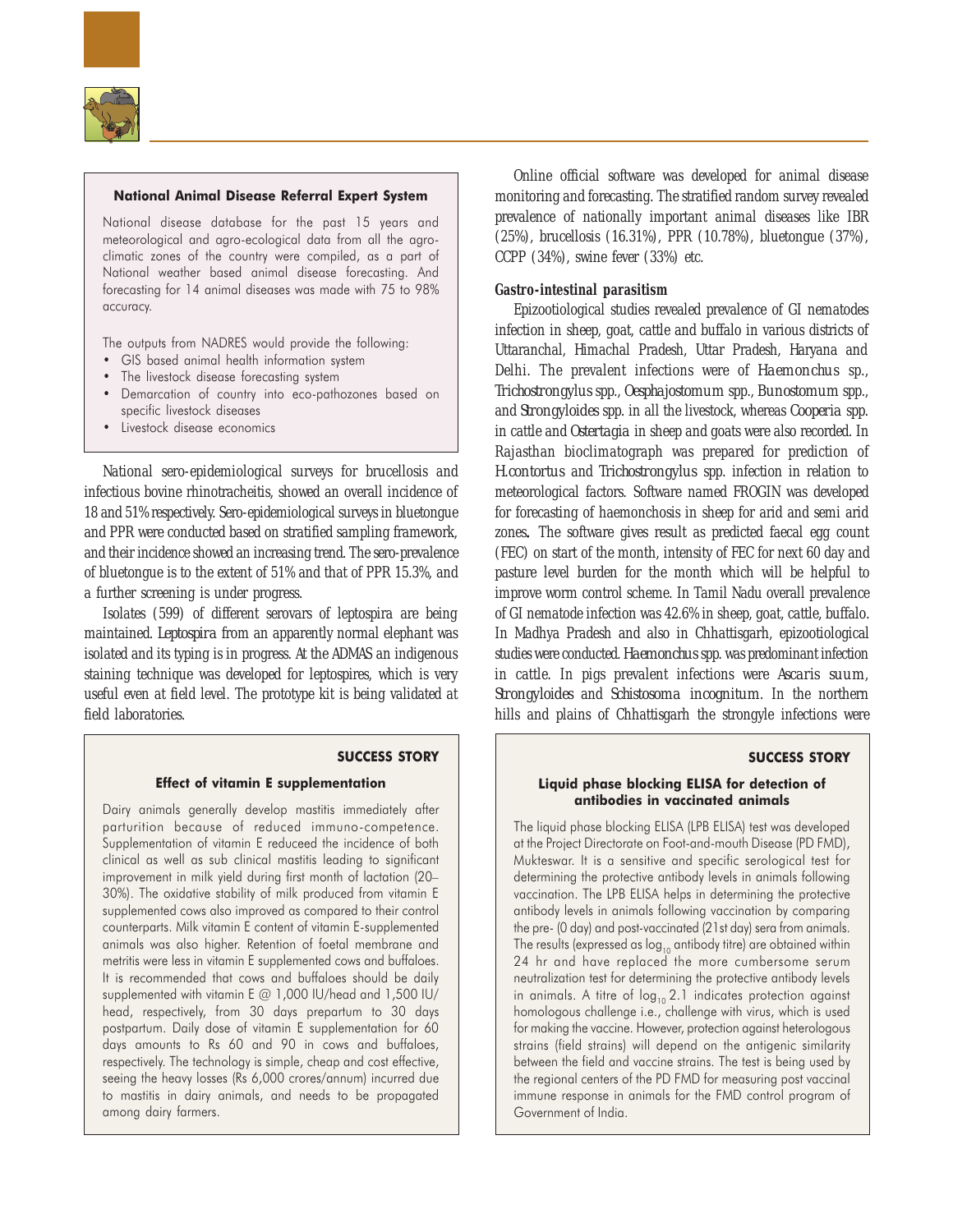

#### **Patents**

- Development of a process of preparing a bio-organomineral formulation for the therapy of skin ailments in animals
- A process for preparing an indigenous drug formulation for the treatment of diarrhoea in animals
- Development of a technology for an area specific mineral mixture to increase productivity of bovines i.e. milk yield and body weight in Uttar Pradesh State

prevalent in cattle and buffaloes. In Meghalya the GI parasitism showed increasing trend in cattle and decreasing trend in pig. In ducks the infection recorded in Assam were *Ascaridia galli*, *Strongyloides* spp., *Capillaria* spp., *Echinostome* spp, *Hymenolepis* spp. and *Rallietina* spp. In Sikkim prevalence of GI helminths was significantly more in subtropical and high humid zones. During summer and autumn infection rate was higher in goats followed by cattle and lowest in yak. In West Bengal prevalence of GI parasitism was higher in small ruminants (71.98%) than that in large ruminants (46.13%).

For early diagnosis of haemonchosis in sheep immune response was assessed with different antigens using different tests. In Western blotting, third week experimental post infection (PI) sera recognized 26, 60 and 120 kDa polypeptides whereas with the naturally infected sera only 60 and 120 kDa polypeptides were recognized. In affinity purified fraction 60 and 120 kDa polypeptides were detected in SDS-PAGE. In immunoprecipitation 26, 32, 60 and 120 kDa polypeptides were detected in excretory-secretory antigen (ES) by antibodies as early as first week PI. In dot-ELISA solid dot was formed on the nitrocellulose membrane with B-1 fraction and the antibodies against *H.contortus* were detected as early as first week PI. In dip stick-ELISA antibodies were detected in the sera as early as first week PI. In western blotting 152 kDa in *Oesophagostomum* spp. and 31 kDa in *Bunostomum* spp*.* were immunodominant. Dot-ELISA was standardized for detecting infection in goats and cattle. Immunization trials were conducted by using con-A H11 antigen. In lamb reduction in worm count was 77.5%, whereas egg count reduction was 85.1%. In the immunized animals the abomasum did not show lesions. SDS-PAGE of the gut protein of *Ascaris suum* revealed polypeptides ranging between 26 to 118 kDa. With DID antibodies in

# Technologies commercialized and MoU signed

- 1. Development of an indigenous methodology: IVRI crystoscope as a field tool for determining optimum time for fertile insemination in animals
- 2. MoU was signed between institute and 2 private firms



Equiherpes ß-ELISA kit

hyperimmune serum raised against *Ascaris suum* gut protein showed precipitin line, which was also observed in countercurrent immuno-elecrtrophoresis indicating antigenic nature of protein. Anthelmintic resistance with fenbendazole and levamisole was recorded at Government Sheep Farm, Dim Chandi, Uttaranchal. Nematophagous fungi such as *Arthrobotyrus oligospora* were having excellent predatory activity against *Haemonchus* spp. larvae and could survive in gut environment.

# **Haemorrhagic septicaemia**

Specimens, comprising 5 morbid materials, 56 sera samples and 154 cultures were received for isolation and confirmation of *Pasteurella*. Only 74 out of 154 cultures, were identified as *Pasteurella* on the basis of biochemical tests and PM-PCR assay. No isolation could be made from morbid material. A successful trial of low volume saponified HS vaccine was carried out in dairy cows. The animals were 100% protective at 9 months and 80% at 12 months of post vaccination against challenge using HS virulent culture. Combined vaccine prepared against HS and FMD was tested in calves. The animals were protective against both the antigens at 28 days of post vaccination on challenge test.

Molecular studies were conducted for identification and characterization of *Pasteurella multocida* isolates from various animals and avian species, by PM-PCR, HSB-PCR, multiplex-PCR, RAPD-PCR and REP-PCR. Outer membrane protein from *Pasteurella multocida* B:2 serotype, isolated and characterized by SDS-PAGE and Western blotting, revealed 2 major proteins of 32 kDa and 38 kDa, which were immunogenic in nature.

# **Bluetongue (BT)**

BTV vaccine using BEI inactivated bluetongue virus serotype 1 adjuvanted with saponin yielded promising results in experimental sheep. Inactivated vaccines against BTV type 1 and 23 were prepared. Field trial conducted with type 1 vaccine produced good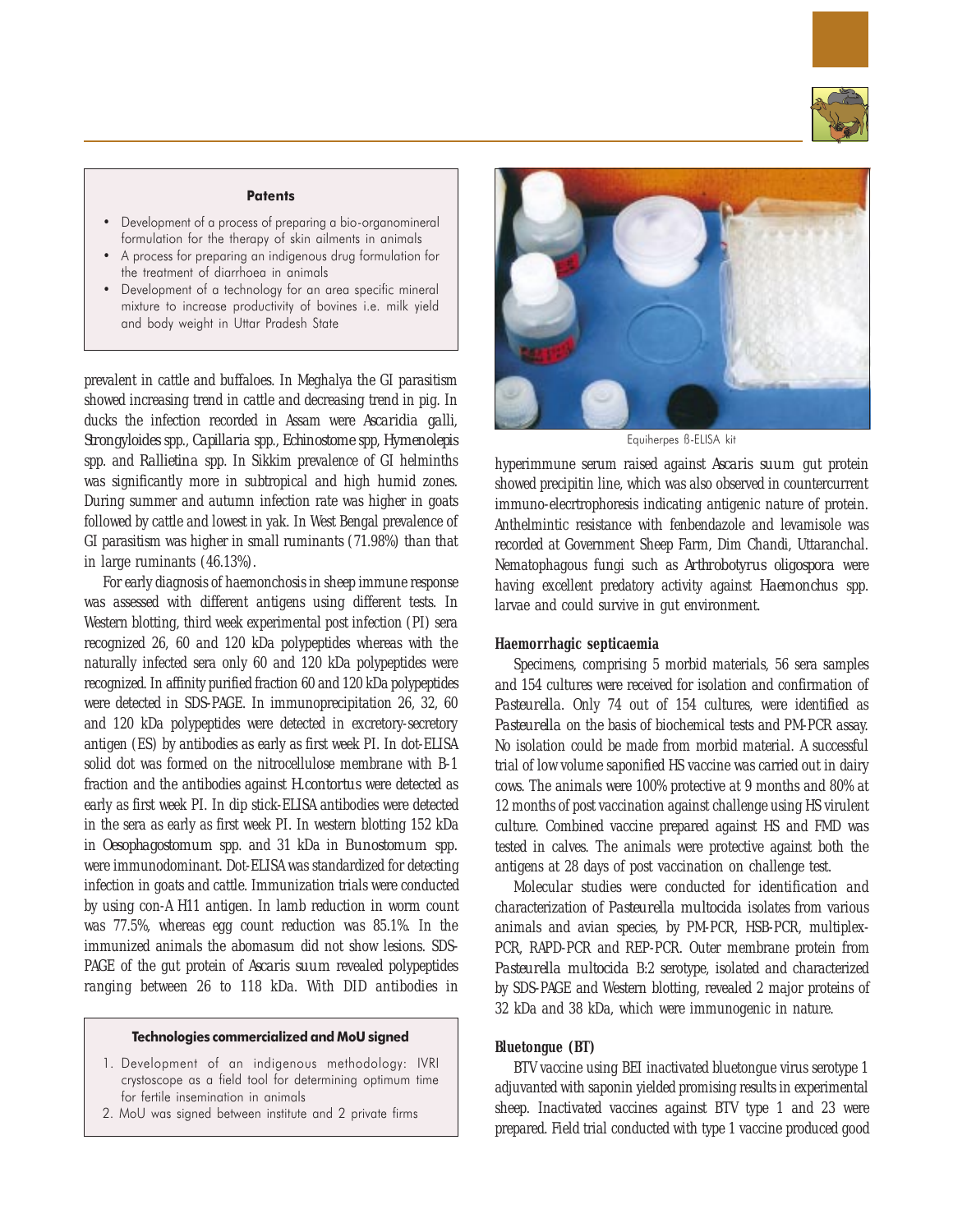

humoral immune response. BTV serotype 23 (Bhopal isolate) and BTV serotype 2 were passaged in cell culture for attenuation. BTV-23 got attenuated while some more passages of type 2 were required for attenuation of the virus. The 56.43% serum samples of sheep, goat and cattle from Punjab, Himachal Pradesh, Rajasthan, Uttar Pradesh, Uttaranchal, Maharashtra and Gujarat were found positive for BT antibodies by cELISA and AGPT. One of the 164 blood samples from Gujarat and AP was positive for BTV in RT-PCR. Type specific primer for typing of new isolates of BTV was designed. No appreciable variation was observed in nucleotide sequences of Indian isolates and Australian isolate of BTV 23. Per cent homology of nucleotide sequence of M5 gene of BTV Indian serotypes was from 38.6 to 39.1 with AHSV1 and AHSV 9 and 53.4 with EHD. Indian BTV types are closely related to each other forming monophyletic group. Full length S7 gene of the isolates is 1,154 bp along with a single ORF of 1,050 bp. Typing of virus isolates was done at the typing centre and the virus isolates of type 1, 2, 15, 18 and 23 were submitted to the repository. Samples of midges were identified as *Culicoides oxystoma.* A model trapper/ attractor was developed to capture midges.

# **Animal health research in various livestock and poultry**

*Equine: Equine:* A neutralizing monoclonal antibodies-based diagnostic kit Equi-herpes B-ELISA kit was developed. This kit tests the serum sample using single dilution (1:250) thus making it very economical. DNA fingerprinting of different EHV-1 strains revealed that more than one genetically variant strains of EHV-1 are circulating in equine population of Northern India. A patent application entitled "Neutralizing monoclonal antibody-based blocking ELISA diagnostic kit for detection of equine herpes virus-1 specific antibodies" is being submitted for getting Indian patent

# Quality control and production of veterinary biologicals

- A total of 270,000 doses of RD 'F' strain, 31,650 doses of lapinized swine fever vaccine, 149,310 ml of BPLinactivated anti-rabies vaccine, 100,000 doses of tuberculin PPD, 10,000 doses of mallein PPD, 37,000 ml of Brucella agglutination test antigen, 3,960 ml of Brucella abortus Bang Ring antigen, 760 ml of Rose Bengal Plate Test antigen, 110 ml of Brucella positive serum, 2,000 ml of Salmonella Abortus equi 'H' antigen, 50 ml of Salmonella poly 'O' sera, 100 ml of S. Pullorum positive sera and 6,100 ml of S. Pullorum coloured antigen were produced and quality tested; 84,300 doses of tissue culture sheeppox vaccine were tested for infectivity titre.
- Using FMD vaccine production technology in BHK-21 cell culture, 6.40 million doses of monovalent FMD vaccine were produced and 3.90 million doses of trivalent FMD vaccine were supplied.

for this diagnostic kit.

Extracts from medicinal herb *Lawsonia inermis* were evaluated to develop a dry treatment of *Trypanosome evansi* infection of equines. The results indicated that the constituents of *L. inermis* responsible for trypanocidal activity *in vitro* might have been degraded *in vivo* system when administered by oral or intraperitoneal route. For *in vivo* activity, a suitable drug delivery system needs to be evaluated to protect the allelochemicals.

A sandwich-ELISA was standardized for rapid diagnosis of rotavirus-associated diarhoea. This ELISA was 100% sensitive and highly specific as compared to virus isolation and RNA-PAGE.

Equine piroplasmosis caused by *Babesia equi* is a serious problem of equines in India. To develop improved diagnostics for this ailment, a truncated gene segment of one of the merozoite surface proteins, EMA-2 of *B. equi* was expressed in *E. coli* and the expressed soluble GST fusion protein was purified. An ELISA was standardized using this recombinant protein as antigen. The assay quantitatively differentiated the reference positive and negative serum samples. The assay was specific in detecting *B. equi* antibodies only.

Molecular diagnostics were developed for EHV-1 and EHV-4 viruses, *Streptococcus equi* subspecies *equi* and *S. equi* subspecies *zooepidemicus* and trypanosomosis. Sandwich-ELISA was developed for diagnosis of equine rotavirus infection.

Active sero-surveillance was conducted in Maharashtra, Rajasthan, Chandigarh, Delhi, Gujarat, Haryana, Himachal Pradesh, Punjab, Tamil Nadu, Chhattisgarh, Uttar Pradesh and West Bengal. EHV-1 antibodies were detected in 2.05% samples, while *Babesia equi* sero-prevalence was detected in 21.80% serum samples tested. Samples tested for equine infectious anaemia, African horse sickness, glanders, brucellosis and *Salmonella* Abortus equi were not found positive.

*Cattle:* The animals of the institute were screened for brucellosis using Rose Bengal Plate Test (RBPT) antigen and found that all samples were negative for the infection. The test was also compared with the positive serum.

*Mithun: Mithun:* Abortus Bang Ring Test (ABRT) was used to detect the presence of antibodies against *Brucella abortus* in mithun milk. During the investigation, 30.8% of the total screened animals were found positive for *Brucella abortus*. These positive cases were confirmed further through A-B ELISA test. The result indicated that ABRT is a reliable test for detecting brucellosis in mithun. The immune response of mithun vaccinated with commonly available cattle FMD vaccine was evaluated. Approximately 80% of the vaccinated mithuns had protective antibody levels against serotypes 'O'.

*Yak:* An overall prevalence of trematode, cestode, nematode and *Eimeria* species recorded in yaks were 6.74, 9.03, 76.22 and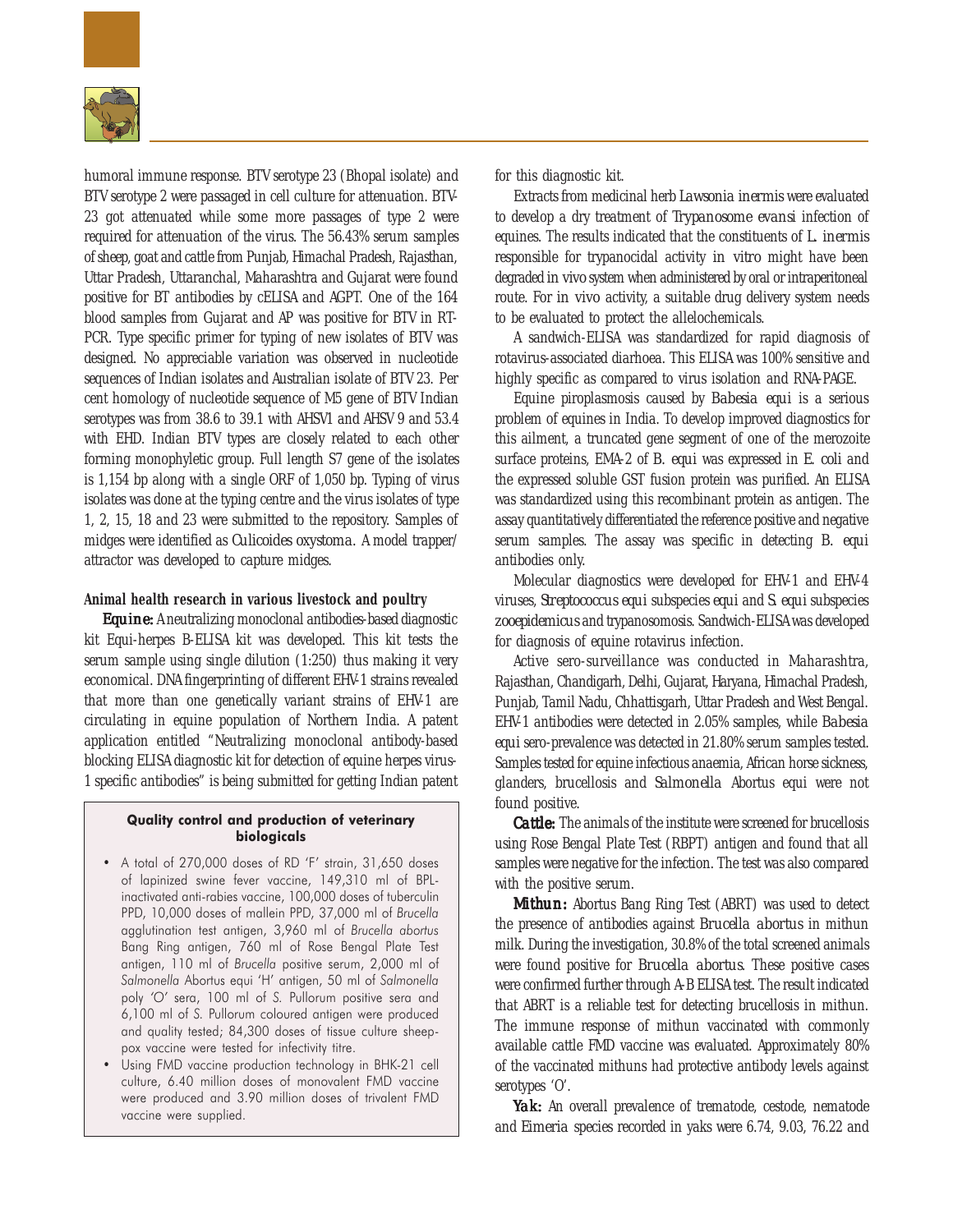

35.07%, respectively, at Nyukmadung Farm. Prevalence of Neoascariasis in newly born calves has been identified as an emerging problem. *Parafilaria bovicola* and *Babesia bovis* in yak and its crossbreds were recorded for the first time. The ailing animals responded to the treatment.

*Sheep:* The data on health status of animals in breeding experiment showed that at Avikanagar, the breed-wise EADR was minimum in Malpura sheep (0.236) followed by Chokla (0.363), Bharat Merino (0.407), Garole  $\times$  Malpura (0.532), Avikalin crosses (0.628), Avikalin (0.698) and Garole (1.722). The agewise analysis revealed that EADR is inversely proportional to the age of animal. The major causes of mortality in adult flock were suppurative pneumonia, debility and JD. Among hogget and weaner major diseases encountered were toxaemia, suppurative pneumonia and urolothiasis. In sheep overall sero-prevalence of BT disease in farm flocks was 22.93%.

Period for higher prevalence of *Haemonchus contortus* and *Trichostrongylus* spp in population can be broadly predicted by the bio-climatograph. Studies on improvement of resistance to *Haemonchus contortus* showed that the susceptible progenies of Malpura breed had 3–5 times higher FEC (faecal egg count) compared to resistant progenies. Similarly in Avikalin breed the susceptible progenies had 2-4 times higher FEC values compared to resistant progenies.

At the ARC Bikaner, equivalent average morbidity rate (EAMR) was 0.1607 in Marwari and 0.20038 in Magra breed. The overall EAMR was 0.1559 (612 cases) per 1,000 animal days. The major clinical manifestations were pyrexia with haemorrhagic gastroenteritis (PPR) which occurred as an outbreak. The other manifestations were diarrhoea (16.3%), pneumonia (9.64%) and cases of general systemic state (8.49%). There were 12.90% cases of Johne's disease in Magra breed.

*Camel: Trypanosoma evansi* isolated from camel were maintained in liquid nitrogen at –196°C under 12% (v/v) glycerol as cryoprotectant, for genetic homogeneity. On agarose gel (1.5%) electrophoresis a product range on first amplification revealed at 562 bp while on nested PCR using ITS-1 and intervening 5.8s, it comes around 500 bp. The sensitivity of all the reaction down to 1 to 10 parasites.

Faecal samples of farm herd camels were screened for different helminth parasites. The RAPD assay showed 6 distinct RAPD marker patterns ranging in size from 650 to 2000 base pairs with 2 different polymorphic patterns. Recovery of bacteria from more than 90% of the clinically infected quarters showed that in camel mastitis is mainly due to bacterial pathogens. Clots and flakes were found in the milk of the clinically infected quarters. Sodium concentration showed high increase in clinically infected camels but K concentration was almost same between milk of normal



Scanning electron micrograph showing PLG microspheres entrapped with combined RD&IBD virus (3000x)

and clinically infected quarters.

*Rabbits:* In rabbits at Avikanagar, the age-wise EADR ranged from 0.609 (adult) to 9.106 (weaner). Out of total necropsy, 73.6% belongs to weaners. Male rabbit had higher EADR (3.833) compared to female (2.966). Monthly EADR ranged from 0.148 (September) to 9.975 (March).

*Exotic diseases:* The sequence encoding E2 gene of bovine viral diarrhoea virus has been expressed in *E. coli* as truncated recombinant protein using pTriEx expression system. The matrix gene of Indian isolate of avian influenza virus (H9N2) has been sequenced.

# **Surgical and clinical interventions**

Polyglycolic acid proved to be a better suture material than silk. Cyanoacrylate adhesive produced stronger bonding between urethral incised surfaces than fibrin glue. The role of ultrasound therapy was established in the treatment of hindquarter weakness, abdominal wall defects, arthritis and delayed fracture healing in rabbits and canines as one of the substitutes to conventional therapy. Acupuncture therapy was useful in the treatment of hindquarter weakness and posterior paresis in canines and caprines. The modified technique of interlocking nailing was successful in fixation of fractures in dogs with osteopenic bones. Attachable magnetic field stimulator was designed, assembled and tested for electromagnetic characteristics. Modified DS formulation with additional 'K' constituent was effective in clinical cases of diarrhoea in adult sheep and goats. Parental fluid containing sodium acetate as the alkalizing agent was the most effective low cost treatment in severe acidosis associated with calf diarrhoea. Parental fluid with sodium L-lactate was equally effective albeit higher cost. Nimesulide was found to be a more potent uterine relaxant *in vitro* indicating its potential use in abortion in goats.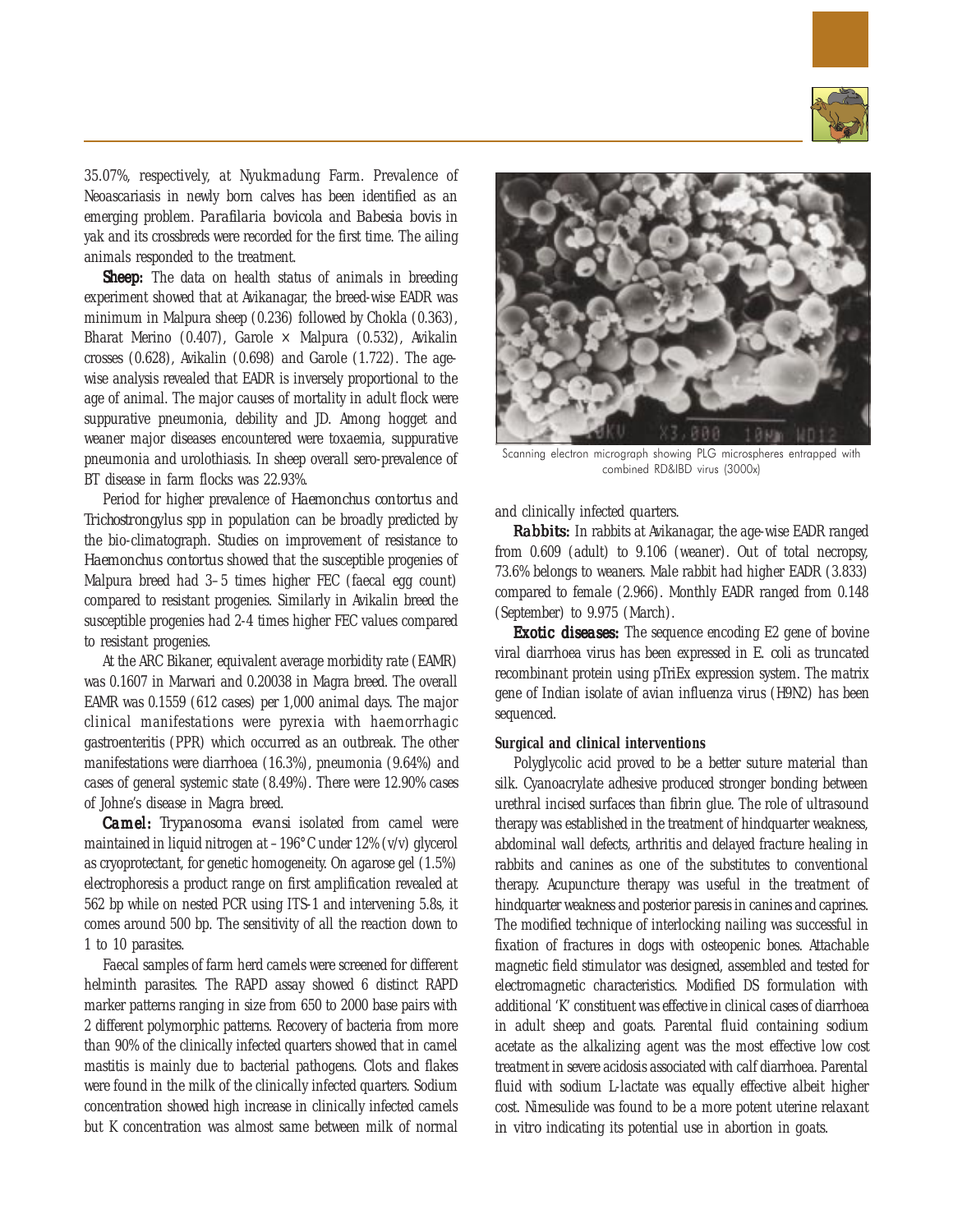

# **Development and improvement of diagnostics and vaccines**

# *Diagnostics*

Dot-ELISA was developed for quick diagnosis of PPR infection in small ruminants. A rapid, highly specific and antigen capture RT/PCR was standardized and developed for the detection of PPR using the cell culture adopted PPR virus. Nested RT-PCR technique was quite effective for diagnosis of classical swine fever in field/ tissue samples. Nested RT-PCR primers targeted to highly conserved UTR were used efficiently for detection of infectious bronchitis virus isolates. ELISA was found quite sensitive for diagnosis of paratuberculosis in sheep and goats. Duplex PCR was found promising for confirmation of *Mycobacterium a. paratuberculosis* isolates in bovines. PCR assay was used to detect and differentiate the *Mycoplasma mycoides* subsp. *mycoides* type SC (MmmSC), the causative agent of CBPP, from the MmmLC and Mmc organisms. ELISA using purified F2, H2, cysteine proteases and/or metacercarial antigens was found useful to detect fasciolosis under field conditions in cattle and buffaloes. Good correlation between IFAT, dot-ELISA and PCR-assays in diagnosis of *Babesia bigemina* infection in bovine calves was observed. Duplex-PCR was found reliable for detection of *Aeromonas* from foods with rapidity, sensitivity and specificity. The PCR of 29 kDa gene was found useful for the molecular diagnosis of avian-pox virus infection in scabs and lymphocytes of the infected birds.

#### *Vaccines*

Live attenuated goat-pox vaccine conferred complete protection up to 1 year post-immunization in goats, and the vaccine was safe in pregnant animals at the recommended field dose  $(10^2 \text{ TCID}_{50})$ . Foot-and-mouth disease cell culture-based vaccine using a metabolisable lipid emulsion adjuvant, elicited good antibody

## Herbal medicines

- In vitro trials on aqueous extracts of Jamun bark revealed reduction in goat-pox virus concentration by 4 log units.
- Alcoholic extract of Tinospora cordifolia (Golie), Curcuma longa (Haldi), Withiania somnifera (Ashwagandha) or juice of Allium sativum (garlic) either alone or in combination reduced the lead burden from the blood, liver and kidney, and lead-induced lipid peroxidation in the liver and kidney when tested in rats.
- Tinospora cordifolia and Withania somnifera (Ashwagandha) reduced the cadmium burden from liver and kidney in rats.
- Methanolic extract of Curcuma longa (Haldi) and aqueous extract of Emblica officinalis (Amla) exhibited 63% and 56% antibacterial activity, respectively, against bovine mastitis caused by Staphylococcus aureus, Streptococcus agalactiae and coliform bacilli.

## Development of an area specific mineral mixture for the livestock of Uttaranchal and Uttar Pradesh

Deficiency of essential minerals in soil vis-à-vis feeds and fodder adversely affects the health and productivity of livestock which thrive on these feeds and fodder. Consequently, the farmers face recurring economic losses, despite availability of adequate but unbalanced feed. Extensive survey in Uttar Pradesh and Uttaranchal, on the status of various essential dietary minerals in the soil, feeds and fodder and livestock (blood/ serum) revealed that the feeds and fodder grown on these soils were mainly deficient in phosphorus, zinc, copper and iodine followed by calcium, magnesium, cobalt and selenium of variable intensity. Most of the cattle and buffaloes of these 2 states suffered from composite mineral deficiencies evidenced by low production, reproductive and other clinical disorders, low blood/serum levels of several essential dietary minerals, etc. Supplementation of mineral mixture, formulated for a specific area, in diets of growing and lacting crossbred cattle and buffaloes for 90 days, significantly increased the growth rate and daily average milk yield, as compared to nonsupplemented group. The area-specific mineral mixture formulations are being successfully commercialized.



Lactating cow suffering from hypocalcemia showing lateral kinking of neck, characteristic of milk fever

response in vaccinated cattle under experimental conditions. Naked DNA-based vaccines developed against rabies, canine parvovirus, infectious bursal disease (IBD) and inclusion body hepatitis (IBH/ FAV4) were evaluated for their potential to generate protective immunity in experimental animals. Encouraging results were obtained in preliminary trials. Rabies glycoprotein gene and canine parvovirus VP2 gene were expressed in bicistronic expression (pIQEX) system. The combined vaccine was safe and potent when tested in dogs. Infectious bursal disease VP2 gene and exon gene of FAV4 (inclusion body hepatitis) based DNA vaccines gave encouraging results when used alone and/or in combination in chickens. Turkeypox virus passaged in chicken embryos (25 passages) and CEF cell culture (40 passages) showed good protective index in chicks against challenge with virulent virus at second and eighth week post-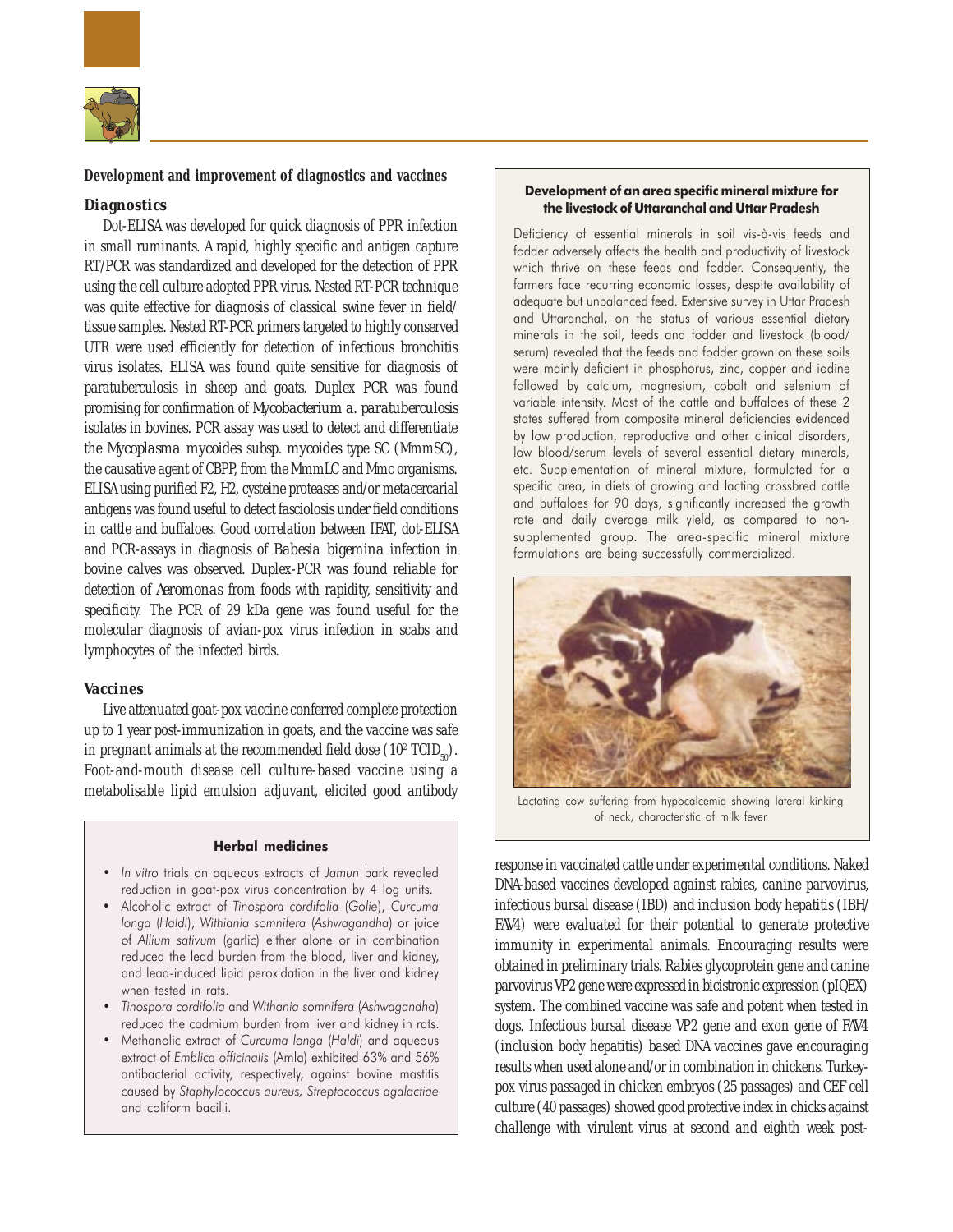

## Detoxified Karanj cake as protein substitute for economic mutton production

Karanj-cake, left as residue after oil extraction is hitherto wasted. Its 45 lakh trees have annual production

potential of 13 lakh MT of seeds from various parts of India, that could be utilized as a protein source for mutton production. Its use as animal feed is restricted due to the presence of toxic karanjin, a furanoflavonoid.

The growth rate, feed conversion efficiency, digestibility and retention of nutrients in lambs fed on diet containing water washed SKC (replacing 50% soybean-meal) in the concentrate mixture were comparable with that of control having soybean-meal as

protein supplement. Significant clinical manifestations were not

inoculation, respectively. The PLG microsphere based Ranikhet disease (F) vaccine provided good humoral and cell- mediated immunity including mucosal IgA antibody response and afforded protection against virus challenge up to 70% till sixth week postimmunization in poultry. The PLG microsphere based combined (Ranikhet disease + infectious bursal disease) vaccine afforded 60% protection against RD as well as, moderate resistance against IBD till sixth week post-immunization. The glycoprotein antigens of 34 and 29 kDa isolated from *Hyalomma anatolicum anatolicum* and *Boophilus microplu*s, respectively, conferred protection against experimental challenge infections for at least up to 30 weeks. A saponified bivalent *Pasturella multocida* vaccine containing serotype B : 2 and A : 1 conferred 100% protection in buffalo calves against challenge for both the serotypes. A low volume (2 ml) saponified haemorrhagic septicaemia vaccine conferred up to 100% protection in calves challenged up to 12 months post immunization.

# **Assessment of indigenous technologies**

On-farm trial of indigenous technologies revealed promising efficacy of—pigeon waste to induce estrus in post-partum anoestrous animals; pigeon waste with jaggery to induce estrus symptoms in heifers; stone fruit (*Bel*), *takala* (*Cassia tora*) flower juice and *sheesham* leaves paste, juice of *urhul* (*Hibiscus sinensis*) flowers and paste of bark of pojo (*Litsaea anthapoly*) to check diarrhoea in small and large animals; *babool, jamun* bark and peach leaves with fresh milk in curing FMD lesions in animals; and *kala jeera* in haemorrhgic septicaemia.

# **Animal feed resources and nutrition**

The district wise information on feed resources for the last 15



observed in terms of blood biochemical and enzyme profile as well

as, immune response and rumen fermentation pattern in lambs fed diet containing water washed SKC. The dressing percentage and yield of primal cuts were comparable among lambs fed control and water washed SKC diets. No untoward taste or odour was imparted to the meat due to SKC feeding. Neither pathological lesions in different vital organs nor bone abnormalities could be noticed due to feeding of water washed SKC. The feed cost of unit meat production and live weight gain (kg) was reduced by Rs 19.83 and

6.83%, respectively, because of feeding of water washed SKC.

years was compiled and thematic maps were prepared. The information was brought out in the form of compact disc for Punjab, Haryana, Gujarat and Orissa. The compact disc is useful for developmental agencies and private industries to utilize the information for livestock development activities and planning business strategies.

Primary data on feeding practices, type of feeds/fodder/top feeds available, quantity offered, type of animals and socioeconomic aspects were collected from different categories of farmers in rainfed and coastal zones of Karnataka. Commonly available feeds and fodders and unconventional feeds collected were analyzed for micro- and macro-nutrients to identify the limiting nutrients on existing feeding systems. Intervention through strategic supplementation of deficient nutrients could improve productivity and profitability.

- District-wise information on feed resources compiled
- Paddy crop residues contain more moisture at harvesting compared to course grain crops
- Technology for detoxification of castor-cake passed on for commercialization
- Total mixed ration with 2 kg grain fodder proved economical ration for milch cow
- Encapsulated choline-chloride feeding increased milk yield
- Bromo-chloromethane capsule in diet of rams reduced methane production
- Fallen tree leaves @ 20% could be safely added to complete feed block
- Cu and Zn in diet improved micronutrients and mineraldependent enzymes
- Drying (80°C for 4–7 hr) reduced aflatoxin in diets
- Maize substitution up to 75% by sorghum proved economical feed for CARI-Sonali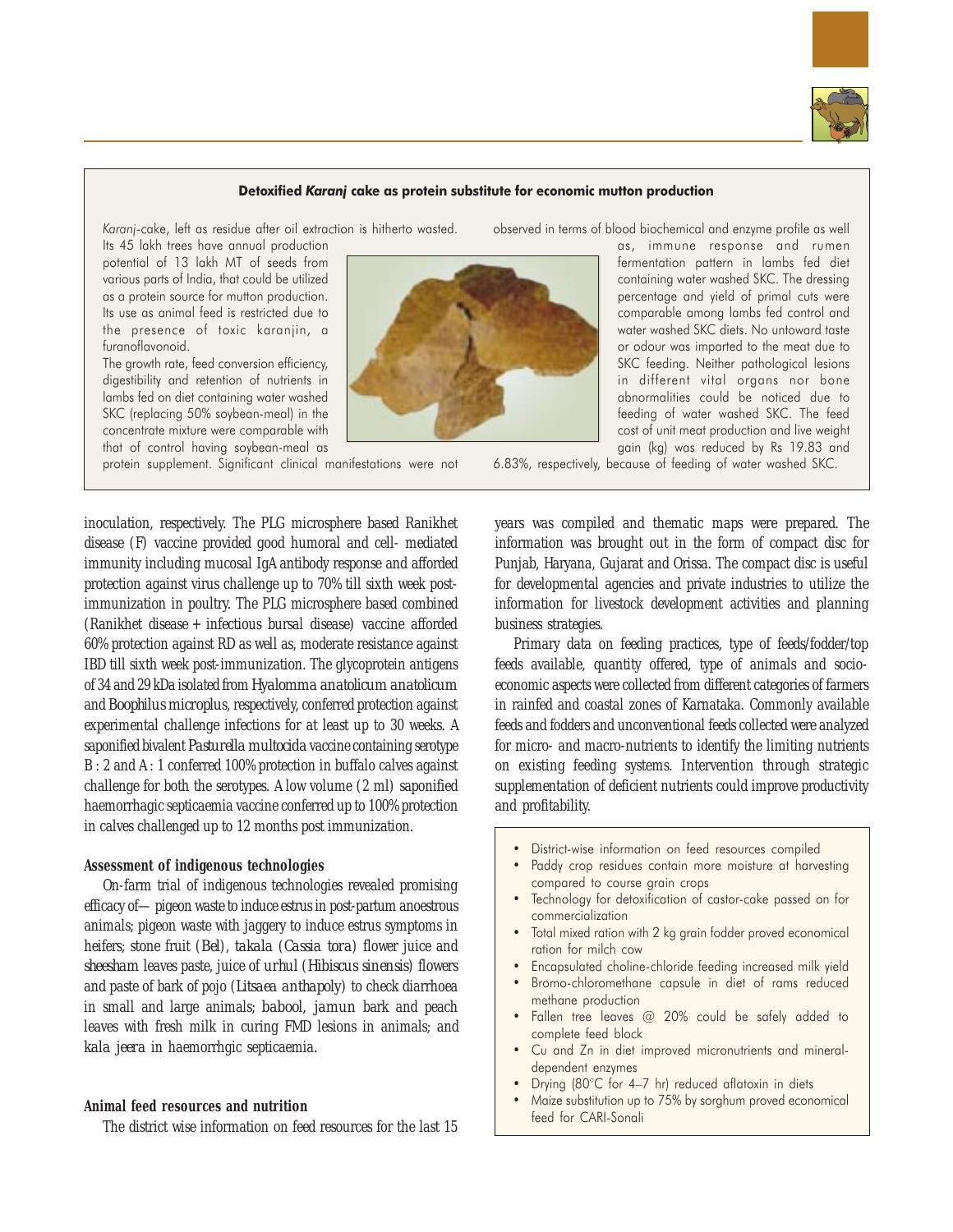

The grain-straw ratios for major crops in Tamil Nadu and Andhra Pradesh from crop cutting survey data were worked out. The grain-straw ratios for paddy in Andhra Pradesh and Tamil Nadu were 1 : 1.14 and 1 : 1.06, respectively. In Tamil Nadu, the pod-haulm ratio for groundnut and cane-top ratio for sugarcane was worked out to be 1 : 3.5 and 1 : 0.21, respectively. The analysis of driage co-efficients of crop residues revealed that paddy crop residues at the time of harvest contain more moisture (50 to 58%) compared to coarse grain crops like *jowar* (48%) and groundnut (45%). Estimation of driage coefficients of major crops for other states of the country is in progress.

# **Cattle**

*Utilization and treatment of conventional and nonconventional livestock feed:* Technologies were developed for detoxification of castor-cake and utilization of sunflower heads as livestock feed. The detoxification technology for castor-cake was passed on for commercialization. The technologies have resulted in addition of 6 lakh tonnes of high protein castor-cake and 11 lakh tonnes of sunflower heads as potential feed resources. Roasted soybean-cake (160°C for 30 min) proved to be a good source of by-pass protein in the diet of ruminants. A methodology was optimized for determination of 18 organophosphorus and 10 more persistent organochlorine pesticides using HPLC. A binary gradient elution was developed which separated all the components within 60 min run. Formaldehyde treated mustard-cake could be fed with its improved bypass protein value, and it enhances the production performance of the lactating crossbred cows. *Babul* pods could be used as a source of energy in ruminant ration, and could be incorporated up to 20% in the concentrate mixture of lactating crossbred cows. Use of 2% activated charcoal (AC) as an antidote given to growing Karan Fries (KF) male calves, being fed on a diet containing 25 ppm chlorpyriphos (CPP), showed a protective effect in the diet of crossbred calves. Monensin supplementation significantly increased growth rate in crossbred heifers. Feeding of a total mixed ration containing concentrate: wheat straw in the ratio of 70: 30 with 2 kg green fodder resulted in production of milk at a cheaper cost from crossbred cows compared to the diet containing higher quantity of green fodder. Encapsulated choline chloride (ECC) feeding increased milk yield by 7.3% (0.911 kg/animal/day) and increased milk fat content by 4.8%, and lactose by 3.9%. The As and Cd content in feed samples collected from some industrial towns in Haryana were higher than the maximum permissible level. The As is released up to 97% following its dietary supplementation at 50 ppm. Dietary Cd supplementation @ 10 ppm reduced Zn and Cu retention in crossbred cows. Analysis of heavy metals in soil, fodder, feed and milk indicated that lead and cadmium were at non-detectable

#### Improving locally available feed resources

In vitro and in sacco degradability studies of different green forage and concentrate based total mixed ration have been conducted. The in vitro and in sacco degradability of dry matter and organic matter were similar. However, in sacco degradability of crude protein was considerably higher compared to in vitro degradability. The study indicated that probably the coarse fodder utilization capability is considerably higher in mithun.

levels in all samples from all areas analysed. The Cu, Mn and Fe were high in almost all samples, whereas Zn was deficient in most of the samples. Supplementation of zinc in the diet improved the cell-mediated immune response in buffaloes. Crossbred cattle (112) having reproductive problems were screened for their micronutrient status. The problematic animals were supplemented with deficient area specific mineral salts. All the supplemented animals showed improvement in health condition within 15–30 days of supplementation. Anoestrus animals of sexual maturity cycled within 30 days, animals below 2 years age cycled in 3–4 months. In all about 80% of cattle supplemented with mineral salts got confirmed pregnancy. Supplementation of area-specific mineral mixture increased growth rate and daily average milk yield.

*Detoxification and nutritional improvement of and nutritional of unconventional and poor quality feeds:* Hydrolysable tannins, condensed tannins and saponins at 5% (w/w), significantly reduced total gas production *in vitro* in wheat straw, white clover, subabool (*Leucaena leucocephala*) and mulberry (*Morus alba*). Condensed tannins at 5% level gave significant protection against protein degradation, and saponin (1.3 mg/ml) revealed maximum microbial protein synthesis and efficiency. Bacterial biotransformation of the toxin precocene-II resulted in a gradual decrease in its concentration and complete utilization of the toxin at 18 hr of incubation. Supplementing bromo-chloromethane capsule in diet reduced methane production in rams without any adverse effect on their performance. *In vitro* studies with different bioactive compounds and inclusion of urea in the diet of ruminants also decreased methanogenesis in the rumen.

*Biotechnological approaches for increasing productivity: approaches increasing*  Isolation and characterization of *Butyrivibrio fibrisolvens* was carried out and different strains of the organism were obtained. New shuttle vector pBS43 was used for cloning the cellulase gene and transformed *Escherichia coli* DH5alpha. Transformation with *Butyrivibrio* revealed that the organism was refractive to transformation.

Solid state fermentation (SSF) of green hybrid napier (steamed ST), untreated (UT) and urea treated (UrT) was carried out using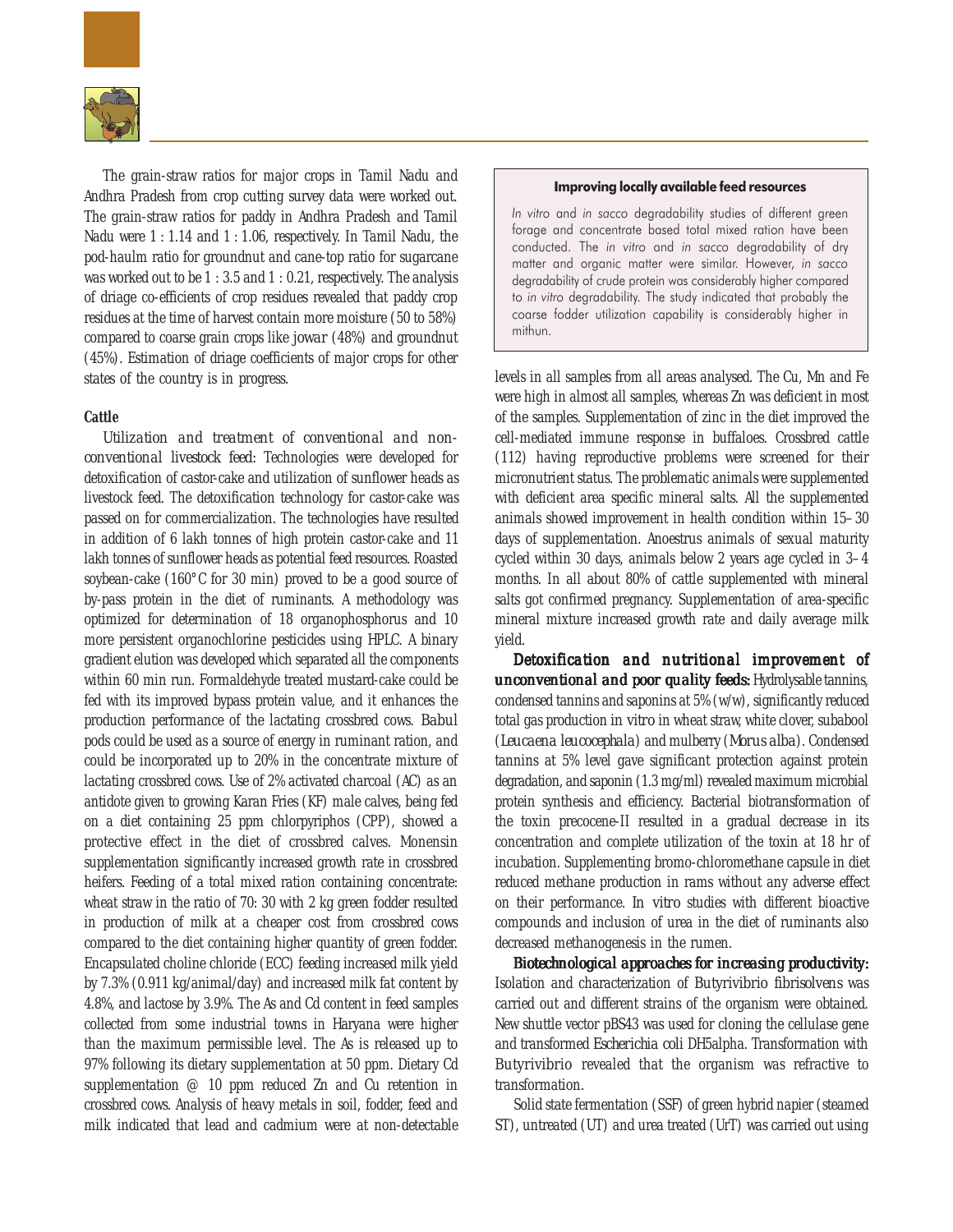



Rumen fungal species isolated from blue bulls and goats

Goats have tough time in digesting the pasture, as grasses dry off during summer, peak winter and drought. Under these unfavorable conditions, goats may hardly digest 40–50% of what they eat, which affects their productivity. Some exotic animals like nilgai (Boselaphus tragocamelus) in the same habitat sustain their productivity under such a harsh condition, owing to presence of improved strains of anaerobic fungi in their rumen. Potential role of anaerobic fungi is exhibited by the considerable evidences which show positive relationship between presence of anaerobic fungi in the rumen and voluntary intake of herbage diets of low digestibility. Association of rumen fungi with improved digestibility of poor quality roughages containing higher proportion of lignin

and fibre is also established. Neocallimastix, Piromyces and Orpinomyces were found in rumen of both nilgai and goats. Improved activities of carbomethyl cellulase, microcrystaline cellulase, xylanase and ß-glucosidase in the rumen of nilgai were observed. Amplification of cellulase C gene (430 bp approximately) using PCR against specific primer confirmed the presence of Orpinomces isolated from the rumen of blue bulls (nilgai) at molecular level. Information on fibre digesting enzymatic activities of rumen fungi from both host species are being collected for inoculation of efficient strain of exotic rumen fungi in goats rumen for improved intake, digestibility and productivity on low grade roughage.

*P.sajorcaju* to assess the changes in its proximate composition and enzyme profile. Protein content of hybrid napier increased in the UT and ST after fermentation. Lignin content decreased in the fermented samples. Properties of CM cellulase isolated from *P. sajorcaju* were elucidated.

# **Buffalo**

At the CIRB Sub-Campus, Nabha, nutrient requirements of Nili Ravi heifers were estimated at 103.3 to 129.5 Kcal/kg W0.75 ME at various body weights and the maintenance requirement for crude protein was found in the range of 6.49 to 9.49 g/kg  $W^{0.75}$ .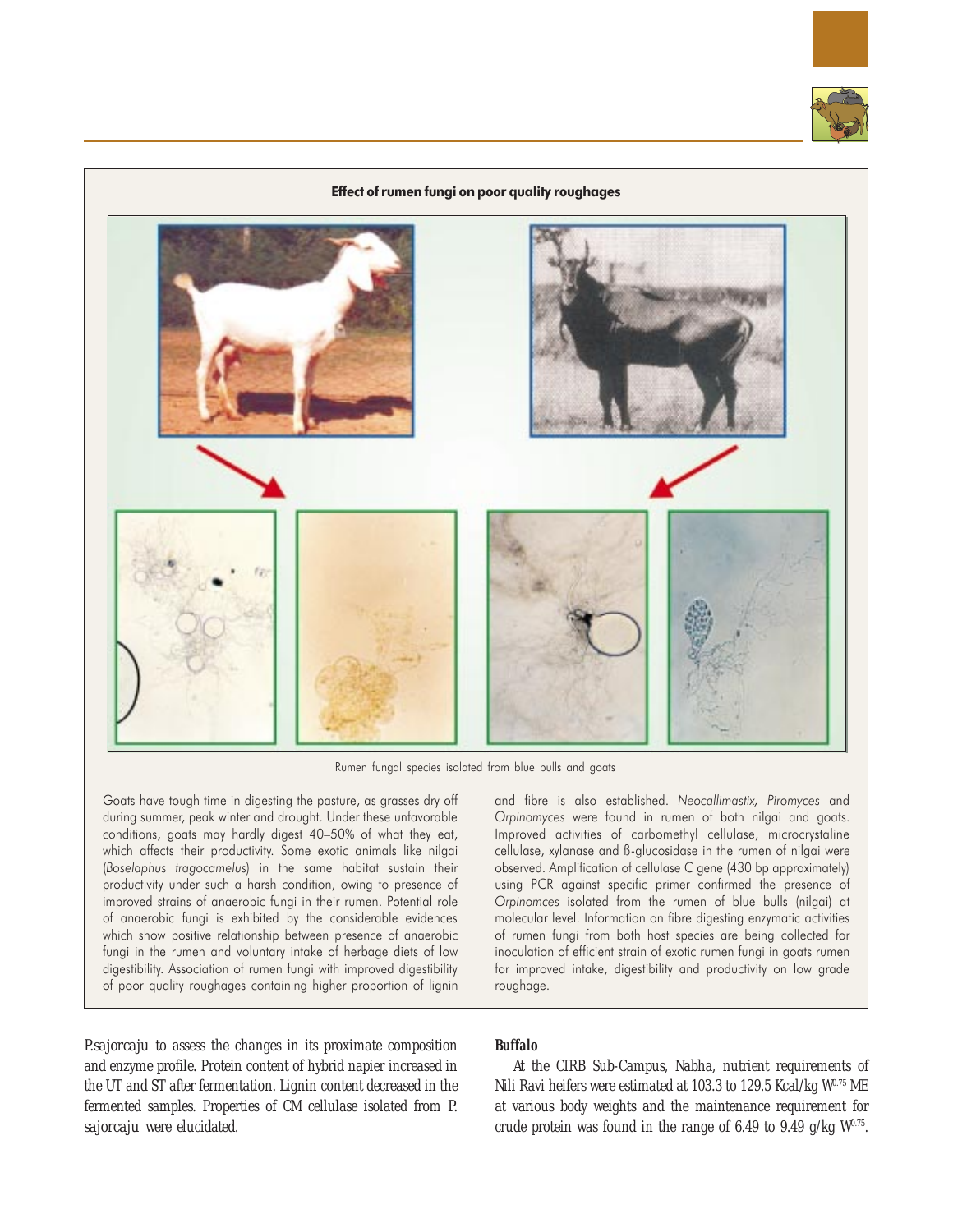

For 1g gain in body weight, the growth requirement of metabolisable energy was in the range of 6.18–12.91 Kcal at different body weights, while for CP these were 0.24–0.42 g and for metabolisable protein these were 0.18–0.31 g. Nutritional requirement of buffaloes during the last quarter of their pregnancy could be fulfilled by feeding them on a ration containing medium protein (10.5% DCP) and high energy (58% TDN). Buffaloes fed on such ration gave birth to healthy calves and yielded more milk. Buffaloes fed on TMR showed higher milk production than on conventional feeding system on a peri-urban dairy.

*Feeding practices:* Survey of feeding practices in two districts of Haryana State indicated that the feeds and fodders fed to buffaloes were deficient mainly in zinc, manganese and copper. This was responsible for a high incidence of anestrus in rural buffaloes, which could be corrected by feeding area specific mineral mixture formulated at the institute for particular areas. On comparison of daily intake requirements prescribed by feeding standards, animals kept by farmers in Punjab were receiving calcium, phosphorus, zinc and copper at 90, 48, 39 and 39% levels, respectively, which accounted for moderate to severe deficiency of these minerals.

*Complete feed blocks for buffaloes: Beeping in view the* constraints of storing dry fodder and importance of making available balanced ration to buffaloes of various categories, 'complete feed blocks' were prepared. Feeding of these blocks improved the overall dry-matter intake and further improved digestibility of crude protein, ether extract and fibre.

*Cellulose and xylanase mixture:* Supplementation of mixture of cellulase and xylanase improved the digesting and daily body weight gain from 510 to 560 g in buffalo calves. Feeding of green fodder enhanced the total CLA content in buffalo milk.

# **Sheep**

*Development of feed and fodder resources: Dry fodder* yield and biomass production of groundnut in strip cropping was significantly higher as compared to sole cropping. At the ARC Bikaner, the weed free field produced maximum fodder yield with maximum net profit.

*Performance of sheep flock maintained on degraded rangeland:* Performance of sheep flock maintained on degraded rangeland located near the institute, was monitored. A strategic supplementary feeding schedule based on the experiments conducted during the last 3 years on feed intake and nutrient utilization in sheep grazing on community grazing lands during different physiological stages and different seasons in semi-arid region of Rajasthan, was developed for adoption under the field.

*Evaluation of fermentation rate using* in-vitro *gas production technique:* Different concentrate ingredients commonly

## Improvement of feed resources and nutrient utilization in raising animal production

Information related to different livestock species and availability of feed resources, their nutrient contents as well as information on traditional feeding system in the north eastern region is being compiled. Blemkar, domkar, sylulli and phrengpa trees are commonly used as fodder in Arunachal Pradesh for feeding yak. In Sikkim, trees are commonly used fodder, amilisho, nebaro, gagun and ber for feeding of livestock.

used in sheep feeding were evaluated for fermentation rate kinetics using *in vitro* gas production technique. Sheep with poor growth rate when fed on 300 g/day concentrate supplement with trypsin, showed significant increase in the digestibility of fibre and decrease in fat digestibility. However, there was drastic decrease in microbial protein production (50%) and nitrogen balance (60%) in these sheep.

*Feeding of complete feed block during scarcity period: complete feed during scarcity*  During drought or famine, fallen tree leaves can be used as a component of complete feed block (CFB), and can safely be added up to 20% level. In the nutritional studies for mutton production it was observed that the dry matter intake in preweaning phase was higher in lambs fed on butyrate dose. Chokla rams receiving (25%-above-requirement) ration produced more greasy fleece (1,058 g) than, rams fed on below required or normal ration.

*Bioavailability of micronutrients: Bioavailability of Cu* and Zn in sheep was 43.20 and 24.80% more when supplemented through organic sources (chelated–AA) compared to inorganic sources. Availability of Ca and P were better in adult sheep fed organic sources of Cu and Zn even at higher levels of these minerals in the diet. Digestibility of DM and OM did not differ significantly in sheep fed diets supplemented with organic and inorganic sources of Cu and Zn. Micronutrients (Ca, Mg, P, Cu and Zn) status and mineral-dependent enzymes (ceruloplasmin, Cu-Zn superoxide dismutase, alkaline phosphatase) activities in blood plasma were studied in sheep fed different levels of Cu and Zn in the diets. Increased supplementation of Cu and Zn in the diet resulted in increased levels of these minerals and mineral-dependent enzyme activities in the blood plasma.

*Feeding of afltoxin contaminated feed to sheep: Drying* of aflatoxin contaminated feed in hot air oven (80°C for 4–6 hr) or in natural sunlight (2 days, 14 hr) resulted in significant reduction in aflatoxin content. Feeding of aflatoxin contaminated feed to sheep after drying either in hot air oven or in sunlight did not affect the performance. Hence, drying of feed is quite effective and practical way of reducing the aflatoxin content.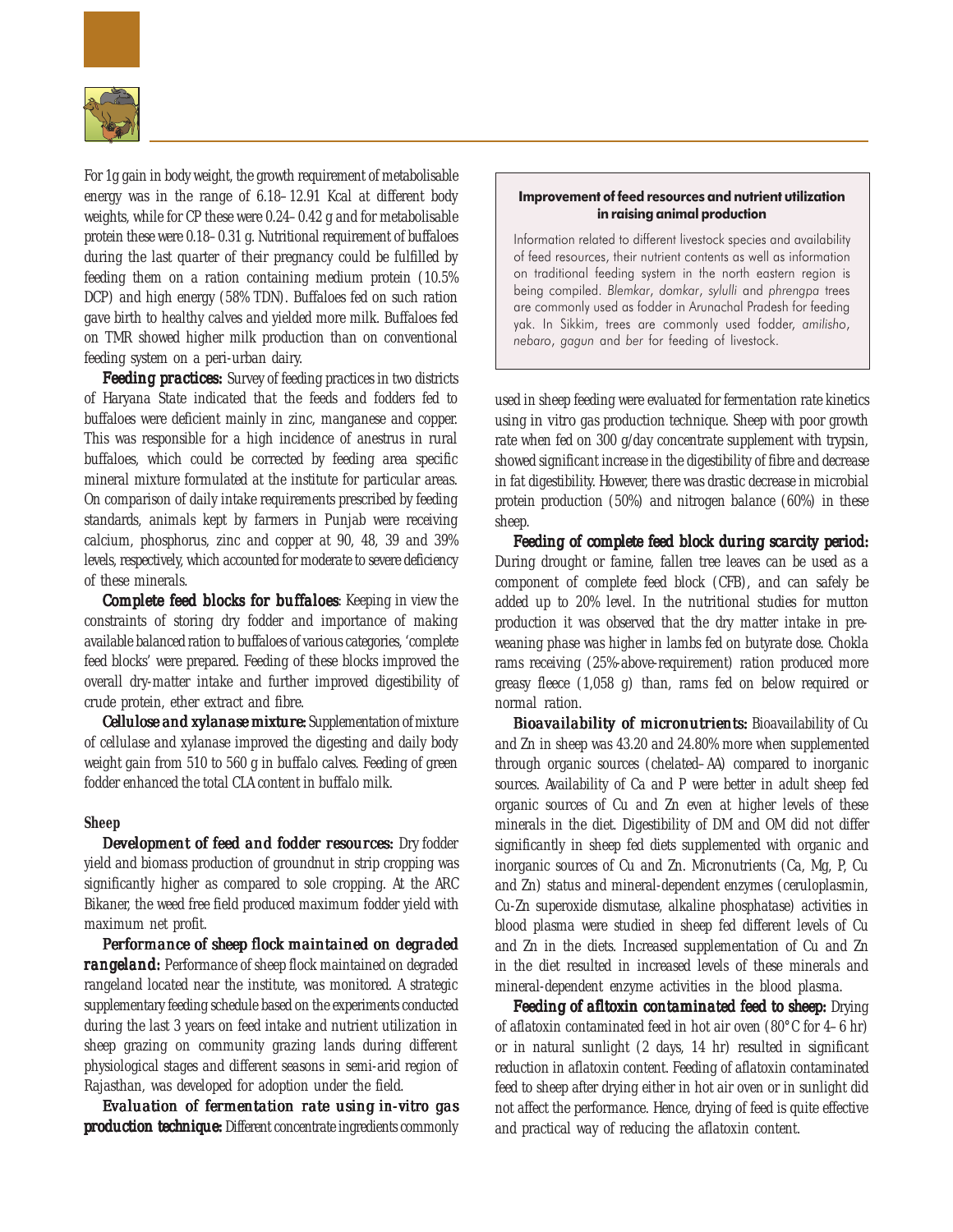#### **Goat**

**Organophosphorus pesticides in animal feed and their** *excretion in goat:* A binary gradient elution programme on HPLC was developed for the determination of 18 commonly used organophosphorus pesticides under Indian conditions and 10 persistent organochlorine pesticides. About 85% monocrotophos was degraded within 48 hr of incubation. Under *in vitro* conditions activated charcoal was a better antidote than zeolite. On supplementing activated charcoal to a diet contaminated with monocrotophos in lactating goats, nutrient digestibility and acetocholinesterase, serum creatinine and serum transminases (GOT and GPT) increased. There was 27% reduction in the excretion of monocrootphos in milk.

#### **Rabbit**

At the NTRS Garsa, Himachal Pradesh, adult Angora male fed on 110 g of concentrate/day required 7.84 kg dry matter for producing 100 g of wool, and rabbits fed on 80 g concentrated and 250 g fresh mulberry leaves required 9.12 kg dry matter for producing 100 g wool.

# **Pig**

At the AICRP on Pigs, Tirupati centre, 100% fish-meal was successfully replaced in pig ration with amino acids supplement. The IVRI centre recommended the feasibility of lowering the use of maize in pig ration from 50 to 35%, and increasing the percentage of wheat bran to 47% from around 20%. Nutritional trial in the Khanapara campus of AAU, indicated the possibility of replacing the concentrate requirement up to 30% with colocasia, fish-meal with silkworm pupae and mustard oil-cake.

# **Camel**

*Evaluation of locally available feed and fodder:* **The** lactating camels given complete feed blocks (CFB) indicated significantly higher average daily gain (1,117.42 g/d) than the MC group (227.27 g/d) indicating that feeding management system has profound effect on body weight changes. While feed refusal was 27.66% of offered fodder in MC, it was 10.58% in CFB indicating that if all the feed ingredients are mixed and compressed into feed blocks, the wastage of feed will be significantly reduced. Further feed intake also significantly increased in CBF group increasing milk yield and composition. The DMI (kg/100 kg body weight) was higher in CFB. Higher CP digestibility in complete feed blocks was attributed to higher dietary CP level. Complete feed blocks promoted rumen microbial growth and activity thereby resulting in increased digestibility of poor quality roughages. The feeding of CFB to camels resulted in significantly higher intake of DM, DCP and TDN on metabolic body weight basis. Higher



intakes of DCP, TDN and ME values in CFB fed camels were on account of higher DMI and digestibility.

The average intake of Na, K, P and Mg was higher in CFB.The drinking water was significant source of Na macro-mineral as compared to other minerals and accounted for 22-45% of total Na intake/d. Significantly higher apparent absorption of Na, Ca, P and Mg from the gut was recorded in CFB camels as compared to those of MC camels while K absorption was statistically similar between 2 groups because the potassium levels are generally higher in all plants and their parts.

#### **Yak**

Information regarding common husbandry practices and feeding regimes, viz. feeds, fodder and tree leaves commonly fed to the yaks, was collected from some of the yak rearing pockets of Arunachal Pradesh. Proximate composition of feeds, fodders and tree leaves was estimated.

# **Mithun**

The nutrient digestibility and level of tree leaves incorporation were estimated in total mixed ration (TMR) for mithuns. Addition of mixed tree leaves up to 50% of TMR was good green roughage source to meet the nutrient requirement in mithun.

# **Poultry**

Updating nutrient requirements and their bio*availability:* Requirements of laying quails, heavy body weight and white breasted lines, developed at the CARI were—protein 18.2%, lysine 1.0%, methionine 0.45%, threonine 0.74% and metabolizable energy 2,900 kcal/kg of diet; and the dietary protein could be reduced by 1.8% in diet provided the ideal amino acids profile is maintained. The CARI-Red chickens developed at the CARI require metabolizable energy (ME) 2,800 kcal/kg, CP 11.9% and lysine 0.47% during growing stage (12–21 weeks); ME 2,600 kcal/kg, CP 16.2%, lysine 0.80% and methionine 0.35% from 24– 36 weeks laying period; and ME 2,600 kcal/kg, CP 14.7%, lysine 0.6% and methionine 0.30% during 36–48 weeks of laying. The naked neck  $\times$  WL layers required a dietary level of 2.5% calcium and 55 mg/kg zinc for optimum utilization of different minerals.

*New feed resources for poultry feeding: Diets containing* different proportions of pearl millet, either as such or reconstituted without or with enzyme addition accrued similar body weight gain, feed intake, and feed conversion efficiency in growing quails. Meal and sunflower seed-meal in combination either in maize, maize–pearl millet, maize–sorghum and pearl millet– sorghum based diet replacing soybean-meal supported optimum egg production during second phase of laying cycle of CARI-Sonali hens. Diet containing sunflower-meal as sole protein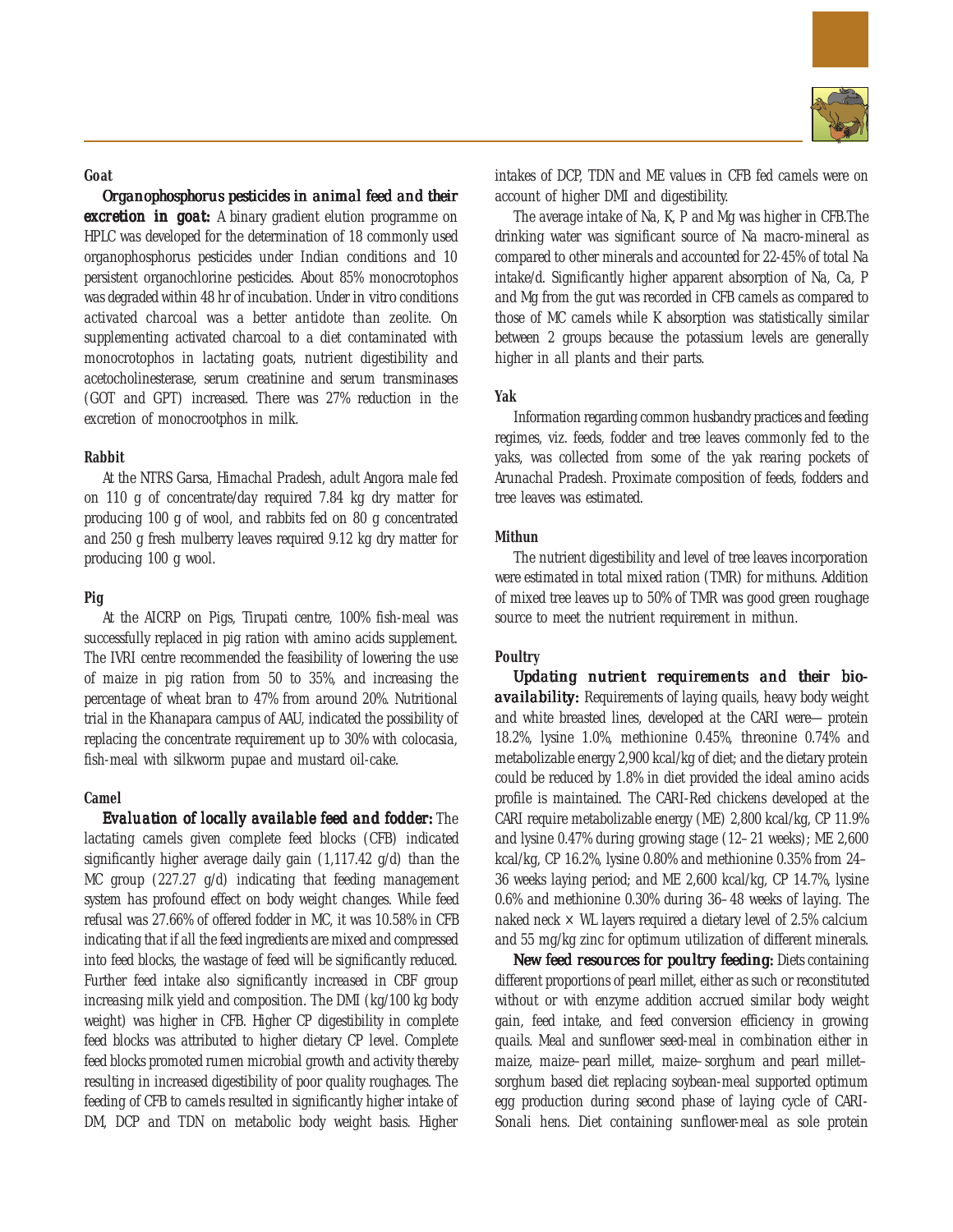

supplement with enzyme accrued more egg production with superior feed utilization efficiency. Partial replacement of maize up to 75% by sorghum or utilization of cereal mixture (maize  $+$ sorghum + pearl millet  $@ 1:1:1)$  was beneficial for economic production of CARI-Sonali hens.

*Augmenting nutritive value of poultry feeds: Probiotics,* viz. MOS or FOS (1 g/kg) and lactose (30 g/kg) could be used as suitable substitute for growth promoting antibiotic BMD) in broiler quail. Optimum dietary levels of probiotics in laying quails feed were 1 g/kg for MOS and FOS and 20 g/kg for lactose, which had a positive influence on production performance, immune function and competitive exclusion. Formic acid (1%) and propionic acid (1%) in diet, significantly increased body weight gain, feed efficiency and reduced microbial count in feed and caecal contents. Inclusion of 0.4% aluminium as aluminium sulphate in normal layer diet for 8 days was beneficial as assessed by post-moulting performance of hens.

*Incriminating substances in diet and their amelioration remedies:* Broiler chicks could tolerate 30 and 15ppm of fenvalerate and methyl parathione, respectively, in diets containing enhanced mineral supplements. Interaction of castor bean-meal (CBM) toxin with fenvalerate and methyl parathion was significant and synergistic in broilers. The detoxification methods used for CBM (roasting + KI, 35 ppm) and insecticides (activated charcoal, 0.25%) appreciably reduced the concomitant toxicity resulting out of the interaction.

# **Cattle**

*Effect of physiological and nutritional intervention: of physiological nutritional*  Deficiency of certain minerals, especially zinc and high blood urea nitrogen levels were possible causative factors in several animals with reproductive problems. Nutritional supplementations/

modulations are being made to ameliorate the problems and

#### **Buffalo**

follow up is being done.

Heat exposure reduced the lymphocyte proliferation rate and increased plasma cortisol levels in growing and adult buffaloes. Heat load was higher in Karan Fries cows compared to Sahiwal and buffaloes. Different mitogens affected lymphocyte proliferation index in growing buffaloes. Response of phytohaemagglutinin (PHA), tetanus toxoid and Con A was more in 1–2 months old animals compared to 3–4 months old or adult buffaloes. Photobiotin and photodigoxigenin bleached DNA expression and cloning vectors could be efficiently used for transfection of capacitated and electroporated buffalo spermatozoa to act as a vehicle for the transfer of the same to the ova. The analysis of expression and

- Isolation and purification of buffalo pituitary gonadoptropin hormone are being carried out
- Addition of glycerol at initial stage of dilution increased frozen semen production
- Ram effect was more pronounced in multiparous ewes
- Sirohi bucks appear to be the best suited to combat thermal stress
- Rumen of a goat seems to act as water reservoir and might meet the animal's demand when grazing away from water source
- Effect of freeze-thawing on goat semen was studied
- For estrous synchronization in pigs, 300 and 340 mg progesterone was suitable
- Modulating prolactin levels improved egg production in non-descript birds also
- Growth promoters improved growth up to 2 weeks of age in poultry
- Egg production in quails stopped in stressed birds
- Stress increased fat deposition in abdomen, breast and liver muscles
- Estrus was successfully synchronized in yaks by using  $\text{PGF}_2\alpha$ and GnRH

localization of mRNA encoding IGF-I and IGF-II in buffalo ovary was done by semiquantitative RT-PCR. Both IGF-I and –II were expressed in whole follicles of different sizes and granulosa cells from these follicles. Amplified partial IGF-1 cDNA was cloned in PCR-II vector (*in vitrogen*) and got custom sequenced. TNF-α and its receptor-1(TNFRI) were expressed in whole follicles, granulosa cells from the follicles and post-ovulatory structures in buffalo ovary. FSH(100 ng/ml) showed stimulatory effect on expression of IGF-II and TNF-α in granulosa cells *in vitro*.

Anestrus in peri-pubertal buffalo heifers and early postpartum buffaloes were studied with ultrasonographic monitoring of ovarian activity and progesterone profiles. Attempts were made to simulate the physiological events associated with development, growth and ovulation during spontaneous estrous cycle, with exogenous hormonal supplementation. Mimicking luteal phase with exogenous administration of a synthetic analogue of progesterone in anestrus buffaloes, supplemented with eCG, not only induced estrus in approximately 90% of treated animals and resulted in good fertility of over 60% to fixed time inseminations. Using Ovsynch-Plus it was found that ovulations in response to second GnRH were essential for conception in treated animals.

The high incidence of backward motility in buffalo semen frozen during summer, resulting in rejection of a large number of ejaculates, was overcome with a modified semen freezing protocol involving addition of glycerol at initial stage of dilution. This protocol resulted into successful freezing of approximately 20% more ejaculates, leading to increased frozen semen production. Stage of glycerolization did not affect morphology of buffalo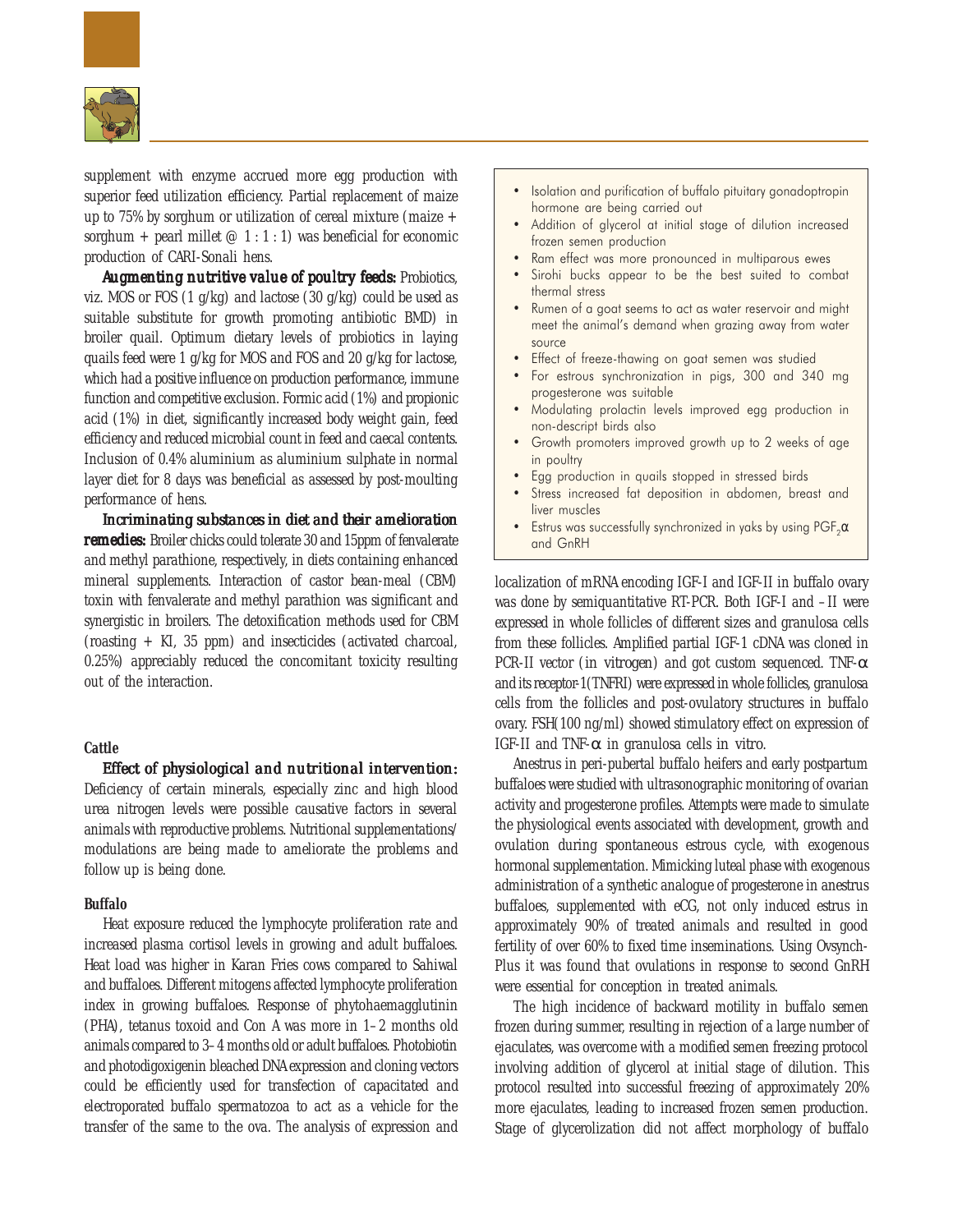

#### Isolation and purification of buffalo hormones

Hormones and related biological materials are not easily available and are quite expensive. Such materials are especially not available for buffaloes. To overcome this, isolation and purification of buffalo pituitary gonadotropic hormones, production of antibodies to them as well as for steroid hormones are being carried out. Isolation and partial purification of FSH and prolactin were completed. FSH activity in the partially purified extract was studied in in-vitro culture. Antisera for progesterone and oestradiol were raised. The complete nucleotide sequences of coding exons of buffalo growth hormone gene were worked out and some unique substitutions of nucleotides were identified. Sequences of the beta-subunit of luteinizing hormone gene cDNA were deduced and at least five different SSCP variants were identified.

spermatozoa, except the finding of a high incidence of sharp kink in the tail, which appeared associated with the apparent backward motility of sperm cells. The spermatozoa from fertile buffalo bulls were better equipped to combat the oxidative stress compared to the infertile bulls in terms of antioxidant enzymes and antioxidant status. The level of production and mode of action of reactive oxygen species (ROS), viz. hydrogen peroxide and superoxide anion during *in vitro* capacitation of buffalo spermatozoa was established. Buffalo sperm *in vitro* capacitation by superoxide anion  $(0_2)$ , hydrogen peroxide  $(H_2O_2)$  and nitric oxide (NO) was modulated through tyrosine phosphorylation of different groups of proteins. Nitric oxide modulated the tyrosine phosphorylation of p38 and p20 whereas  $0_{_2}$  and  $\rm H_{_2}O_{_2}$  modulated the phosphorylation of p95 and p78.

Various functional tests on semen-seminal plasma as well as sperm were standardized for buffalo semen. Preliminary work on identification of molecular markers revealed differences in protein electrophoretic profile in semen from bulls of different fertility status.

## **Sheep**

Active immunization against inhibin-based peptide immunogens induced multiple ovulations and increased the ovulation rate from 3- to 7-folds over nearly 3 years period in Malpura sheep. Collection of transferable quality embryos and the birth of live offspring from inhibin immunized Malpura sheep confirmed that the multiple ovulations resulted in production of viable embryos which could produce live offspring. Reintroduction of rams to ewes after isolation of 90 days during non-breeding season for 30 days resulted in induction of estrus. Similarly, reintroduction of rams to ewes following 30 days isolation resulted in synchronization of estrus in the next 30 days. The response of multiparous ewes to ram effect was much more pronounced compared to nulliparous

ewes. Progesterone levels estimated in blood samples collected during isolation period from January to March suggested that this breed of ewes enter into anoestrus season during February. The thyroid hormone profile revealed that the thyroid activity is reduced during non-breeding season. Further this approach can be used to advance the age of sexual maturity in sheep. The body condition scoring (BCS) of the 88 adult Bharat merino ewes was evaluated. The ewes having 2.5, 3.0, 3.5, 4.0 BCS were marked as group 1, group 2, group 3 and group 4, respectively. The intensity of sexual behaviour was lower in 2.5 BCS as compared to 3.5 BCS ewes. The estrus duration of group 1 ewes was significantly lower compared to group 2 ewes.

*Freezability of Garole sheep embryos:* Embryos (14) of morula stage were frozen using glycerol based freezing media and slow freezing method in programmable cell freezer. Active immunization during off-breeding season (winter) did not result in improvement of ovulation rate as compared to that of control after first and third booster dose. The forced RFLP-PCR technique confirmed the Garole lambs produced through embryo transfer. The study indicates possibility of producing Garole lambs of heavier birth weight in large size recipients for their faster multiplication and conservation.

*Single transcervical artificial insemination technique: Single technique:* A fertility trail was conducted in 100 cycling Bharat Merino ewes by single transcervical artificial insemination in 1 cycle using frozen-thawed semen. The ewes that did not return to estrus after two cycles were subjected to ultrasonography between 40 to 60 days for confirmation of pregnancy. The number of ewes that were marked conceived on non-return to estrus and pregnancy diagnosis were 25 and 20, respectively.

# **Goat**

Adaptability of goats: Sirohi, Jamunapari, Marwari and Barbari goats were evaluated for their adaptability during summer. Sirohi and Jamunapari bucks were able to loose excess heat through more efficient mechanism of higher sweating rate. Marwari bucks used respiratory evaporative heat loss to a greater extent than other breeds mainly due to their long shaggy hair coat that interfered in cutaneous evaporative heat loss. Barbari bucks utilized both efficient sweating mechanism and higher respiratory evaporative heat loss. The higher demand of heat loss in Barbari bucks was possibly because of more heat load due to higher metabolic rate in this breed compared to other 3 breeds. The cardiac activity in Barbari was also higher than the other 3 breeds.

Sirohi bucks had consistently significanty lower mean rectal temperature in all the thermal environments than that in Marwari, Jamunapari and Barbari bucks indicating inherent lower body temperature of this breed. The metabolic rate was also lower in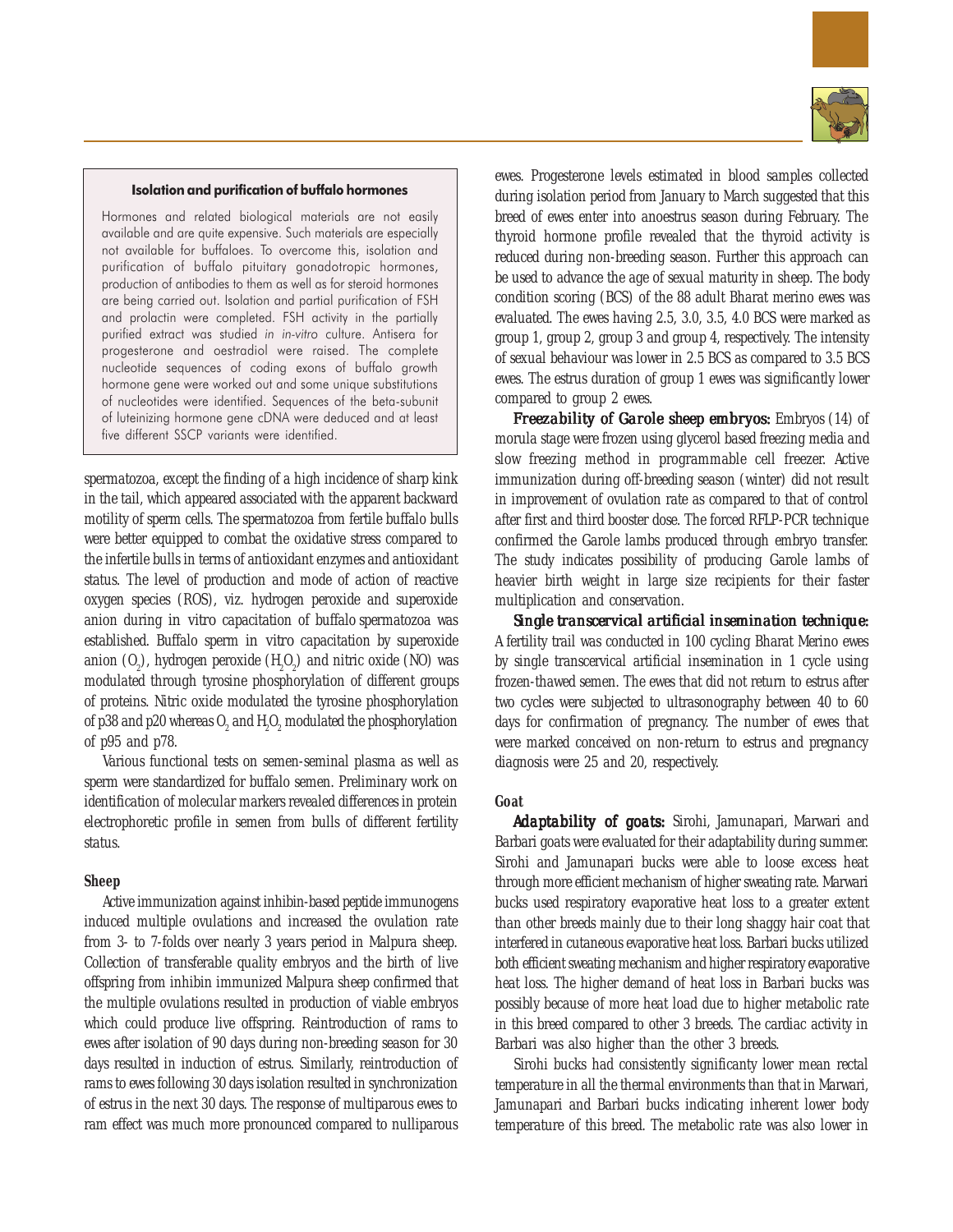

this breed compared to the other 3 breeds. The bucks of all the 4 breeds reduced their metabolic rate during hot thermal environment. Water intake and urine excretion in Sirohi bucks was also significantly lower than the other 3 breeds. Physiologically, Sirohi bucks appear to be the best suited to combat the thermal stress in semi-arid climate.

Exposure to solar radiation during cool period resulted in greater reduction in metabolic rate in black Marwari and dark tan Sirohi goats when compared with corresponding metabolic rate under shade in cool period and under solar radiation during hot period. Absorption of proportionately more incident solar radiation impinging on animal body appears to be beneficial during cool period as this energy can be utilized for thermoregulatory needs of the body. Black or dark coat colour in breeds of desert i.e. Marwari and Sirohi seems to be thus an adaptation for energy economy. Thus, the critical season of the year for the desert goat like Marwari seems to be the winters. Considering the fact that winter is the time when food in the desert is least available and energy requirements of the goats for thermo-regulation and for reproduction are high, any saving of their energy expenditure may indeed be crucial for their survival.

During water scarcity, goats conserved body water excretion by decreasing feed intake and urine excretion, voiding faeces more drier and reducing sweating rate. Water deprived goats allowed their body temperature to rise with decreased respiratory rate. Under normal conditions when water is available *ad lib*, a rise in body temperature will be accompanied with increase in respiratory rate. In water deprived bucks, respiratory rate declined to reduce the water loss through respiratory evaporation. An increase in the heart rate due to water deprivation was observed in all the 4 breeds and in three environments. It is expected that water deprivation will reduce the metabolic heat production, since feed intake is reduced. Heart rate under such circumstances should show a declining trend, but reduction in plasma volume due to dehydration and increase in blood viscosity seems to be the probable reasons for increase in heart rate in the present investigation.

The bucks quickly replenished their body weight when drinking water became available. The amount ingested compensated approximately the same to that of the amount lost during dehydration in cool and moderate periods. In hot environment, the bucks imbibed more water than their body weight loss. The rumen of goats seems to act as water reservoir as it drinks voluminous amount of water in few minutes. This rumen water reservoir might meet the animal's demand while grazing far away from water sources in arid conditions.

*Cryopreservation of* in-vitro *produce embryos:* Cryopreservation of *in vitro* produced embryos at 2- to 8-cell

stage were performed using 1.5M glycerol as a cryoprotectant by conventional freezing protocol.

*Hormonal profile and ovulation characteristics in Jamunapari goats: Jamunapari goats:* Level of circulating progesterone hormone in Jamunapari ranged from  $0.58 \pm 0.12$  ng/ml to  $8.35 \pm 2.60$  ng/ ml; concentration remained lowest  $(0.58\pm0.12 \text{ ng/ml})$  on the day of oestrus and increased gradually to reach a peak level of  $8.35\pm2.60$  ng/ml on the day 14th of the cycle and again reached to basal level on the day of oestrus  $(0.40\pm0.15$ ng/ml).Ovulation in this breed occurred during 30–36 hr following natural oestrus. Right ovary was more functional than left. The optimum time for mating to maximize reproduction rate in this breed is 12 hr after the onset of oestrus.

*Enzymes and proteins in goat reproductive fluids: reproductive fluids:* Analysis of follicular fluid, cervical mucus, uterine fluid and seminal plasma revealed that maximum total protein concentration was in follicular fluid followed by seminal plasma while uterine flushing and cervical mucus contained much less total protein. The acid phosphatase, alkaline phosphatase and GOT activity was also highest in seminal plasma compared to enzyme activities in uterine flushings, follicular fluid and cervical mucus. GPT activity was higher in follicular fluid and seminal plasma, uterine flushing and cervical mucus possessed nearly similar enzyme activity.

# **Equine**

*Cryopreserved semen of Marwari horses:* Equine semen is far less tolerant to the process of cryopreservation as compared to other species. Concentration of glycerol and equilibration time affects the post-thaw motility of frozen semen. Freezing media containing 3% glycerol was superior than that containing 5% glycerol on the basis of post-thaw motility, whereas equilibration time had no effect on stallion semen freezability. Thawing at 45°C for 15 sec was superior for obtaining better post-thaw motility in frozen stallion spermatozoa.

# **Camel**

*Work performance of camel:* The camel can pull one tyne plough for longer duration (5 hr 33 to 43 min) than two (4 hr 40 to 44 min) and three tyne (4 hr 10 to 22 min) ploughs. But, three tyne plough cover more area  $(5.135$  to  $6.020$  m<sup>2</sup>) in relatively shorter period of time as compare to two (5,341 to 5,782 m2 ) and one tyne (5,721 to 5,821 m2 ) ploughs. Camel farmers reported that one tyne plough is most commonly used than two and three tyne ploughs. The farmers were of the view that their camels can work throughout the day with one rest of around 2 hr with one tyne plough.

*Evaluation of camel milk: Evaluation camel milk:* Significant higher value of lysozyme activity was observed in camel colostrum in comparison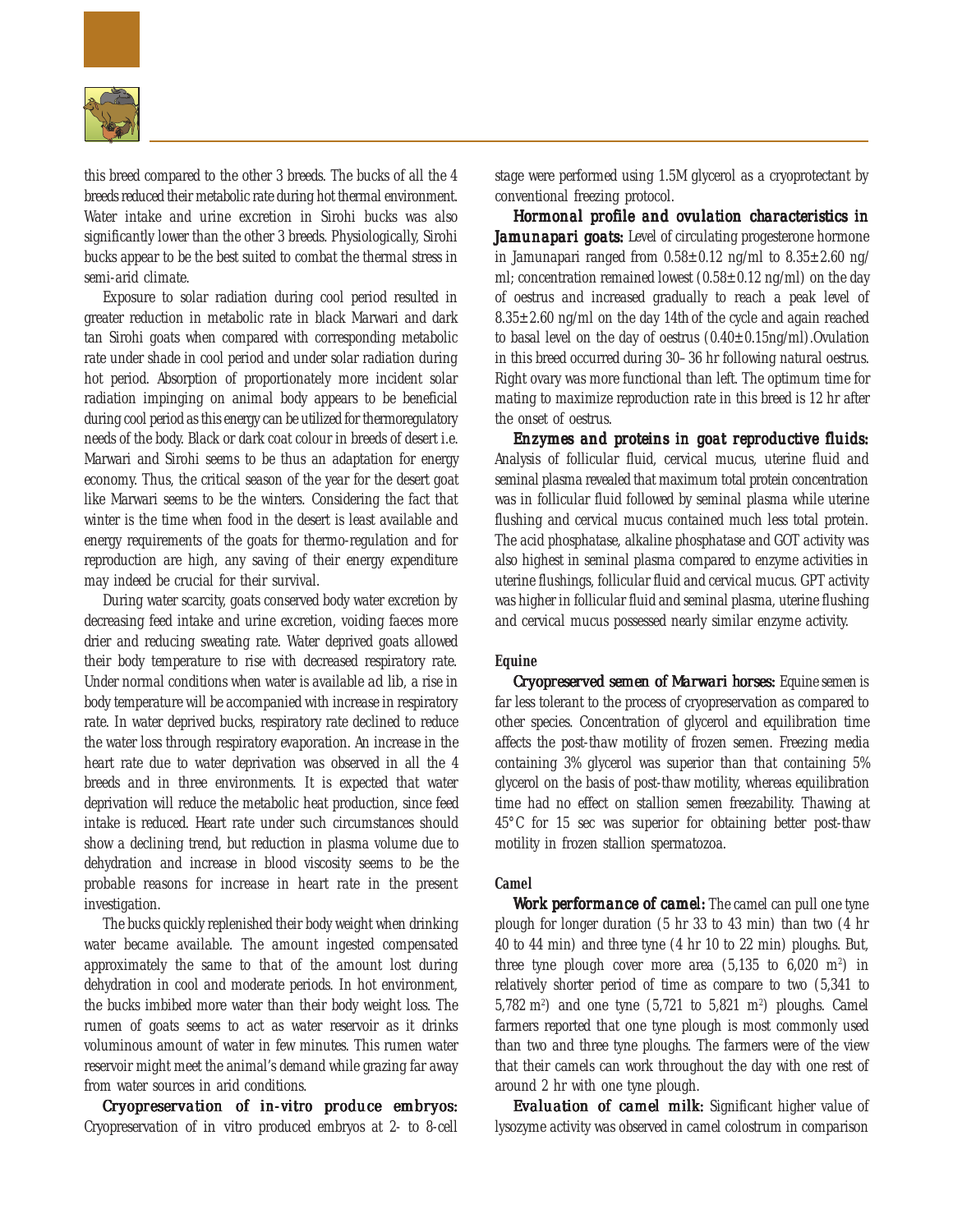

of camel milk. The pH of camel whole raw milk samples were adjusted to 6, 5, 4, 3 and 2 using 0.1 acetic acid. The highest loss of 95% in insulin activity was recorded at pH 2 and 3.

*Developing RIA facilities for reproductive hormones in camel:* Estradiol-17 beta (E2) and progesterone (P4) profiles were studied in camels at different reproductive stages.

*Peripheral plasma progesterone profile:* **Peripheral plasma** progesterone profiles were monitored from day 0 to day 29, either daily or on alternate days to evaluate efficiency of hCG to induced ovulation. Nearly 40% of buserelin treated and inseminated female camels have definitely ovulated and developed a normal corpus luteum.

# **Poultry**

*Effect of modulating prolactin blood levels on egg production:* Physiological approach of modulating blood prolactin hormone levels in birds showed an increase in egg production by about 4% in farm layer birds. Approaches of immunizing against prolactin or vasoactive intestinal peptide (VIP) and controlling prolactin release using bromocriptine were applied. Girirani birds showed an increased egg production of up to 15% (from 25th weeks of age to 70th week of age) in birds immunized against VIP and prolactin. Against a normal of 160–180 eggs for one production cycle, the maximum egg production went up to 240 eggs. This showed that modulating prolactin levels improve egg production even in non-descript birds.

*Effect of estrogen—progesterone on egg production: egg production:* Egg production in *desi* fowl (Assel  $\times$  Kadaknath) increased up to 4 egg/bird by administrating the estrogen-progesterone preparation at 15th week of age for 15 days of supplement in feed. Egg production in *desi* fowl (CARI Red × Assel Pela – CARI Nirbhik) could be increased up to 6.00 egg/bird from 20–33 weeks of age by administrating the drug through feed for 9 days at 21st week of age. It was further concluded that the pre-pubertal age of bird is extremely critical to administer the drug for enhancement of egg production. This critical period vary from species to species.

*Standardized melatonin estimation by HPLC: Melatonin* level in intestine (jejunum) was estimated using high performance liquid chromatography (HPLC). The HPLC method was standardized by altering stationary and mobile phase, buffer etc. This method gave satisfactory results. The sensitivity was 20 pg and detection time about 8 min.

*Standardization of pinealectomy technique: Pinealectomy* was performed in 1-2 day-old chicks under general anesthesia. The technique for pinealectomy in day-old chicks was standardized but still more refinement is required.

*Rearing and management practices of turkey: During* 6–10 weeks period the turkey poults raised under cage brooding

## Rutting behaviour of camel under different management conditions

Rutting behavioural frequency and intensity parameters of daily exposed male group (close to adult females) and unexposed group did not indicate difference in behavioural pattern up to third week of November (onset of winter). From last week onward all these parameters became apparent, and significant differences were observed between 2 groups. The plasma cortisol and testosterone levels varied significantly between groups from fourth week onwards. The DM intake and body weights of groups differed significantly from third week onwards. Early sexual behavior/rut signs in adult mature male camels are apparent when exposed close to adult female camels (regularly for 20–30 min daily) at least for 2 weeks during onset of winter.

systems, weighed 240 g higher compared to floor brooding systems. At 10–12 weeks of age, floor reared poults had better FCR than that of cage reared poults (3.0 vs 3.47). Humoral immune response  $($ Log $_2$  value of HA titre in response to 1% SRBC) was better in floor reared poults (8.75) than those in cage rearing system (6.91). Body weight of poults fed either of the growth promoters (virginiamycin and prebiotics) up to 2 weeks of age improved significantly. Both the growth promoters increased body weight at 4 weeks of age but, virginiamycin supplemented feed further increased the body weight significantly up to 8 weeks of age. Thereafter, the growth promoters failed to increase the body weight. There was no difference in the FCR values even if the growth promoters were supplemented in the diet.

*Manipulation of embryonic and post-hatch growth: Manipulation of embryonic post-hatch*  Glucose injection on either 14th or 18th day of incubation in to the yolk sac of embryo had better chick to egg weight ratio, and higher levels of plasma protein and uric acid levels at day-old, implying higher anabolism as well as catabolism of protein. This site (yolk sac) can be used as route for future *in ovo* injection. Carbohydrate (glucose, fructose and ribose) injected birds obtained 33–42 g more weight at 4 weeks of age than that of control. Humoral immune response  $(\text{Log}_2$  value of HA titre in response to 1% SRBC) at 14–21 days of age was higher in glucose and fructose compared to un-injected control birds; however, cellmediated immune response (response to *in vivo* PHA-P) studied at 19th day did not show any significant difference between carbohydrate and control group.

*Environmental pollution in poultry housing: Ammonia* (10–30 ppm) and carbon dioxide (375–600 ppm) gases measured in the different turkey sheds were within the range of recommended level. The dust concentration ranged from  $0-7.81$  mg/m<sup>3</sup> in turkey houses during early summer.

**Chronic stress effects:** Average daily feed intake in group S 1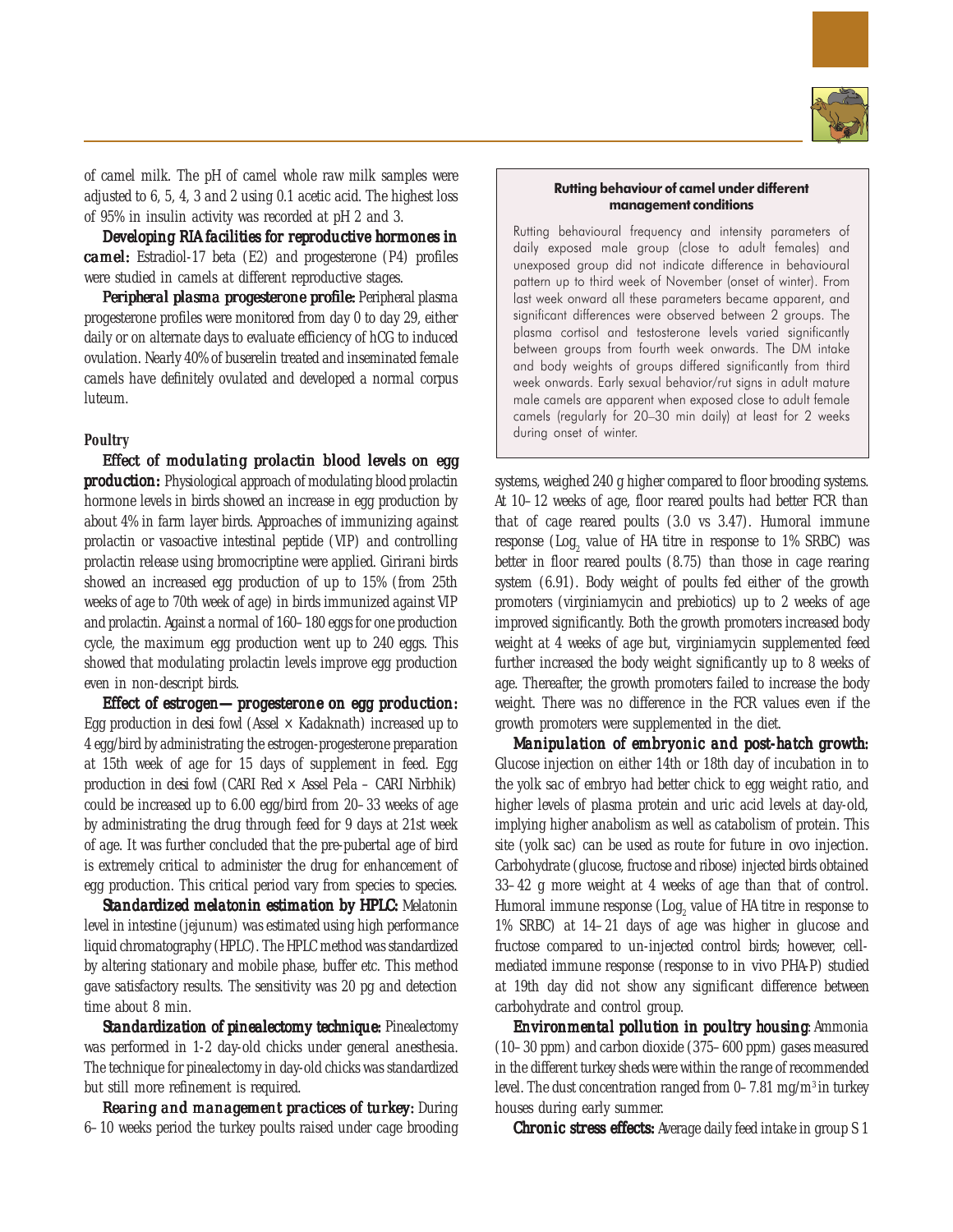

#### Effect of stress in Japanese quail

The brain AChE activity (membrane bound plus cytosolic) in chronic stressed group was significantly higher as compared to the control and acute stressed groups. The AChE activity increased as the stress prolonged. The serum AChE also followed the similar pattern. Egg production was stopped completely in both the chronic stress groups after 6 days of stress. The birds of the fourth group started laying by the end of the ninth day of stress. Egg weight, albumen weight and yolk weight except body weight did not show any significant difference between treatment and control groups. The end products of nitric oxide (nitrite and nitrate) in the brain and serum did not show any significant differences among the control and treated groups. Stress affected the acetylcholine esterase activity at CNS and peripheral levels. Serum acetylcholine esterase activity may be considered as a marker of stress in Japanese quails.

(restraint stress for 30 min) and S 2 (restrained for 60 min) reduced compared to controls thoughout the trial period. The formation of abdominal fat pad enhanced in S1 and S2 groups, about 58% increase in fat pad weight was observed in S2. There was a significant increase in the lipid fractions (phospholipid, triglyceride and cholesterol) of muscle and liver in groups S1 and S2. Similar pattern was also observed in serum of stressed groups. However, HDL-cholesterol level decreased significantly in S2 whereas levels of LDL-cholesterol drastically increased in this group. Besides, elevation of serum glucose and uric acid was noticed in S2 group. Chronic repetitive stress resulted in reduced feed intake, growth retardation and increased fat deposition in abdomen, breast muscles and liver. It also caused a deleterious alteration in the composition of serum lipoproteins in broilers.

# **Yak**

Efforts were made to develop and validate a direct, simple and highly sensitive enzyme immunoassay on microtiter plates using the biotin-streptavidin amplification system and the second antibody coating for GH determination in yak plasma. Time of ovulation in relation to estrus and LH peak was determined in yaks and estrus was successfully synchronized in yak, using  $\mathrm{PGF}_2\alpha$  and GnRH. A positive correlation in breeding and non-breeding seasons between circadian changes in plasma prolactin and melatonin concentrations were recorded in these animals.

The birth weight of the yak calves is significantly affected by the month of calving. The maximum birth weight was noticed in June and it declined thereafter. Maximum number of yaks came to heat from October to January. Castration had no adverse effect on the body weight gain, dry matter intake or nutrient digestibility of growing male yaks.

*Embryo transfer technology in yak:* **The pioneering work** 

in yak ETT was initiated which indicated, the prospect of implementing ETT for *ex-situ* conservation and for augmenting reproductive efficiency in yak. Three embryos were successfully collected non-surgically from the donor yak cow, and were transferred to a recipient.

# **Mithun**

*Endocrine control of estrus behaviour in mithun: Endocrine control of behaviour in*  Typical estrus signs of cattle like vaginal mucous discharge, homosexual interaction, reduced feed intake, frequent urination and vocalisation were not observed in mithun. The visible signs recorded during study were slight restlessness, reddening and swelling of vulva and standing to be mounted. Average duration of estrus and standing heat were recorded as  $67.2 \pm 7.2$  and  $10.5\pm2.7$  hr, respectively. In 40% experimental animals, standing heat was absent. Nearly significant close associations were observed between estrous intensity score (EIS) and basal concentrations of plasma estradiol 17 ß (E2) and progesterone (P4). Expression of estrus in mithun is silent and for behavioural expression of estrus, progresterone (P4) level was instrumental in relation to E2 concentration of entire cycle. The low behavioural expression of estrus in mithun was probably because of overall low P4 concentration in entire estrous cycle. Highly sensitive enzymeimmunoassays for GH and LH using the biotin-streptavidinperoxidase amplification system were validated in blood plasma of mithun on second antibody coated microtitre plates.

*Absorption efficiency of colostral immunoglobulin: efficiency of colostral*  Immunoglobulin fractions (IgG, IgG<sub>1</sub>, IgG<sub>2</sub>, IgA and IgM) were estimated. The serum total immunoglobulin concentration (mg/ ml) recorded at 0 hr (before colostrum feeding) was  $4.28 \pm 1.26$ . After colostrum feeding, the total serum immunoglobulin concentration incurred at 6 hr (22.72  $\pm$  6.49), attained peak concentration at 24 hr (40.93  $\pm$  8.67) and then decreased at 72 hr  $(30.23 \pm 6.60)$ .

**Progesterone estimation:** A simple, reliable and highly sensitive radioimmunoassay (RIA) was developed and validated for progesterone determination in mithun plasma.

# **Milk and milk products technology**

Dairy ghee attenuates chemical induced mammary and gastrointestinal carcinogenesis.Dairy ghee attenuates diet-induced hypercholesterolaemia, and cow ghee is more efficacious. It also stimulates body immune system, improves antioxidative status, and increases tissue levels of conjugated linoleic acid (CLA). Anticarcinogenic, antimicrobial immunomodulatory, hypocholesterolemic, antioxidative and ACE inhibitory attributes of probiotic *dahi* and *lassi* were established. A process was developed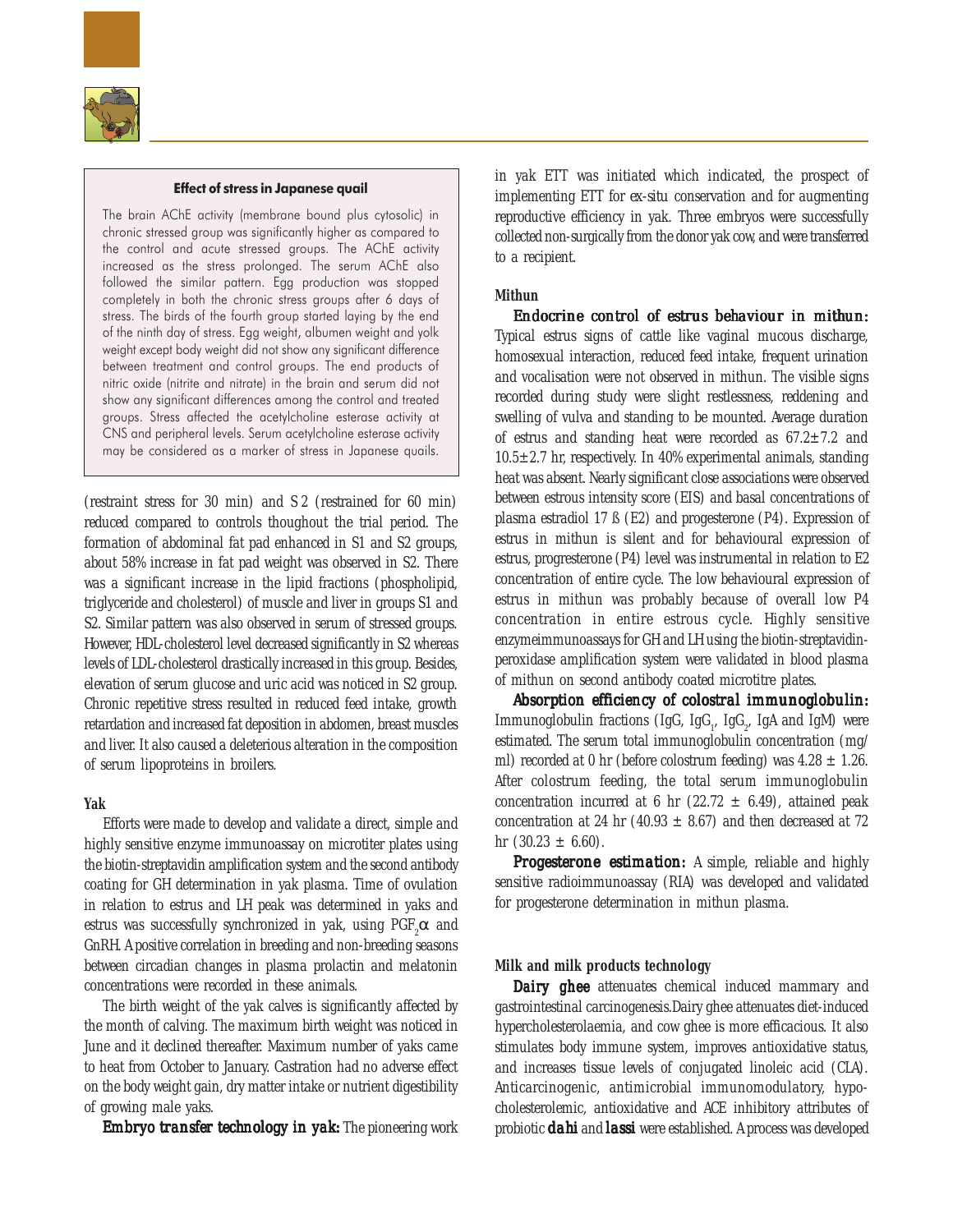

- Techniques developed for commercial manufacturer and improving shelf-life of several milk products
- Churpi and flavoured whey (byproduct of churpi) were developed from yak milk
- HACCP design for ready-to-eat sausage was prepared
- BPE @ 0.2% enhanced shelf-life of chicken-skin cutlet
- Higher bacterial counts in egg observed at retail outlets than at wholesale market or poultry farm
- Residual lead was highest in liver followed by egg and muscle
- Choudhery charkha was used to improve quality of coarse and fine yak wool
- Modified hand knitting technique improved 200% value of yak wool product

for manufacture of long-life *dalia* dessert in ready-to-serve (RTS) form using a rotary sterilizer. The improved processes for *kheer* mix and rabri were developed. Process for a *lassi*-like beverage was standardized using rennet whey. A technology was developed for packaging and storage of *dahi* in eco-friendly shellac coated earthen pots. Processes were developed for instant *rasmalai* mix and instant *basundi* mix. The technology was developed for improving the quality of cow milk *khoa* by adding WPC prepared by ultrafiltration technique. Other technologies were developed for the production of good quality *chakka, shrikhand* and *chhana* and *chhana* based sweets, *rasogolla* and *savswah* with higher yield and higher milk solids recovery using ultrafiltration process. Flavoured milk beverage was standardized at the SRS, Bangalore, for the production of a carbonated beverage. The injection of carbon dioxide into the milk beverage decreased pH of the product. Presence of dissolved carbon dioxide in the beverage did inhibit the growth of microbes in the samples. Upgraded technology for preparation of *kalan,* a traditional

#### Goat milk—a future health food

Goat milk is known for its nutritional and medicinal qualities. Goat milk may be designed to best fit consumer need by genetic manipulation. Genotyping at CSN1S1 locus can be carried out in Indian goat breeds for improving both quality and quantity of milk. The allelic distributions of the  $\alpha s$ ,-casein in the Indian goats were quite different from European goats. SDS-PAGE and DNA analysis revealed that majority of Indian goat breeds and non-descript goats were carrying A, B, C, D, E, F allele at  $\alpha s_1$ -casein locus. However A, B alleles were observed in highest proportion in Indian goat breeds. F allele was observed in Beetal, Marwari, Chegu and non-descript goats of Madhya Pradesh region and in less than 1% of population. The gene frequency of allele A in Indian goats varies from 0.68 and 1.00 and allele B varies from 0.098 and 0.23. Milk proteome analysis of different breeds was carried out by 2-D gel electrophoresis.

concentrated *dahi*-based product from Kerala, was developed at the SRS, Bangalore. Packaging of this product in flexible pouches followed by controlled heating (below 100°C) increased the shelflife to more than 3 months. Retort processing was more useful for commercializing this product. A prototype refrigerated twin-screw forming system (plasticizer) was developed to manufacture recombined butter (Butter-G) from ghee in a continuous manner. The unit, producing 100 kg butter/hr, can be scaled-up for higher capacities. The equipment is simple and hygienically designed. Good quality *burfee* was produced through engineering and technological modification of thin-film scraped surface heat exchanger. A third stage SSHE with better operational control, and sugar dosing mechanism was incorporated in the continuous *khoa*-making machine. A number of presentable prototype equipment to produce *indigenous* milk products are available for regular demonstration to the end users. The mechanized process for *kunda* manufacture reduced time of manufacture and energy consumption. A protein fraction having applicability

## Low cholesterol ghee developed

Taking lead amongst the dairy research, scientists working on preparation of low-cholesterol food products world over, a process was developed for preparation of low-cholesterol ghee with 90% of dietary cholesterol removed in the process, at the NDRI, Karnal. The low-cholesterol ghee prepared by newly developed process would prove to be a boon to cholesterol conscious consumers. The process developed does not have any limitations in terms of prohibitive cost and quantitative/ qualitative loss of milk fat, and perfectly meets the standard specifications of ghee under Prevention of Food Adulteration and AGMARK rules. The process developed at this institute is presently for laboratory scale. A patent is being filed for the newly developed process.

in preparation of infant formula was obtained. A plasmid based food-grade cloning and expression vector host system was developed for *Lactobacilli* for first time in India. Food grade bacteriocin based biopreservative formulation was developed and found effective in enhancing shelf life of *paneer* and *khoa*. A laboratory scale process for calcium fortification of milk was developed. Thermal stability and calcium bioavailability of such milk was studied. A laboratory scale process for preparation of coconut filled *Gouda* cheese was developed. The applicability of estimation methods of lactic acid in milk, in presence of additives, was assessed. There was no interference of neutralizers and preservatives in estimation of lactic acid by either AOAC or IDF method. The Bieber's test heitherto used for detection of almond oil adulteration with kernel oil, was modified to detect adulteration of ghee with 5-10% vegetable oils. Three-phase-partitioning (TPP)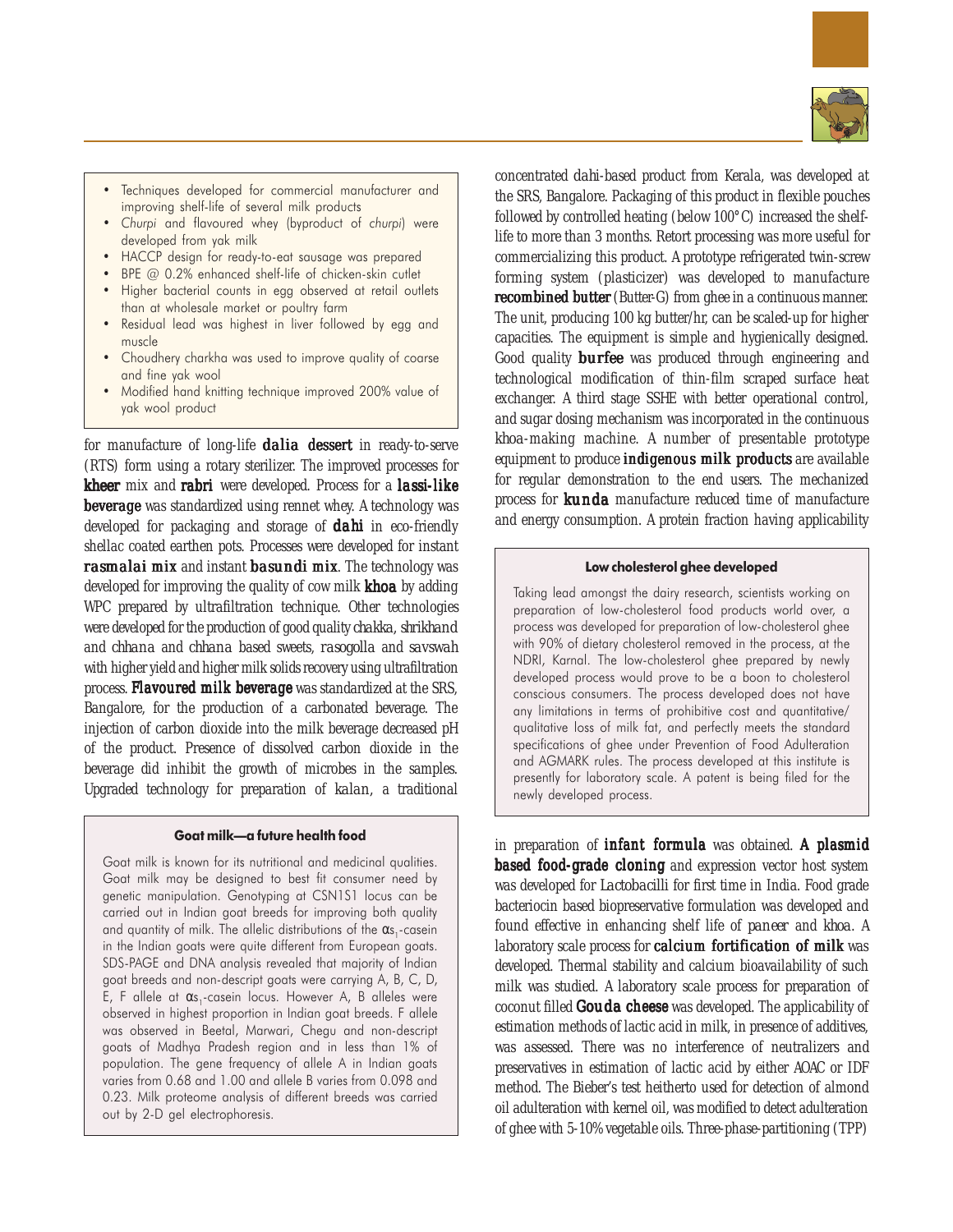

# Preservation of chicken skin-meat cutlets by natural preservatives

Processing of chicken skin-meat cutlets with 0.2% BPE enhanced the shelf-life of the product up to 17 days under refrigeration  $(4\pm1\degree C)$  and 32 days under frozen (-18°C) storage conditions.

was applied to fractionate whey proteins.

*Mechanized rasogolla manufacturing plant: Rasogolla,* one of the most popular dairy sweets of the Indian subcontinent, is gaining popularity in the other parts of the world with the spread of the Indian diaspora around the globe. The process for rasogolla manufacture was mechanized by inventing a continuous *chhana* ball forming system. In the final step, the chhana balls are cooked in sugar syrup for obtaining spongy *rasogolla*. For this purpose, a continuous cooker has been developed, where optimum cooking conditions such are concentration of sugar syrup and heat flux are maintained at optimum level to obtain the desirable qualities of spongy *rasogolla*.

**Churpi and butter making:** The process control points of *churpi* making practiced by yak farmers in their traditional way were investigated. The performance of traditional process equipment (butter churn, *churpi* making basket, etc.) was determined. The standardized method provides more yield of *churpi* and butter per kg of milk and the products are more hygienic with longer keeping quality.

*Utilization of whey—a byproduct of churpi making:* The whey has been converted into salted/sweetened health drink with pineapple and jeera flavours. The process technology is simple and can be adapted at farmer's level on small scale. The consumers and sensory panelists evaluated the products as 'excellent' to 'good'. The keeping quality of the whey health drink (salted/ sweetened) has been 2 weeks at refrigerated temperature of 4–  $5^{\circ}$ C.

# **Meat and meat products technology**

*Sheep:* Mutton samples were analyzed for DDT, Aldrin, Endrin, Dieldrin, Endosulfan, Heptochlor and BHC by GLC with ECD. None of the above compound was detected.

*Goat:* Old Sirohi goats had average carcass weight of 23.98 kg and dressing percentage of 44.85%. The yield of spice extract stock solution (SES) was  $200\pm20$  ml for a 600 w/v (100g spice mixture + 500 ml distilled water) mixture. Addition of 75% spice extract solution in the formulation was rated best by the semi-trained panelists. Combination of hurdles had definite influence on microbiological characteristics of stored sausages. Microbiological status of the stored sausages suggests that the product prepared by combined treatment could be stored for 30 days. Coliform counts

were not detected throughout the storage. Average carcass weight was 15.12 kg for male Muzaffarnagari lambs and 13.30 kg for female lambs and the dressing percentages were 43.29 and 44.28% respectively. Average carcass weight of the Barbari goats was 11.37 kg and the dressing percentage was 44.94. HACCP design for the production of ready-to-eat cooked sausage was prepared and presented.

*Rabbit: Rabbit:* The per cent inedible offal yield was higher in males (21.86%) than that of females, and was higher in grower (25.30%) compared to adult stock (21.80%).

*Yak:* Meat samples were collected from Nyukmadung farm and local areas of Dirang, West Kameng district of Arunachal Pradesh. Vitamin  $B_1$ ,  $B_2$  and vitamin E estimations were completed.

*Pig:* Formulations for low salt, low fat, medium fibre pork meat balls were developed.

*Poultry: Retort processing of chicken chunkalona from culled hen meat:* A retort process was standardized for the shelflife extension of value-added premium product from the less desirable tough meat of spent hen. Retort-processing of chicken chunkalona containing spent (culled) hen meat (SHM) (60%), skin-gizzard-heart (15%) in natural proportion and marinated broiler meat chunks (25%) in combination with non-meat binders and extenders yielded a delicious, restructured, shelf-stable product. Retort- processed (1kg/cm<sup>2</sup>; 30 min) product containing either 200 ppm α-tocopherol acetate or 200 ppm BHA and packaged in retortable, flexible laminated (aluminum foil-PP) pouches could be safely stored up to 2 weeks and 2 months at mean ambient (25 $\degree$ C; 62% RH) and refrigeration temperature (5±1 $\degree$ C; 80–85% RH) respectively.

*Development of value-added egg product:* Process of preparing batter-breaded egg rings, a delicious snack food prepared from whole egg liquid, was standardized. The rings battered in 25% rice flour  $+ 15\%$  black gram flour coating was most acceptable and had refrigerated  $(4\pm1^{\circ}C)$  shelf-life of 12 days in aerobic packaging with satisfactory microbiological and sensory quality. The cost of formulating 1 kg egg rings was estimated to be Rs 39.04.

*Residues of harmful substances in poultry products:* The

# Surveillance of bacteriological quality of chicken eggs

Occurrence of pathogens such as Salmonella and Escherichia coli in chicken eggs collected from poultry farms located in Uttaranchal region and local markets of Bareilly was 2.90% and 12.36%, respectively. Molecular technique of detection of Salmonella from chicken eggs using his j gene was standardized. Higher bacterial counts (total mesophilic count) were found in eggs collected from retail outlets than those collected from wholesale market and fresh eggs from poultry farms.